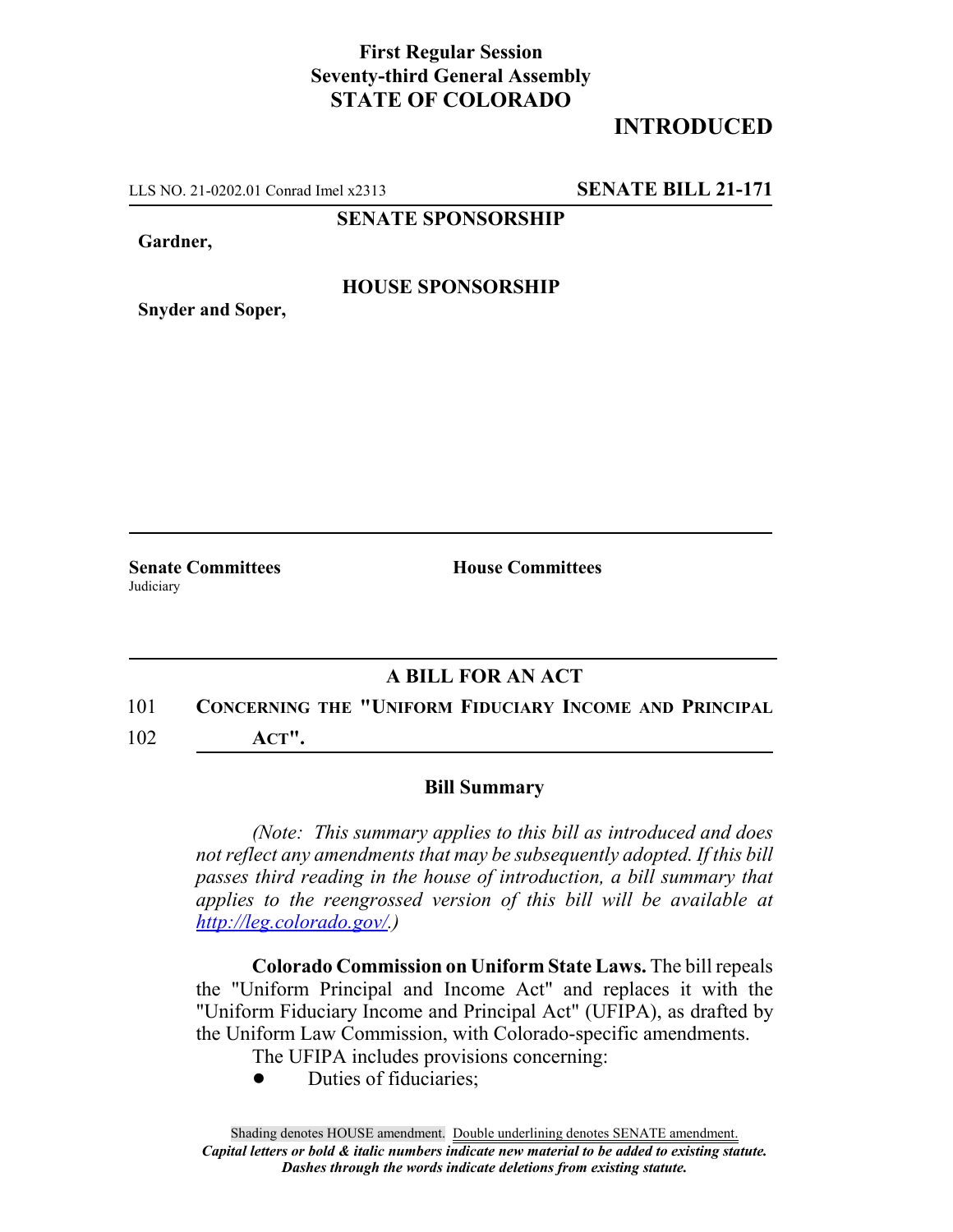|    | Judicial review of fiduciaries;<br>Trusts in which the beneficiary receives a periodic payout<br>of a percentage of the net value of trust assets, known as<br>"unitrusts";<br>Allocation of trust receipts and disbursements; and<br>Procedures followed at the termination of a trust or an<br>income interest in a trust.<br>The bill makes additional conforming amendments. |
|----|----------------------------------------------------------------------------------------------------------------------------------------------------------------------------------------------------------------------------------------------------------------------------------------------------------------------------------------------------------------------------------|
| 1  | Be it enacted by the General Assembly of the State of Colorado:                                                                                                                                                                                                                                                                                                                  |
| 2  | <b>SECTION 1.</b> In Colorado Revised Statutes, add article 1.2 to title                                                                                                                                                                                                                                                                                                         |
| 3  | 15 as follows:                                                                                                                                                                                                                                                                                                                                                                   |
| 4  | <b>ARTICLE 1.2</b>                                                                                                                                                                                                                                                                                                                                                               |
| 5  | <b>Uniform Fiduciary Income and Principal Act</b>                                                                                                                                                                                                                                                                                                                                |
| 6  | PART <sub>1</sub>                                                                                                                                                                                                                                                                                                                                                                |
| 7  | <b>GENERAL PROVISIONS</b>                                                                                                                                                                                                                                                                                                                                                        |
| 8  | 15-1.2-101. Short title. THIS ARTICLE 1.2 MAY BE CITED AS THE                                                                                                                                                                                                                                                                                                                    |
| 9  | "UNIFORM FIDUCIARY INCOME AND PRINCIPAL ACT".                                                                                                                                                                                                                                                                                                                                    |
| 10 | 15-1.2-102. Definitions. IN THIS ARTICLE 1.2:                                                                                                                                                                                                                                                                                                                                    |
| 11 | (1) "ACCOUNTING PERIOD" MEANS A CALENDAR YEAR, UNLESS A                                                                                                                                                                                                                                                                                                                          |
| 12 | FIDUCIARY SELECTS ANOTHER PERIOD OF TWELVE CALENDAR MONTHS OR                                                                                                                                                                                                                                                                                                                    |
| 13 | APPROXIMATELY TWELVE CALENDAR MONTHS. THE TERM INCLUDES A                                                                                                                                                                                                                                                                                                                        |
| 14 | PART OF A CALENDAR YEAR OR ANOTHER PERIOD OF TWELVE CALENDAR                                                                                                                                                                                                                                                                                                                     |
| 15 | MONTHS OR APPROXIMATELY TWELVE CALENDAR MONTHS THAT BEGIN                                                                                                                                                                                                                                                                                                                        |
| 16 | WHEN AN INCOME INTEREST BEGINS OR ENDS WHEN AN INCOME INTEREST                                                                                                                                                                                                                                                                                                                   |
| 17 | ENDS.                                                                                                                                                                                                                                                                                                                                                                            |
| 18 | "ASSET-BACKED SECURITY" MEANS A SECURITY THAT IS<br>(2)                                                                                                                                                                                                                                                                                                                          |
| 19 | SERVICED PRIMARILY BY THE CASH FLOWS OF A DISCRETE POOL OF FIXED                                                                                                                                                                                                                                                                                                                 |
| 20 | OR REVOLVING RECEIVABLES OR OTHER FINANCIAL ASSETS THAT BY THEIR                                                                                                                                                                                                                                                                                                                 |
| 21 | TERMS CONVERT INTO CASH WITHIN A FINITE TIME. THE TERM INCLUDES                                                                                                                                                                                                                                                                                                                  |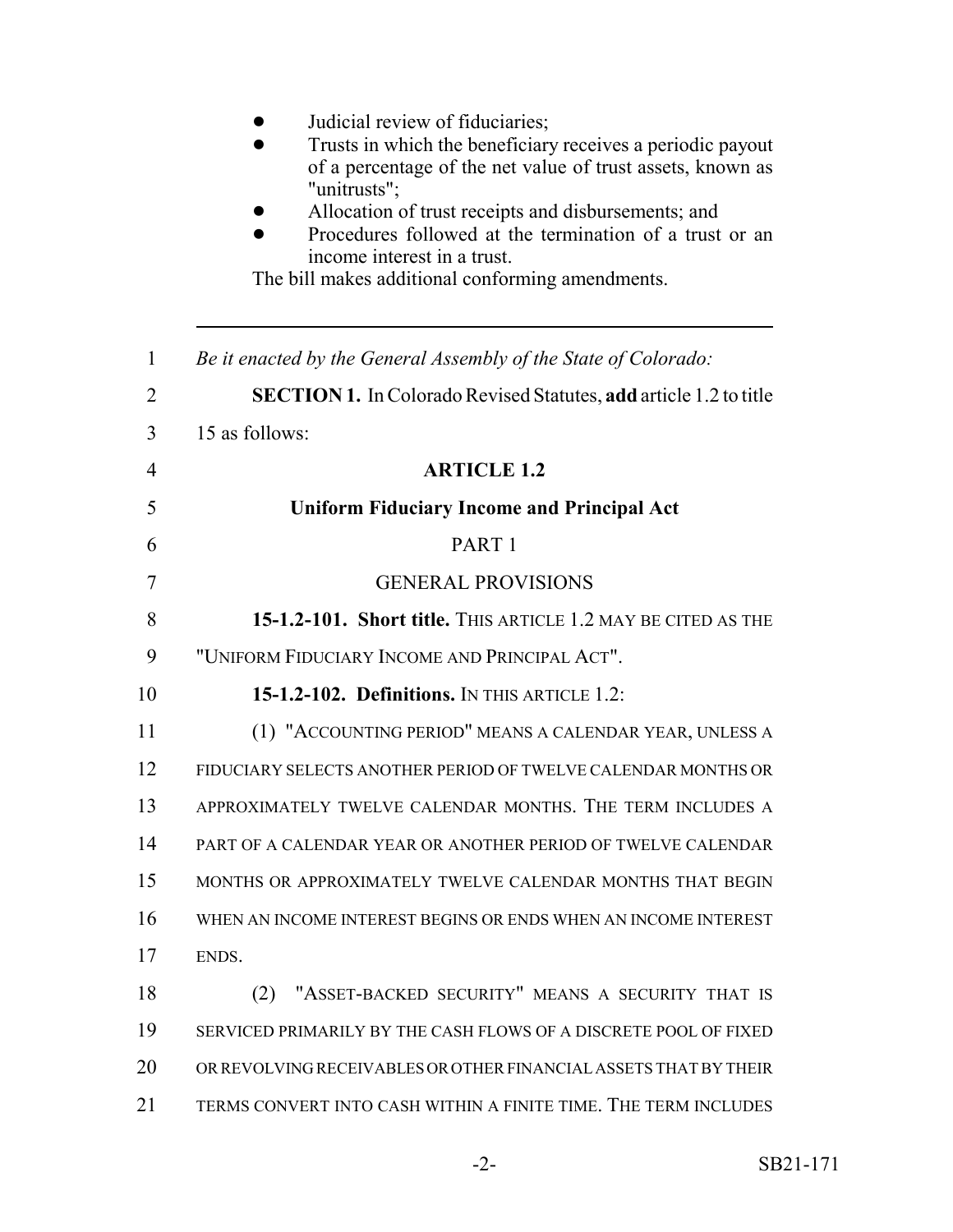RIGHTS OR OTHER ASSETS THAT ENSURE THE SERVICING OR TIMELY DISTRIBUTION OF PROCEEDS TO THE HOLDER OF THE ASSET-BACKED SECURITY. THE TERM DOES NOT INCLUDE AN ASSET TO WHICH SECTION 15-1.2-401, 15-1.2-409, OR 15-1.2-414 APPLIES.

- (3) "BENEFICIARY" INCLUDES:
- 

(a) FOR A TRUST:

 (I) A CURRENT BENEFICIARY, INCLUDING A CURRENT INCOME BENEFICIARY AND A BENEFICIARY THAT MAY RECEIVE ONLY PRINCIPAL;

(II) A REMAINDER BENEFICIARY; AND

10 (III) ANY OTHER SUCCESSOR BENEFICIARY.

(b) FOR AN ESTATE, AN HEIR, LEGATEE, AND DEVISEE.

(c) RESERVED.

 (4) "COURT" MEANS THE COURT IN THIS STATE HAVING JURISDICTION RELATING TO A TRUST OR ESTATE.

 (5) "CURRENT INCOME BENEFICIARY" MEANS A BENEFICIARY TO WHICH A FIDUCIARY MAY DISTRIBUTE NET INCOME, WHETHER OR NOT THE FIDUCIARY ALSO MAY DISTRIBUTE PRINCIPAL TO THE BENEFICIARY.

 (6) "DISTRIBUTION" MEANS A PAYMENT OR TRANSFER BY A FIDUCIARY TO A BENEFICIARY IN THE BENEFICIARY'S CAPACITY AS A BENEFICIARY, MADE UNDER THE TERMS OF THE TRUST, WITHOUT 21 CONSIDERATION OTHER THAN THE BENEFICIARY'S RIGHT TO RECEIVE THE 22 PAYMENT OR TRANSFER UNDER THE TERMS OF THE TRUST. "DISTRIBUTE", "DISTRIBUTED", AND "DISTRIBUTEE" HAVE CORRESPONDING MEANINGS.

 (7) "ESTATE" MEANS A DECEDENT'S ESTATE. THE TERM INCLUDES THE PROPERTY OF THE DECEDENT AS THE ESTATE IS ORIGINALLY CONSTITUTED AND THE PROPERTY OF THE ESTATE AS IT EXISTS AT ANY TIME DURING ADMINISTRATION.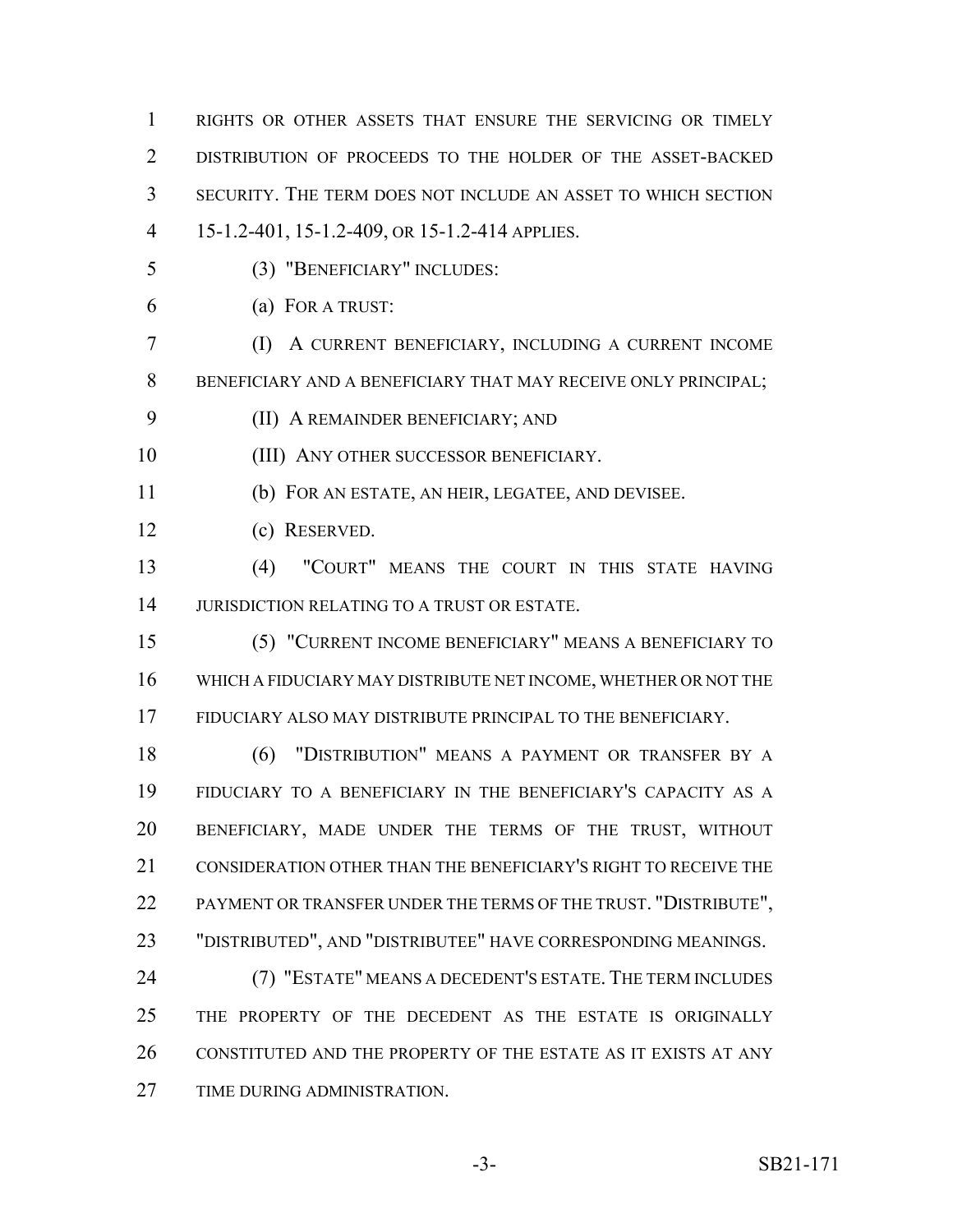(8) "FIDUCIARY" INCLUDES A TRUSTEE, PERSONAL REPRESENTATIVE, AND PERSON ACTING UNDER A DELEGATION FROM A FIDUCIARY. THE TERM INCLUDES A PERSON THAT HOLDS PROPERTY FOR A SUCCESSOR BENEFICIARY WHOSE INTEREST MAY BE AFFECTED BY AN ALLOCATION OF RECEIPTS AND EXPENDITURES BETWEEN INCOME AND PRINCIPAL. IF THERE ARE TWO OR MORE CO-FIDUCIARIES, THE TERM INCLUDES ALL CO-FIDUCIARIES ACTING UNDER THE TERMS OF THE TRUST AND APPLICABLE LAW.

 (9) "INCOME" MEANS MONEY OR OTHER PROPERTY A FIDUCIARY RECEIVES AS CURRENT RETURN FROM PRINCIPAL. THE TERM INCLUDES A PART OF RECEIPTS FROM A SALE, EXCHANGE, OR LIQUIDATION OF A 12 PRINCIPAL ASSET, TO THE EXTENT PROVIDED IN PART 4 OF THIS ARTICLE 1.2.

 (10) "INCOME INTEREST" MEANS THE RIGHT OF A CURRENT INCOME BENEFICIARY TO RECEIVE ALL OR PART OF NET INCOME, WHETHER THE TERMS OF THE TRUST REQUIRE THE NET INCOME TO BE DISTRIBUTED OR AUTHORIZE THE NET INCOME TO BE DISTRIBUTED IN THE FIDUCIARY'S DISCRETION.THE TERM INCLUDES THE RIGHT OF A CURRENT BENEFICIARY TO USE PROPERTY HELD BY A FIDUCIARY.

20 (11) "INDEPENDENT PERSON" MEANS A PERSON THAT IS NOT:

- (a) FOR A TRUST:
- 22 (I) A QUALIFIED BENEFICIARY DETERMINED UNDER SECTION 23 15-5-103 (16) OF THE "COLORADO UNIFORM TRUST CODE";
- **(II) A SETTLOR OF THE TRUST; OR**

(III) AN INDIVIDUAL WHOSE LEGAL OBLIGATION TO SUPPORT A

- 26 BENEFICIARY MAY BE SATISFIED BY A DISTRIBUTION FROM THE TRUST;
- (b) FOR AN ESTATE, A BENEFICIARY;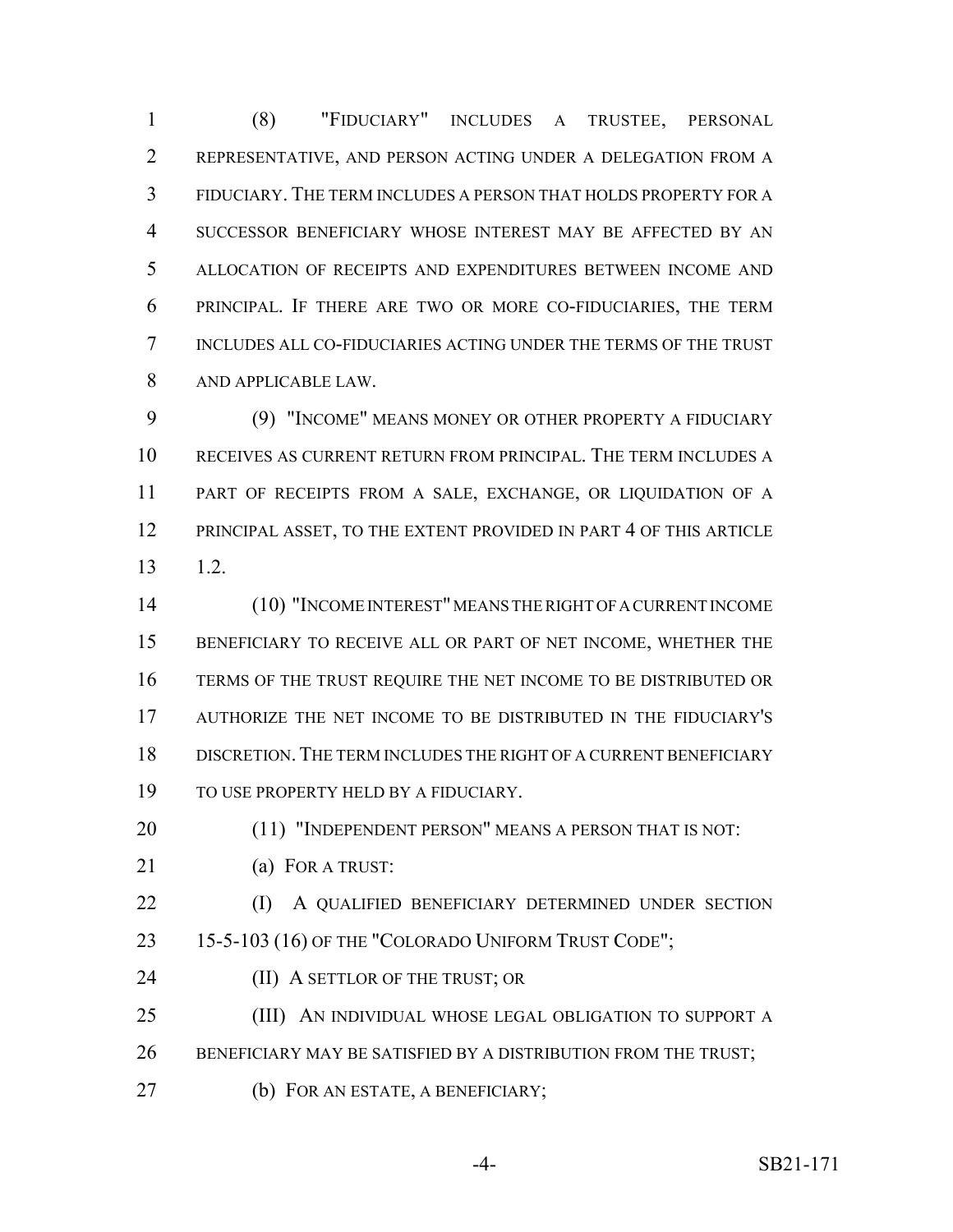(c) A SPOUSE, PARENT, BROTHER, SISTER, OR ISSUE OF AN 2 INDIVIDUAL DESCRIBED IN SUBSECTION (11)(a) OR (11)(b) OF THIS SECTION;

 (d) A CORPORATION, PARTNERSHIP, LIMITED LIABILITY COMPANY, OR OTHER ENTITY IN WHICH PERSONS DESCRIBED IN SUBSECTIONS (11)(a) 6 THROUGH  $(11)(c)$  OF THIS SECTION, IN THE AGGREGATE, HAVE VOTING CONTROL; OR

 (e) AN EMPLOYEE OF A PERSON DESCRIBED IN SUBSECTIONS (11)(a) 9 THROUGH  $(11)(d)$  OF THIS SECTION.

 (12) "MANDATORY INCOME INTEREST" MEANS THE RIGHT OF A CURRENT INCOME BENEFICIARY TO RECEIVE NET INCOME THAT THE TERMS 12 OF THE TRUST REQUIRE THE FIDUCIARY TO DISTRIBUTE.

 (13) "NET INCOME" MEANS THE TOTAL ALLOCATIONS DURING AN ACCOUNTING PERIOD TO INCOME UNDER THE TERMS OF A TRUST AND THIS ARTICLE 1.2 MINUS THE DISBURSEMENTS DURING THE PERIOD, OTHER THAN DISTRIBUTIONS, ALLOCATED TO INCOME UNDER THE TERMS OF THE TRUST AND THIS ARTICLE 1.2. TO THE EXTENT THE TRUST IS A UNITRUST UNDER PART 3 OF THIS ARTICLE 1.2, THE TERM MEANS THE UNITRUST AMOUNT DETERMINED UNDER PART 3 OF THIS ARTICLE 1.2.THE TERM INCLUDES AN ADJUSTMENT FROM PRINCIPAL TO INCOME UNDER SECTION 15-1.2-203. THE TERM DOES NOT INCLUDE AN ADJUSTMENT FROM INCOME TO 22 PRINCIPAL UNDER SECTION 15-1.2-203.

 (14) "PERSON" MEANS AN INDIVIDUAL, ESTATE, TRUST, BUSINESS OR NONPROFIT ENTITY, PUBLIC CORPORATION, GOVERNMENT OR GOVERNMENTAL SUBDIVISION, AGENCY, OR INSTRUMENTALITY, OR OTHER LEGAL ENTITY.

(15) "PERSONAL REPRESENTATIVE" MEANS AN EXECUTOR,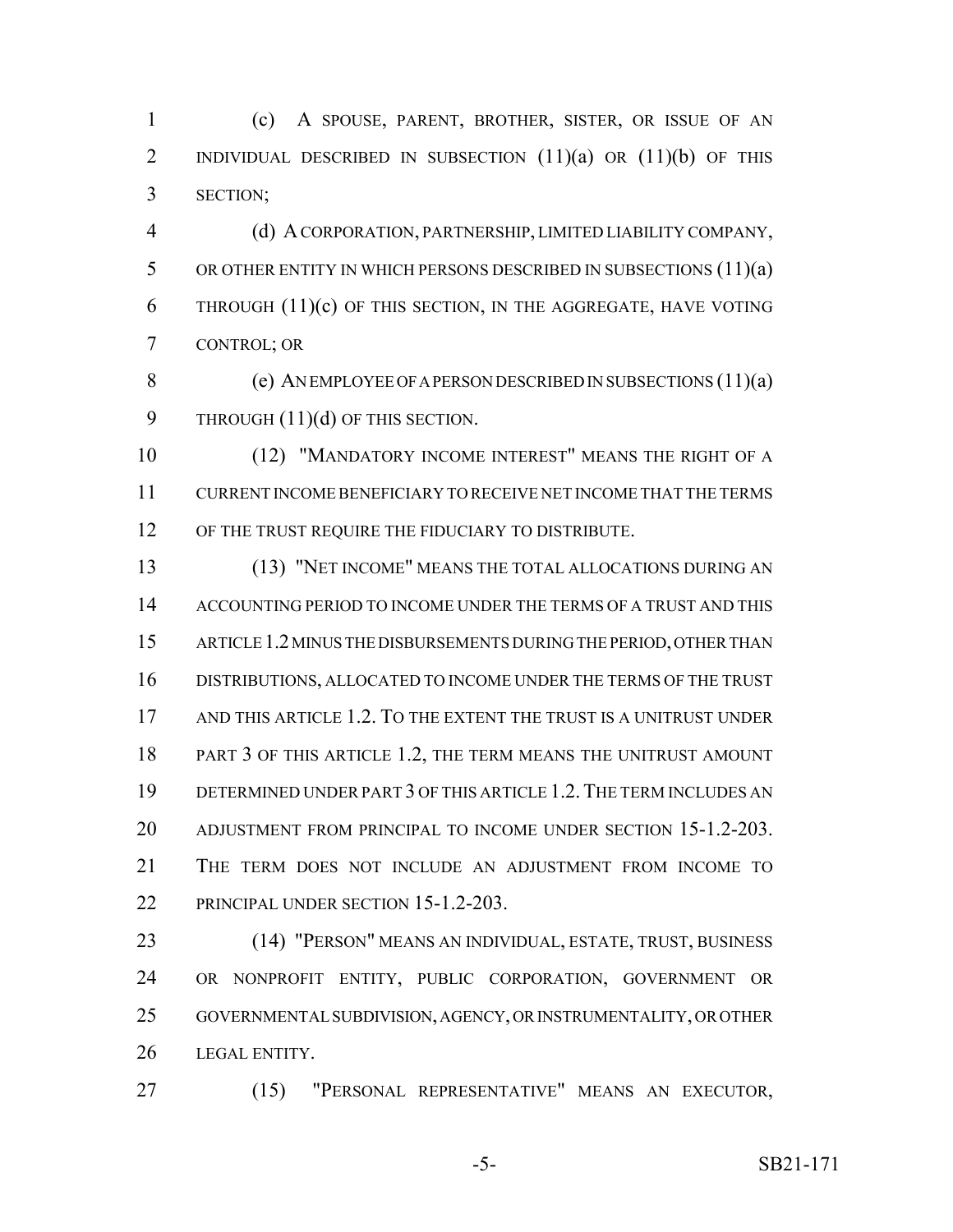ADMINISTRATOR, SUCCESSOR PERSONAL REPRESENTATIVE, SPECIAL ADMINISTRATOR, OR PERSON THAT PERFORMS SUBSTANTIALLY THE SAME FUNCTION WITH RESPECT TO AN ESTATE UNDER THE LAW GOVERNING THE PERSON'S STATUS.

 (16) "PRINCIPAL" MEANS PROPERTY HELD IN TRUST FOR DISTRIBUTION TO, PRODUCTION OF INCOME FOR, OR USE BY A CURRENT OR SUCCESSOR BENEFICIARY.

 (17) "RECORD" MEANS INFORMATION THAT IS INSCRIBED ON A TANGIBLE MEDIUM OR THAT IS STORED IN AN ELECTRONIC OR OTHER MEDIUM AND IS RETRIEVABLE IN PERCEIVABLE FORM.

 (18) "SETTLOR" MEANS A PERSON, INCLUDING A TESTATOR, THAT CREATES OR CONTRIBUTES PROPERTY TO A TRUST. IF MORE THAN ONE 13 PERSON CREATES OR CONTRIBUTES PROPERTY TO A TRUST, THE TERM 14 INCLUDES EACH PERSON, TO THE EXTENT OF THE TRUST PROPERTY ATTRIBUTABLE TO THAT PERSON'S CONTRIBUTION, EXCEPT TO THE EXTENT ANOTHER PERSON HAS THE POWER TO REVOKE OR WITHDRAW THAT PORTION.

18 (19) "SPECIAL TAX BENEFIT" MEANS:

 (a) EXCLUSION OF A TRANSFER TO A TRUST FROM GIFTS DESCRIBED 20 IN SECTION 2503 (b) OF THE "INTERNAL REVENUE CODE OF 1986", 26 U.S.C. SEC. 2503 (b), AS AMENDED, BECAUSE OF THE QUALIFICATION OF 22 AN INCOME INTEREST IN THE TRUST AS A PRESENT INTEREST IN PROPERTY; (b) STATUS AS A QUALIFIED SUBCHAPTER S TRUST, AS DESCRIBED 24 IN SECTION 1361 (d)(3) OF THE "INTERNAL REVENUE CODE OF 1986", 26 25 U.S.C. SEC. 1361  $(d)(3)$ , AS AMENDED, AT A TIME THE TRUST HOLDS 26 STOCK OF AN S CORPORATION, AS DESCRIBED IN SECTION 1361 (a)(1) OF 27 THE "INTERNAL REVENUE CODE OF 1986", 26 U.S.C. SEC. 1361 (a)(1), AS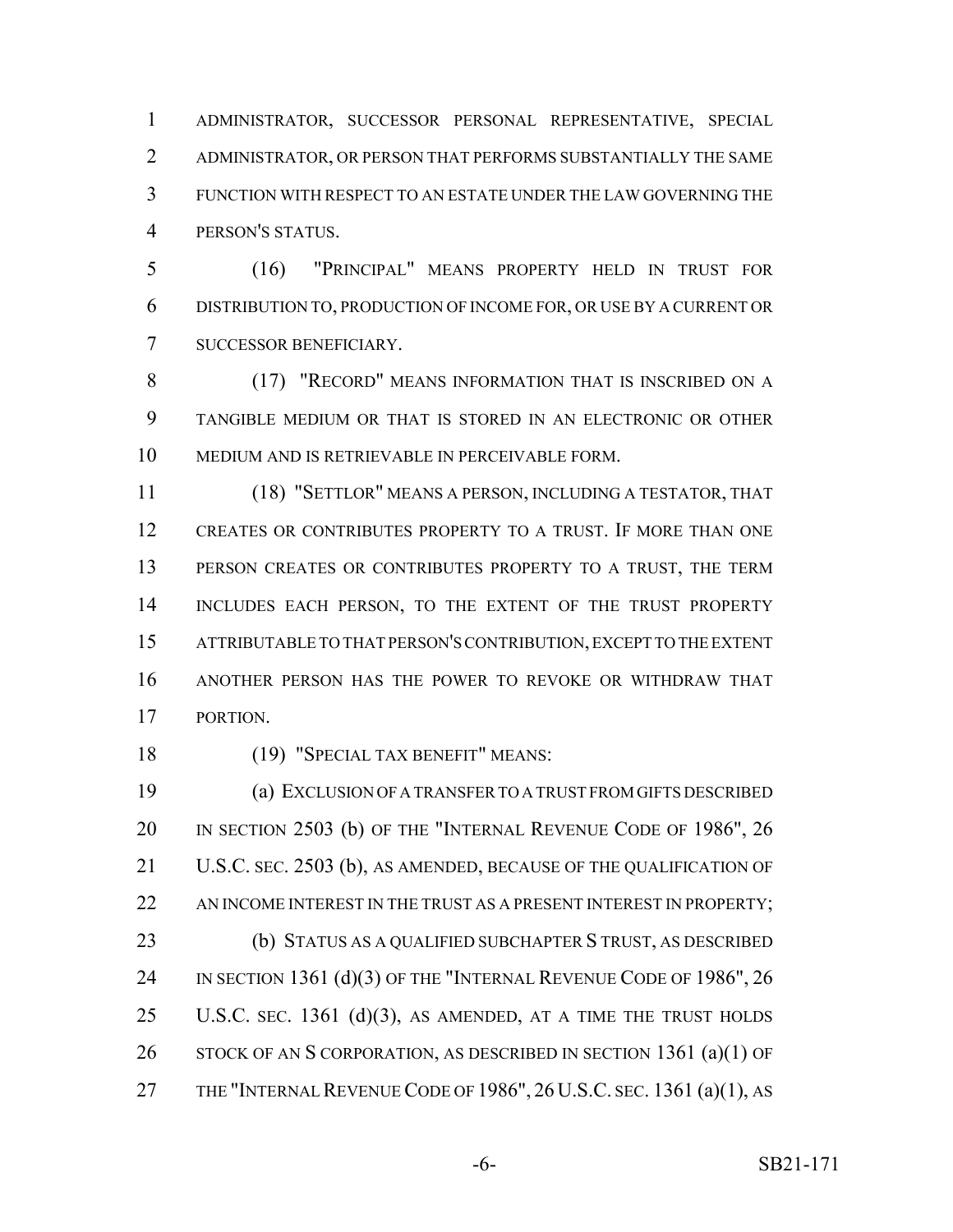AMENDED;

 (c) AN ESTATE OR GIFT TAX MARITAL DEDUCTION FOR A TRANSFER TO A TRUST UNDER SECTION 2056 OR 2523 OF THE "INTERNAL REVENUE CODE OF 1986", 26 U.S.C. SEC. 2056 OR 26 U.S.C. SEC. 2523, AS AMENDED, WHICH DEPENDS OR DEPENDED IN WHOLE OR IN PART ON THE RIGHT OF THE SETTLOR'S SPOUSE TO RECEIVE THE NET INCOME OF THE TRUST;

8 (d) EXEMPTION IN WHOLE OR IN PART OF A TRUST FROM THE FEDERAL GENERATION-SKIPPING TRANSFER TAX IMPOSED BY SECTION 2601 OF THE "INTERNAL REVENUE CODE OF 1986", 26 U.S.C. SEC. 2601, AS 11 AMENDED, BECAUSE THE TRUST WAS IRREVOCABLE ON SEPTEMBER 25, 12 1985, IF THERE IS ANY POSSIBILITY THAT:

 (I) A TAXABLE DISTRIBUTION, AS DEFINED IN SECTION 2612 (b) OF THE "INTERNAL REVENUE CODE OF 1986", 26 U.S.C. SEC. 2612 (b), AS AMENDED, COULD BE MADE FROM THE TRUST; OR

 (II) A TAXABLE TERMINATION, AS DEFINED IN SECTION 2612 (a) OF THE "INTERNAL REVENUE CODE OF 1986", 26 U.S.C. SEC. 2612 (a), AS 18 AMENDED, COULD OCCUR WITH RESPECT TO THE TRUST; OR

 (e) AN INCLUSION RATIO, AS DEFINED IN SECTION 2642 (a) OF THE "INTERNAL REVENUE CODE OF 1986", 26 U.S.C. SEC. 2642 (a), AS AMENDED, OF THE TRUST WHICH IS LESS THAN ONE, IF THERE IS ANY POSSIBILITY THAT:

23 (I) A TAXABLE DISTRIBUTION, AS DEFINED IN SECTION 2612 (b) OF 24 THE "INTERNAL REVENUE CODE OF 1986", 26 U.S.C. SEC. 2612 (b), AS 25 AMENDED, COULD BE MADE FROM THE TRUST; OR

**(II) A TAXABLE TERMINATION, AS DEFINED IN SECTION 2612 (a) OF** THE "INTERNAL REVENUE CODE OF 1986", 26 U.S.C. SEC. 2612 (a), AS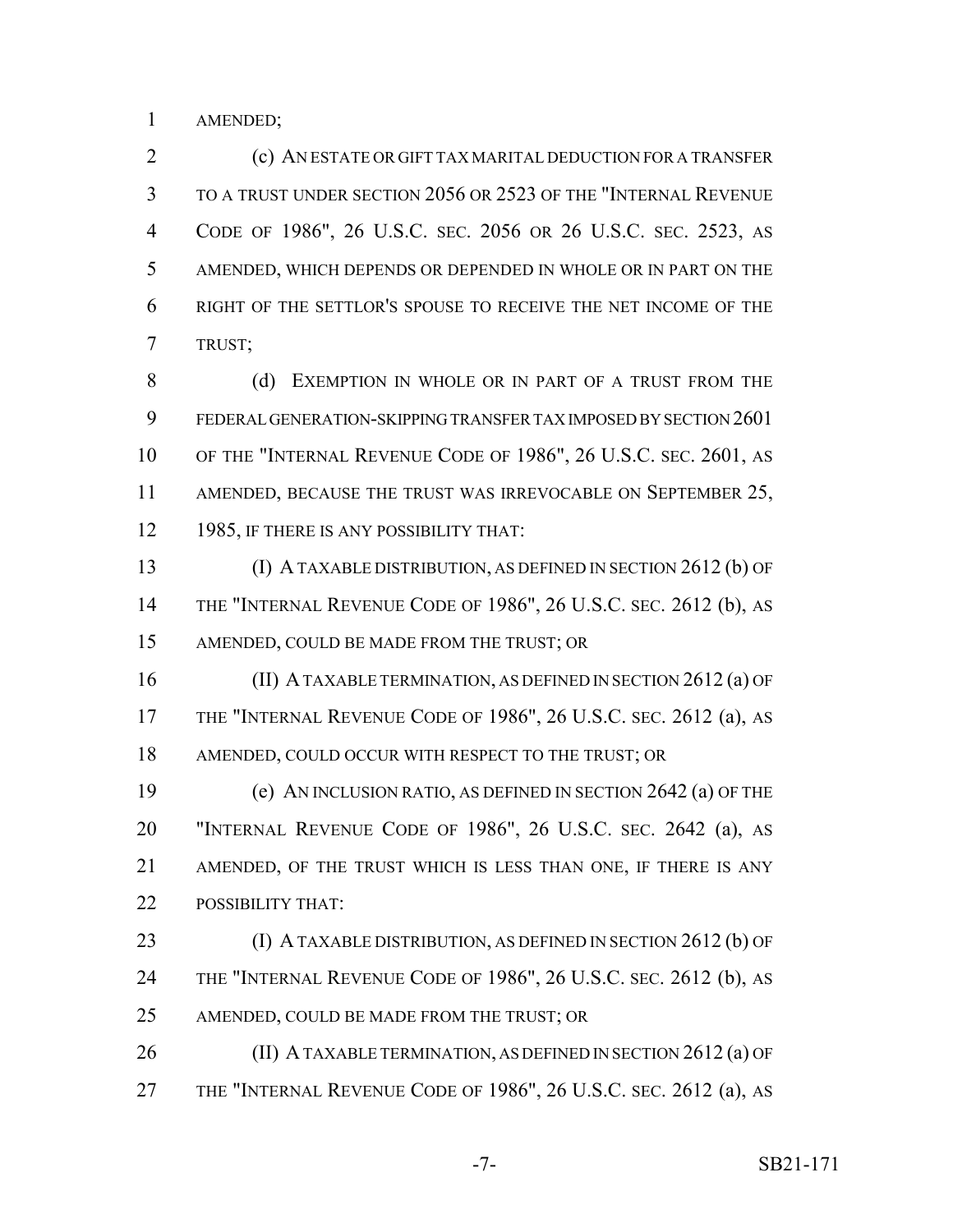AMENDED, COULD OCCUR WITH RESPECT TO THE TRUST.

 (20) "SUCCESSIVE INTEREST" MEANS THE INTEREST OF A SUCCESSOR BENEFICIARY.

 (21) "SUCCESSOR BENEFICIARY" MEANS A PERSON ENTITLED TO RECEIVE INCOME OR PRINCIPAL OR TO USE PROPERTY WHEN AN INCOME INTEREST OR OTHER CURRENT INTEREST ENDS.

(22) "TERMS OF A TRUST" MEANS:

8 (a) EXCEPT AS OTHERWISE PROVIDED IN SUBSECTION (22)(b) OF THIS SECTION, THE MANIFESTATION OF THE SETTLOR'S INTENT REGARDING A TRUST'S PROVISIONS AS:

(I) EXPRESSED IN THE TRUST INSTRUMENT; OR

 (II) ESTABLISHED BY OTHER EVIDENCE THAT WOULD BE ADMISSIBLE IN A JUDICIAL PROCEEDING;

 (b) THE TRUST'S PROVISIONS AS ESTABLISHED, DETERMINED, OR AMENDED BY:

 (I) A TRUSTEE OR TRUST DIRECTOR IN ACCORDANCE WITH APPLICABLE LAW;

18 (II) A COURT ORDER;

 (III) A NONJUDICIAL SETTLEMENT AGREEMENT UNDER SECTION 15-5-111; OR

 (IV) BY ALTERNATIVE DISPUTE RESOLUTION UNDER SECTION 15-5-113; OR

- 23 (c) FOR AN ESTATE, A WILL.
- (d) RESERVED.
- (23) "TRUST":
- (a) INCLUDES:
- (I) AN EXPRESS TRUST, PRIVATE OR CHARITABLE, WITH ADDITIONS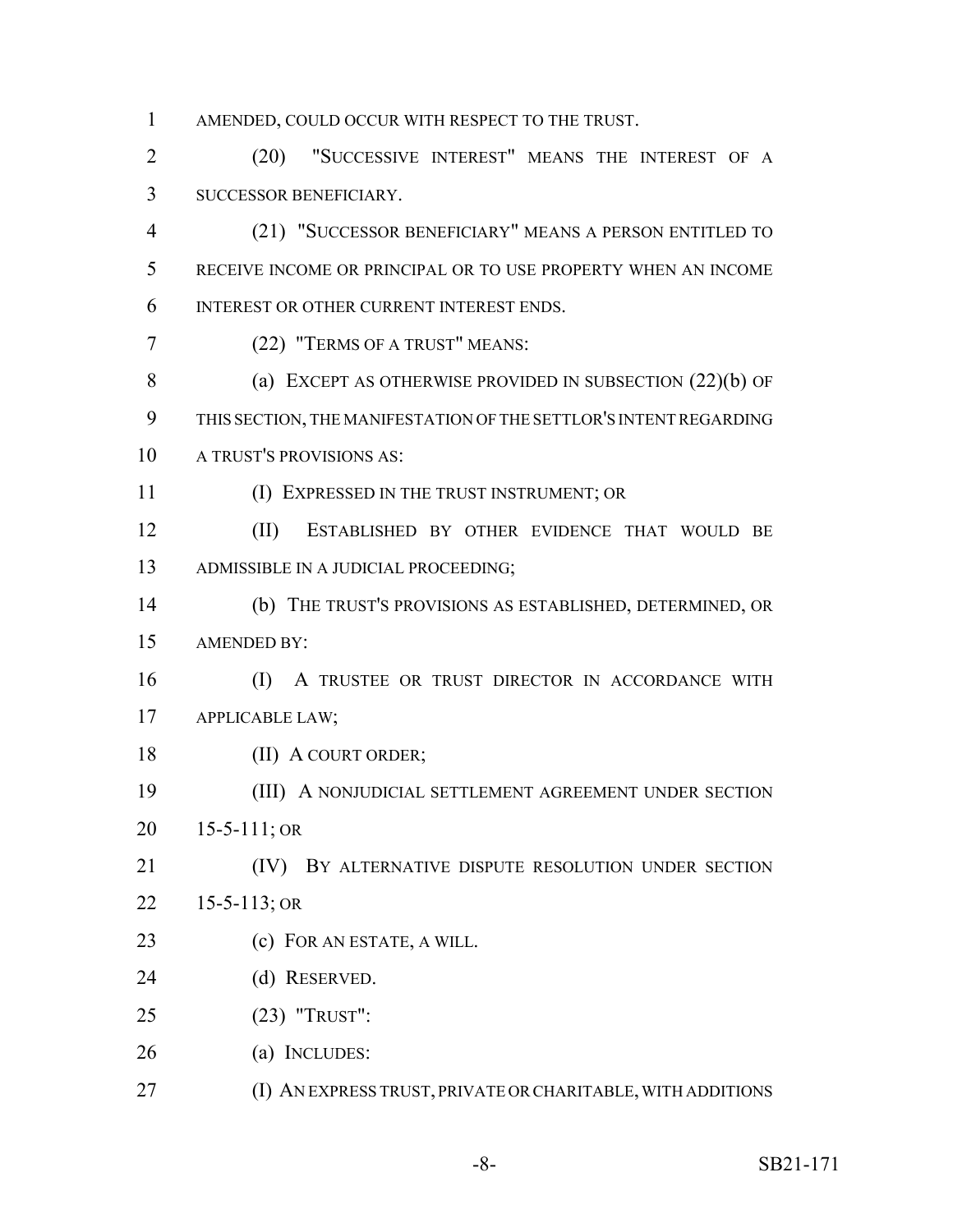TO THE TRUST, WHEREVER AND HOWEVER CREATED; AND

 (II) A TRUST CREATED OR DETERMINED BY JUDGMENT OR DECREE UNDER WHICH THE TRUST IS TO BE ADMINISTERED IN THE MANNER OF AN EXPRESS TRUST.

- (b) DOES NOT INCLUDE:
- 

(I) A CONSTRUCTIVE TRUST;

 (II) A RESULTING TRUST, CONSERVATORSHIP, GUARDIANSHIP, MULTI-PARTY ACCOUNT, CUSTODIAL ARRANGEMENT FOR A MINOR, BUSINESS TRUST, VOTING TRUST, SECURITY ARRANGEMENT, LIQUIDATION TRUST, OR TRUST FOR THE PRIMARY PURPOSE OF PAYING DEBTS, DIVIDENDS, INTEREST, SALARIES, WAGES, PROFITS, PENSIONS, RETIREMENT 12 BENEFITS, OR EMPLOYEE BENEFITS OF ANY KIND; OR

 (III) AN ARRANGEMENT UNDER WHICH A PERSON IS A NOMINEE, ESCROWEE, OR AGENT FOR ANOTHER.

 (24) "TRUSTEE" MEANS A PERSON, OTHER THAN A PERSONAL REPRESENTATIVE, THAT OWNS OR HOLDS PROPERTY FOR THE BENEFIT OF A BENEFICIARY. THE TERM INCLUDES AN ORIGINAL, ADDITIONAL, OR SUCCESSOR TRUSTEE, WHETHER OR NOT APPOINTED OR CONFIRMED BY A COURT.

 (25) "WILL" MEANS ANY TESTAMENTARY INSTRUMENT RECOGNIZED BY APPLICABLE LAW WHICH MAKES A LEGALLY EFFECTIVE DISPOSITION OF AN INDIVIDUAL'S PROPERTY, EFFECTIVE AT THE INDIVIDUAL'S DEATH. THE TERM INCLUDES A CODICIL OR OTHER AMENDMENT TO A TESTAMENTARY INSTRUMENT.

 **15-1.2-103. Scope.** (1) EXCEPT AS OTHERWISE PROVIDED IN THE TERMS OF A TRUST, A WILL, OR THIS ARTICLE 1.2, THIS ARTICLE 1.2 APPLIES TO: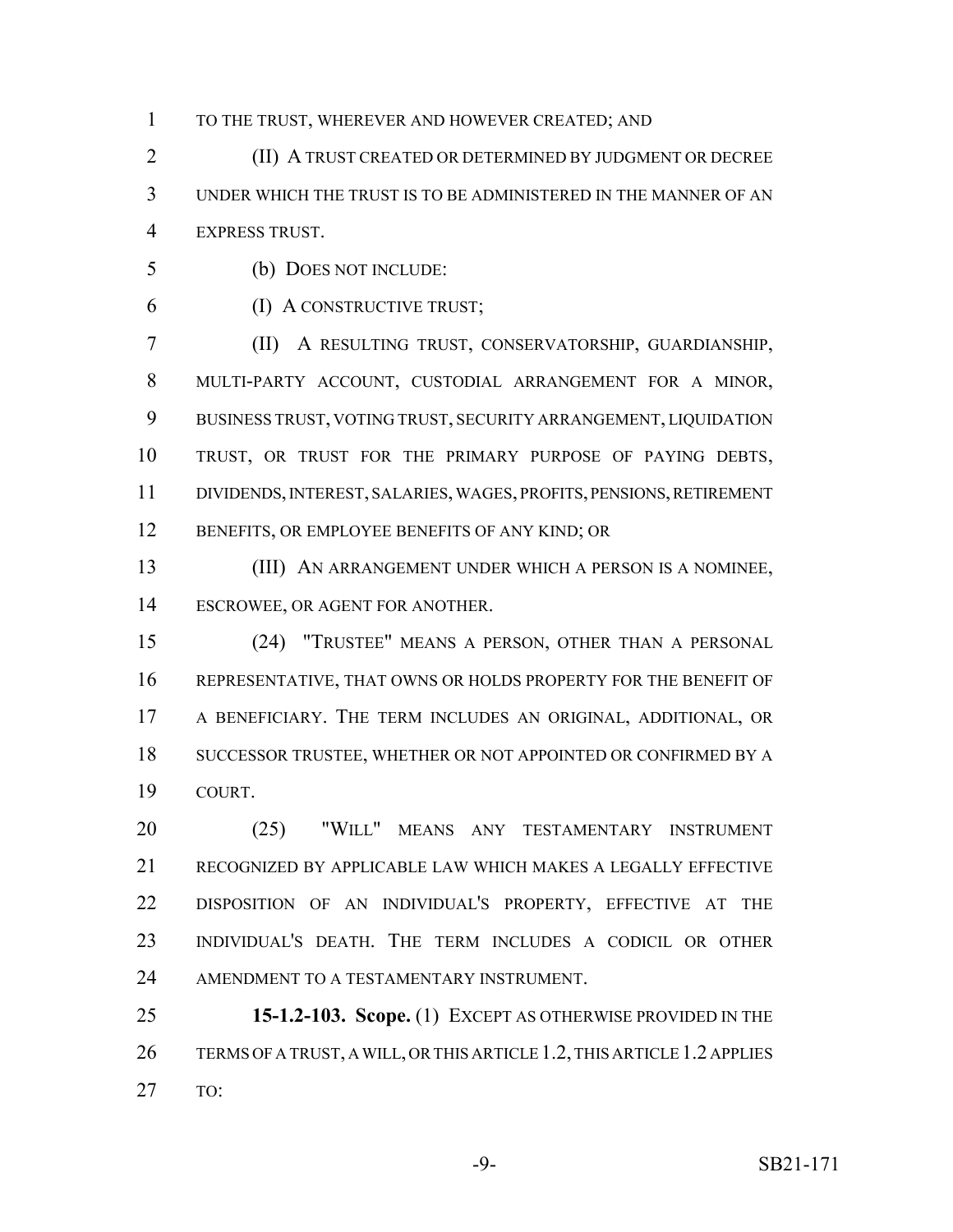(a) A TRUST OR ESTATE.

(b) RESERVED.

 **15-1.2-104. Governing law.** EXCEPT AS OTHERWISE PROVIDED IN 4 THE TERMS OF A TRUST OR THIS ARTICLE 1.2, THIS ARTICLE 1.2 APPLIES WHEN THIS STATE IS THE PRINCIPAL PLACE OF ADMINISTRATION OF A TRUST OR ESTATE. BY ACCEPTING THE TRUSTEESHIP OF A TRUST HAVING ITS PRINCIPAL PLACE OF ADMINISTRATION IN THIS STATE OR BY MOVING THE PRINCIPAL PLACE OF ADMINISTRATION OF A TRUST TO THIS STATE, THE TRUSTEE SUBMITS TO THE APPLICATION OF THIS ARTICLE 1.2 TO ANY MATTER WITHIN THE SCOPE OF THIS ARTICLE 1.2 INVOLVING THE TRUST. PART 2 FIDUCIARY DUTIES AND JUDICIAL REVIEW **15-1.2-201. Fiduciary duties - general principles.** (1) IN MAKING AN ALLOCATION OR DETERMINATION OR EXERCISING DISCRETION UNDER THIS ARTICLE 1.2, A FIDUCIARY SHALL: (a) ACT IN GOOD FAITH, BASED ON WHAT IS FAIR AND REASONABLE TO ALL BENEFICIARIES; (b) ADMINISTER A TRUST OR ESTATE IMPARTIALLY, EXCEPT TO THE EXTENT THE TERMS OF THE TRUST MANIFEST AN INTENT THAT THE FIDUCIARY SHALL OR MAY FAVOR ONE OR MORE BENEFICIARIES; (c) ADMINISTER THE TRUST OR ESTATE IN ACCORDANCE WITH THE 22 TERMS OF THE TRUST, EVEN IF THERE IS A DIFFERENT PROVISION IN THIS ARTICLE 1.2; AND 24 (d) ADMINISTER THE TRUST OR ESTATE IN ACCORDANCE WITH THIS 25 ARTICLE 1.2, EXCEPT TO THE EXTENT THE TERMS OF THE TRUST PROVIDE OTHERWISE OR AUTHORIZE THE FIDUCIARY TO DETERMINE OTHERWISE. (2) A FIDUCIARY'S ALLOCATION, DETERMINATION, OR EXERCISE OF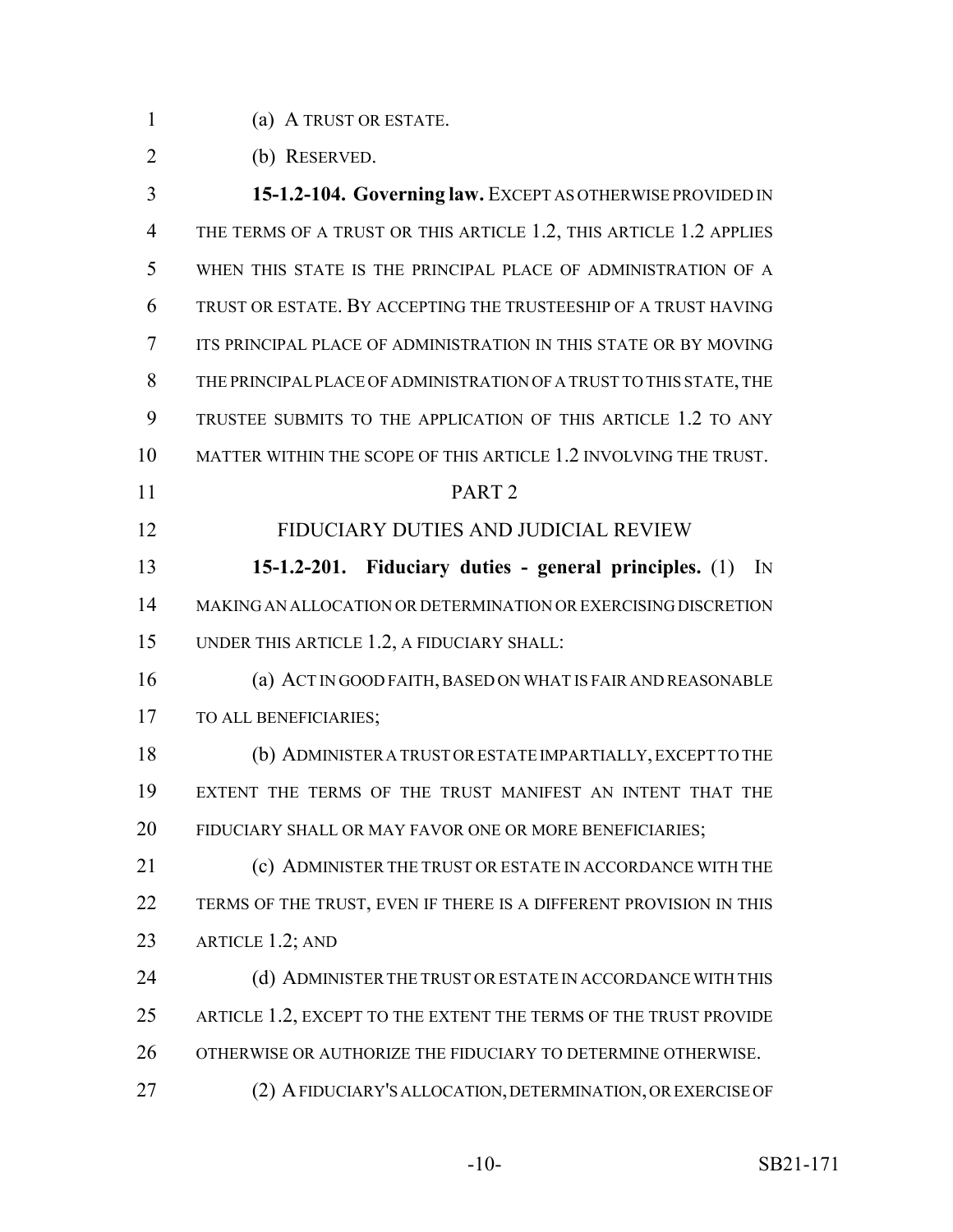DISCRETION UNDER THIS ARTICLE 1.2 IS PRESUMED TO BE FAIR AND REASONABLE TO ALL BENEFICIARIES. A FIDUCIARY MAY EXERCISE A DISCRETIONARY POWER OF ADMINISTRATION GIVEN TO THE FIDUCIARY BY THE TERMS OF THE TRUST, AND AN EXERCISE OF THE POWER WHICH PRODUCES A RESULT DIFFERENT FROM A RESULT REQUIRED OR PERMITTED BY THIS ARTICLE 1.2 DOES NOT CREATE AN INFERENCE THAT THE FIDUCIARY ABUSED THE FIDUCIARY'S DISCRETION.

(3) A FIDUCIARY SHALL:

 (a) ADD A RECEIPT TO PRINCIPAL, TO THE EXTENT NEITHER THE TERMS OF THE TRUST NOR THIS ARTICLE 1.2 ALLOCATES THE RECEIPT BETWEEN INCOME AND PRINCIPAL; AND

 (b) CHARGE A DISBURSEMENT TO PRINCIPAL, TO THE EXTENT 13 NEITHER THE TERMS OF THE TRUST NOR THIS ARTICLE 1.2 ALLOCATES THE DISBURSEMENT BETWEEN INCOME AND PRINCIPAL.

 (4) A FIDUCIARY MAY EXERCISE THE POWER TO ADJUST UNDER SECTION 15-1.2-203, CONVERT AN INCOME TRUST TO A UNITRUST UNDER 17 SECTION 15-1.2-303 (1)(a), CHANGE THE PERCENTAGE OR METHOD USED TO CALCULATE A UNITRUST AMOUNT UNDER SECTION 15-1.2-303 (1)(b), OR CONVERT A UNITRUST TO AN INCOME TRUST UNDER SECTION 15-1.2-303 (1)(c), IF THE FIDUCIARY DETERMINES THE EXERCISE OF THE POWER WILL ASSIST THE FIDUCIARY TO ADMINISTER THE TRUST OR ESTATE **IMPARTIALLY.** 

23 (5) FACTORS THE FIDUCIARY MUST CONSIDER IN MAKING THE DETERMINATION UNDER SUBSECTION (4) OF THIS SECTION INCLUDE:

25 (a) THE TERMS OF THE TRUST;

 (b) THE NATURE, DISTRIBUTION STANDARDS, AND EXPECTED 27 DURATION OF THE TRUST;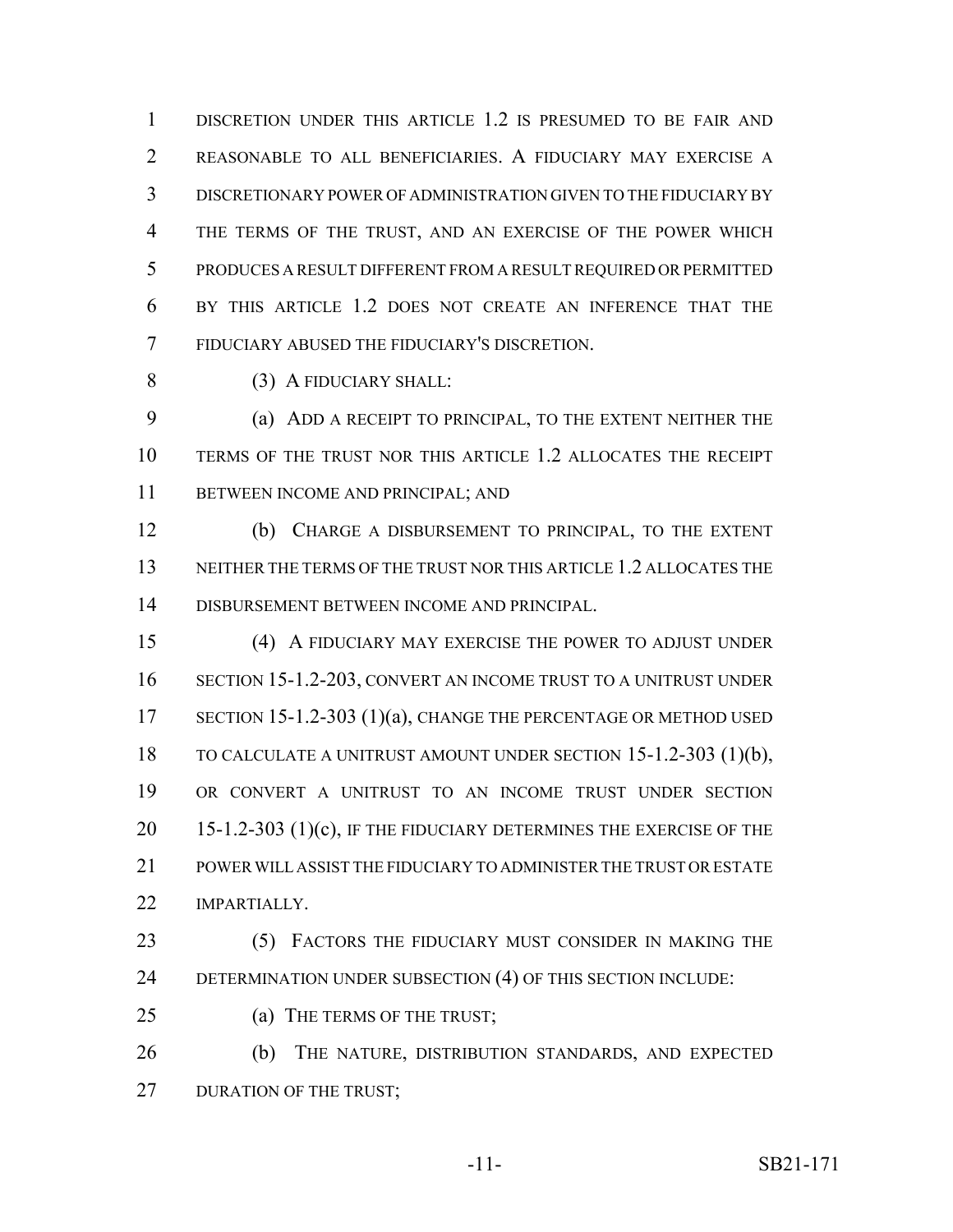(c) THE EFFECT OF THE ALLOCATION RULES, INCLUDING SPECIFIC ADJUSTMENTS BETWEEN INCOME AND PRINCIPAL, UNDER PARTS 4 THROUGH 7 OF THIS ARTICLE 1.2;

 (d) THE DESIRABILITY OF LIQUIDITY AND REGULARITY OF INCOME; (e) THE DESIRABILITY OF THE PRESERVATION AND APPRECIATION OF PRINCIPAL;

 (f) THE EXTENT TO WHICH AN ASSET IS USED OR MAY BE USED BY A BENEFICIARY;

 (g) THE INCREASE OR DECREASE IN THE VALUE OF PRINCIPAL ASSETS, REASONABLY DETERMINED BY THE FIDUCIARY;

 (h) WHETHER AND TO WHAT EXTENT THE TERMS OF THE TRUST GIVE THE FIDUCIARY POWER TO ACCUMULATE INCOME OR INVADE PRINCIPAL OR PROHIBIT THE FIDUCIARY FROM ACCUMULATING INCOME OR INVADING PRINCIPAL;

 (i) THE EXTENT TO WHICH THE FIDUCIARY HAS ACCUMULATED 16 INCOME OR INVADED PRINCIPAL IN PRECEDING ACCOUNTING PERIODS;

 (j) THE EFFECT OF CURRENT AND REASONABLY EXPECTED ECONOMIC CONDITIONS; AND

 (k) THE REASONABLY EXPECTED TAX CONSEQUENCES OF THE 20 EXERCISE OF THE POWER.

 **15-1.2-202. Judicial review of exercise of discretionary power - definition.** (1) IN THIS SECTION, "FIDUCIARY DECISION" MEANS:

 (a) A FIDUCIARY'S ALLOCATION BETWEEN INCOME AND PRINCIPAL OR OTHER DETERMINATION REGARDING INCOME AND PRINCIPAL REQUIRED 25 OR AUTHORIZED BY THE TERMS OF THE TRUST OR THIS ARTICLE 1.2;

 (b) THE FIDUCIARY'S EXERCISE OR NONEXERCISE OF A DISCRETIONARY POWER REGARDING INCOME AND PRINCIPAL GRANTED BY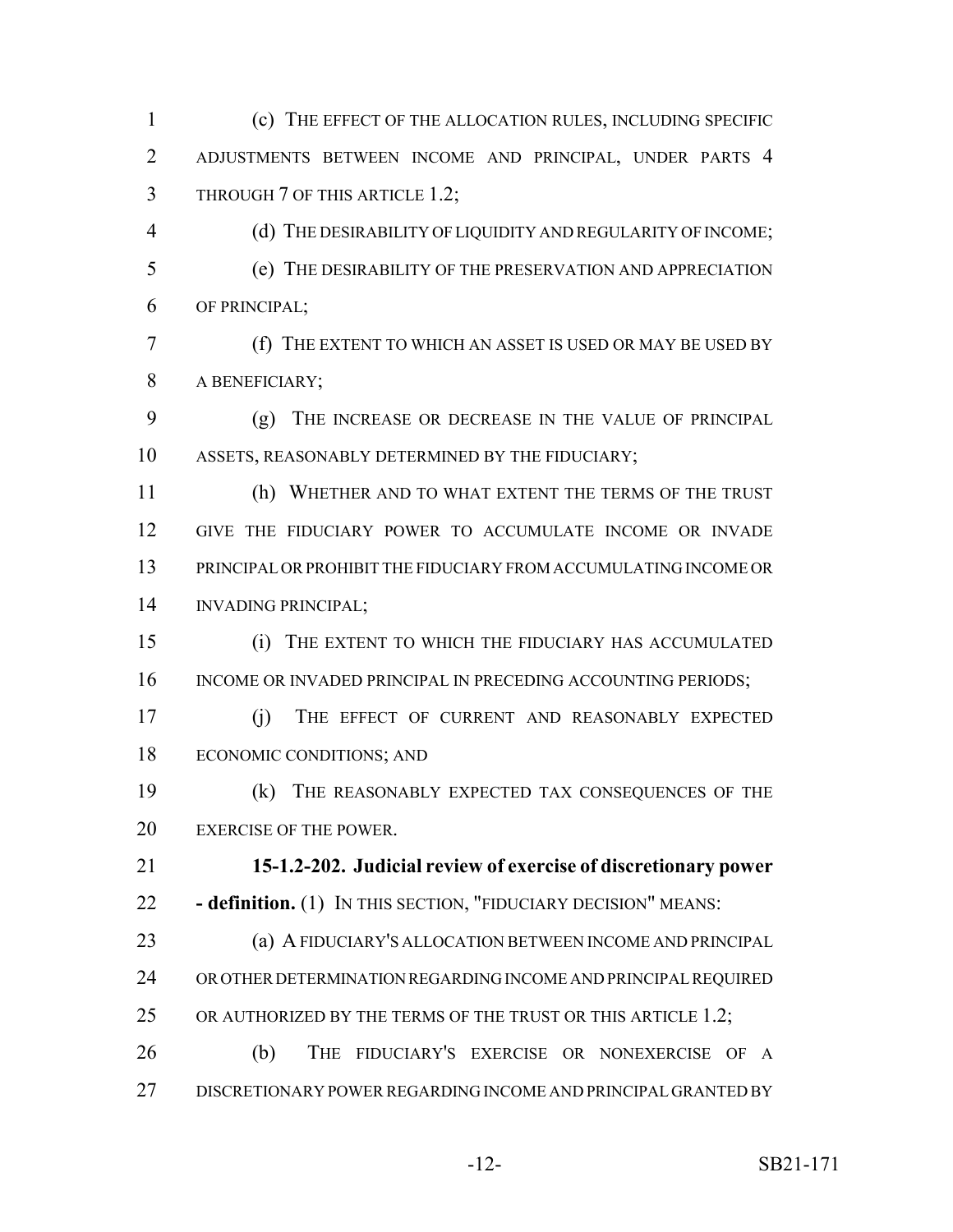THE TERMS OF THE TRUST OR THIS ARTICLE 1.2, INCLUDING THE POWER TO ADJUST UNDER SECTION 15-1.2-203, CONVERT AN INCOME TRUST TO A UNITRUST UNDER SECTION 15-1.2-303 (1)(a), CHANGE THE PERCENTAGE OR METHOD USED TO CALCULATE A UNITRUST AMOUNT UNDER SECTION 15-1.2-303 (1)(b), OR CONVERT A UNITRUST TO AN INCOME TRUST UNDER 6 SECTION 15-1.2-303 (1)(c); OR

 (c) THE FIDUCIARY'S IMPLEMENTATION OF A DECISION DESCRIBED 8 IN SUBSECTION  $(1)(a)$  OR  $(1)(b)$  OF THIS SECTION.

 (2) THE COURT MAY NOT ORDER A FIDUCIARY TO CHANGE A FIDUCIARY DECISION UNLESS THE COURT DETERMINES THAT THE FIDUCIARY DECISION WAS AN ABUSE OF THE FIDUCIARY'S DISCRETION.

 (3) IF THE COURT DETERMINES THAT A FIDUCIARY DECISION WAS 13 AN ABUSE OF THE FIDUCIARY'S DISCRETION, THE COURT MAY ORDER A REMEDY AUTHORIZED BY LAW, INCLUDING SECTION 15-1-1001 OF THE "COLORADO UNIFORM TRUST CODE" AND PART 5 OF ARTICLE 10 OF THIS TITLE 15. TO PLACE THE BENEFICIARIES IN THE POSITIONS THE BENEFICIARIES WOULD HAVE OCCUPIED IF THERE HAD NOT BEEN AN ABUSE OF THE FIDUCIARY'S DISCRETION, THE COURT MAY ORDER:

 (a) THE FIDUCIARY TO EXERCISE OR REFRAIN FROM EXERCISING 20 THE POWER TO ADJUST UNDER SECTION 15-1.2-203;

 (b) THE FIDUCIARY TO EXERCISE OR REFRAIN FROM EXERCISING THE POWER TO CONVERT AN INCOME TRUST TO A UNITRUST UNDER SECTION 15-1.2-303 (1)(a), CHANGE THE PERCENTAGE OR METHOD USED 24 TO CALCULATE A UNITRUST AMOUNT UNDER SECTION 15-1.2-303 (1)(b), OR CONVERT A UNITRUST TO AN INCOME TRUST UNDER SECTION 26 15-1.2-303 (1)(c);

**(c)** THE FIDUCIARY TO DISTRIBUTE AN AMOUNT TO A BENEFICIARY;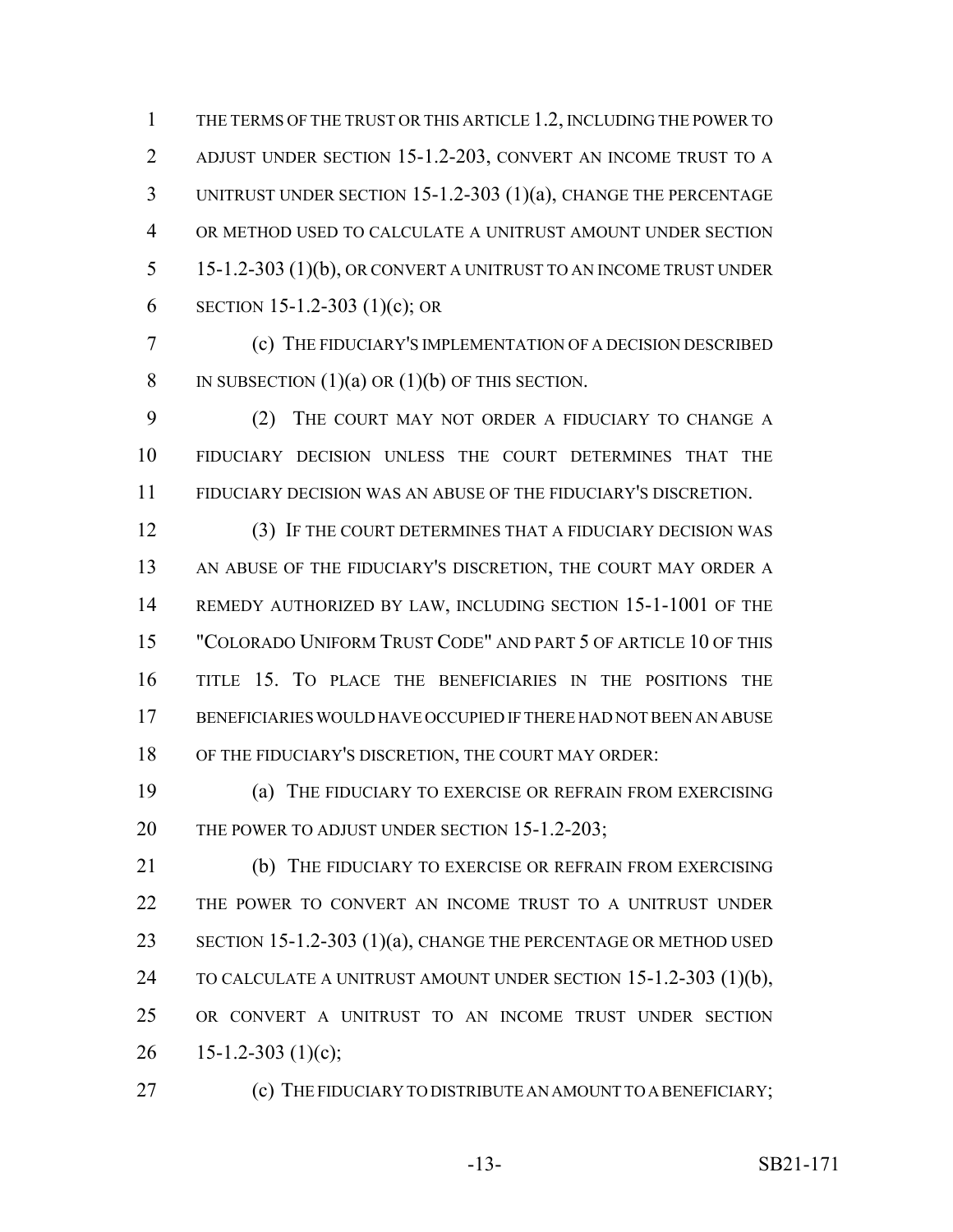(d) A BENEFICIARY TO RETURN SOME OR ALL OF A DISTRIBUTION; OR

 (e) THE FIDUCIARY TO WITHHOLD AN AMOUNT FROM ONE OR MORE FUTURE DISTRIBUTIONS TO A BENEFICIARY.

(4) RESERVED.

 **15-1.2-203. Fiduciary's power to adjust.** (1) EXCEPT AS OTHERWISE PROVIDED IN THE TERMS OF A TRUST OR THIS SECTION, A FIDUCIARY, IN A RECORD, WITHOUT COURT APPROVAL, MAY ADJUST BETWEEN INCOME AND PRINCIPAL IF THE FIDUCIARY DETERMINES THE EXERCISE OF THE POWER TO ADJUST WILL ASSIST THE FIDUCIARY TO ADMINISTER THE TRUST OR ESTATE IMPARTIALLY.

 (2) THIS SECTION DOES NOT CREATE A DUTY TO EXERCISE OR CONSIDER THE POWER TO ADJUST UNDER SUBSECTION (1) OF THIS SECTION OR TO INFORM A BENEFICIARY ABOUT THE APPLICABILITY OF THIS SECTION. (3) A FIDUCIARY THAT IN GOOD FAITH EXERCISES OR FAILS TO

16 EXERCISE THE POWER TO ADJUST UNDER SUBSECTION (1) OF THIS SECTION IS NOT LIABLE TO A PERSON AFFECTED BY THE EXERCISE OR FAILURE TO EXERCISE.

 (4) IN DECIDING WHETHER AND TO WHAT EXTENT TO EXERCISE THE 20 POWER TO ADJUST UNDER SUBSECTION (1) OF THIS SECTION, A FIDUCIARY SHALL CONSIDER ALL FACTORS THE FIDUCIARY CONSIDERS RELEVANT, 22 INCLUDING RELEVANT FACTORS IN SECTION 15-1.2-201 (5) AND THE APPLICATION OF SECTIONS 15-1.2-401 (9), 15-1.2-408, AND 15-1.2-413.

 (5) A FIDUCIARY MAY NOT EXERCISE THE POWER UNDER 25 SUBSECTION (1) OF THIS SECTION TO MAKE AN ADJUSTMENT OR, UNDER SECTION 15-1.2-408, TO MAKE A DETERMINATION THAT AN ALLOCATION IS INSUBSTANTIAL IF: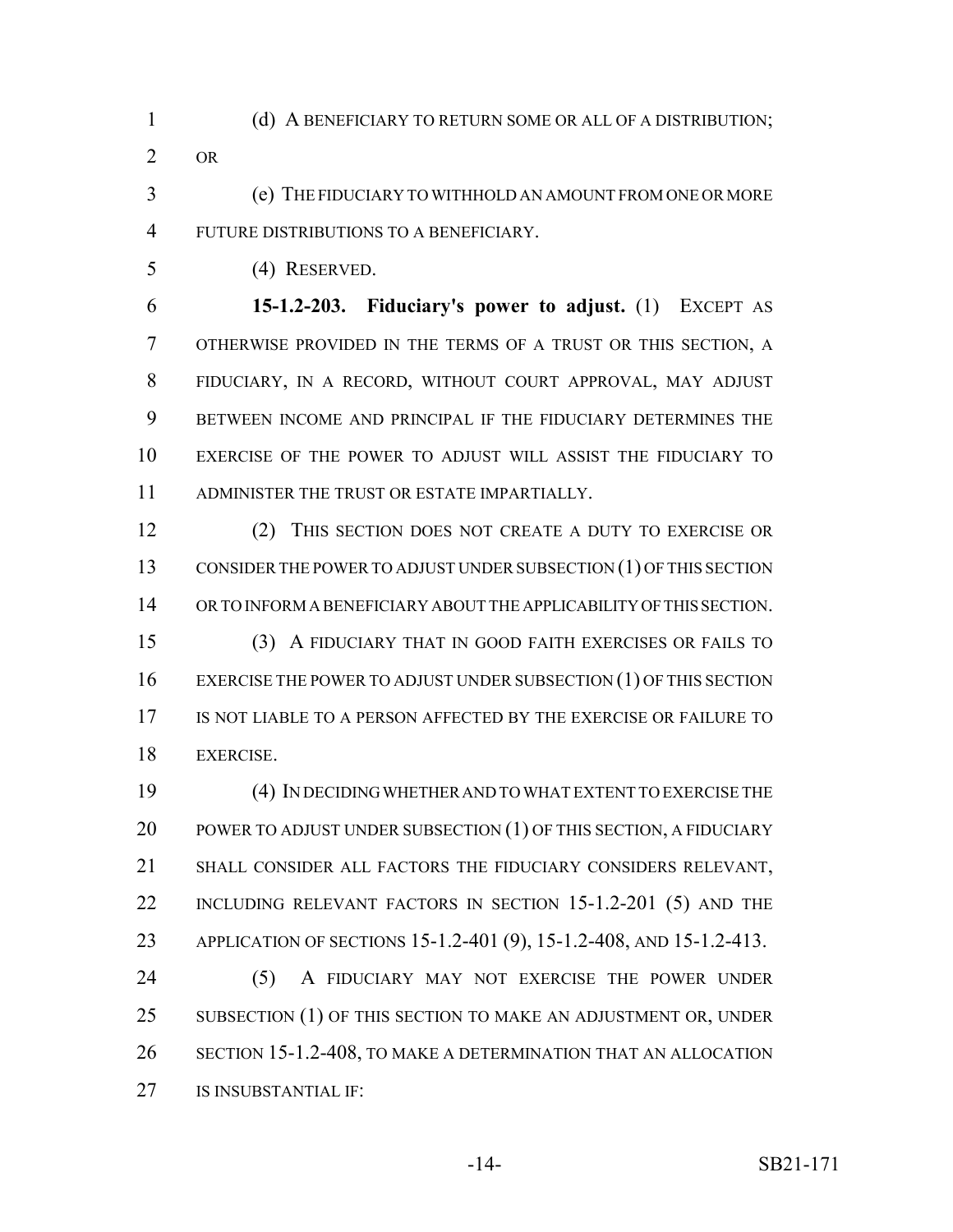(a) THE ADJUSTMENT OR DETERMINATION WOULD REDUCE THE AMOUNT PAYABLE TO A CURRENT INCOME BENEFICIARY FROM A TRUST THAT QUALIFIES FOR A SPECIAL TAX BENEFIT, EXCEPT TO THE EXTENT THE ADJUSTMENT IS MADE TO PROVIDE FOR A REASONABLE APPORTIONMENT OF THE TOTAL RETURN OF THE TRUST BETWEEN THE CURRENT INCOME BENEFICIARY AND SUCCESSOR BENEFICIARIES;

 (b) THE ADJUSTMENT OR DETERMINATION WOULD CHANGE THE AMOUNT PAYABLE TO A BENEFICIARY, AS A FIXED ANNUITY OR A FIXED FRACTION OF THE VALUE OF THE TRUST ASSETS, UNDER THE TERMS OF THE TRUST;

 (c) THE ADJUSTMENT OR DETERMINATION WOULD REDUCE AN AMOUNT THAT IS PERMANENTLY SET ASIDE FOR A CHARITABLE PURPOSE UNDER THE TERMS OF THE TRUST, UNLESS BOTH INCOME AND PRINCIPAL 14 ARE SET ASIDE FOR THE CHARITABLE PURPOSE;

 (d) POSSESSING OR EXERCISING THE POWER WOULD CAUSE A PERSON TO BE TREATED AS THE OWNER OF ALL OR PART OF THE TRUST FOR FEDERAL INCOME TAX PURPOSES;

 (e) POSSESSING OR EXERCISING THE POWER WOULD CAUSE ALL OR PART OF THE VALUE OF THE TRUST ASSETS TO BE INCLUDED IN THE GROSS ESTATE OF AN INDIVIDUAL FOR FEDERAL ESTATE TAX PURPOSES;

21 (f) POSSESSING OR EXERCISING THE POWER WOULD CAUSE AN INDIVIDUAL TO BE TREATED AS MAKING A GIFT FOR FEDERAL GIFT TAX PURPOSES;

24 (g) THE FIDUCIARY IS NOT AN INDEPENDENT PERSON;

 (h) THE TRUST IS IRREVOCABLE AND PROVIDES FOR INCOME TO BE PAID TO THE SETTLOR AND POSSESSING OR EXERCISING THE POWER WOULD CAUSE THE ADJUSTED PRINCIPAL OR INCOME TO BE CONSIDERED AN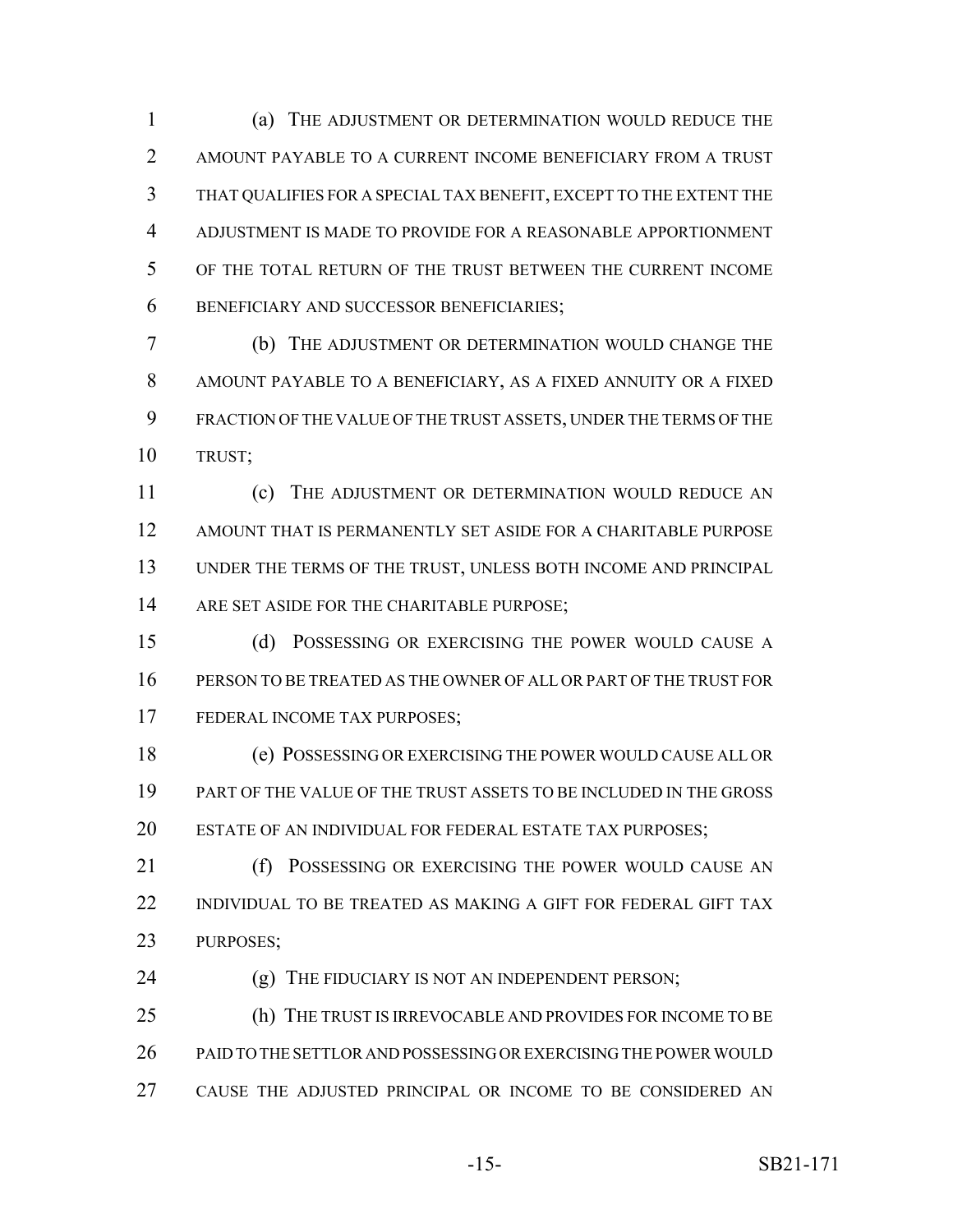AVAILABLE RESOURCE OR AVAILABLE INCOME UNDER A PUBLIC-BENEFIT PROGRAM; OR

3 (i) THE TRUST IS A UNITRUST UNDER PART 3 OF THIS ARTICLE 1.2. 4 (6) IF SUBSECTION  $(5)(d)$ ,  $(5)(e)$ ,  $(5)(f)$ , OR  $(5)(g)$  OF THIS SECTION APPLIES TO A FIDUCIARY:

 (a) A CO-FIDUCIARY TO WHICH SUBSECTIONS (5)(d) THROUGH (5)(g) OF THIS SECTION DO NOT APPLY MAY EXERCISE THE POWER TO ADJUST, UNLESS THE EXERCISE OF THE POWER BY THE REMAINING CO-FIDUCIARY OR CO-FIDUCIARIES IS NOT PERMITTED BY THE TERMS OF 10 THE TRUST OR LAW OTHER THAN THIS ARTICLE 1.2; OR

 (b) IF THERE IS NO CO-FIDUCIARY TO WHICH SUBSECTIONS (5)(d) 12 THROUGH  $(5)(g)$  OF THIS SECTION DO NOT APPLY, THE FIDUCIARY MAY 13 APPOINT A CO-FIDUCIARY TO WHICH SUBSECTIONS  $(5)(d)$  THROUGH  $(5)(g)$  OF THIS SECTION DO NOT APPLY, WHICH MAY BE A SPECIAL FIDUCIARY WITH LIMITED POWERS, AND THE APPOINTED CO-FIDUCIARY MAY EXERCISE 16 THE POWER TO ADJUST UNDER SUBSECTION (1) OF THIS SECTION, UNLESS THE APPOINTMENT OF A CO-FIDUCIARY OR THE EXERCISE OF THE POWER BY A CO-FIDUCIARY IS NOT PERMITTED BY THE TERMS OF THE TRUST OR LAW OTHER THAN THIS ARTICLE 1.2.

20 (7) A FIDUCIARY MAY RELEASE OR DELEGATE TO A CO-FIDUCIARY THE POWER TO ADJUST UNDER SUBSECTION (1) OF THIS SECTION IF THE FIDUCIARY DETERMINES THAT THE FIDUCIARY'S POSSESSION OR EXERCISE OF THE POWER WILL OR MAY:

**(a) CAUSE A RESULT DESCRIBED IN SUBSECTIONS (5)(a) THROUGH** 25  $(5)(f)$  OF THIS SECTION OR SUBSECTION  $(5)(h)$  OF THIS SECTION; OR (b) DEPRIVE THE TRUST OF A TAX BENEFIT OR IMPOSE A TAX

27 BURDEN NOT DESCRIBED IN SUBSECTIONS  $(5)(a)$  THROUGH  $(5)(f)$  OF THIS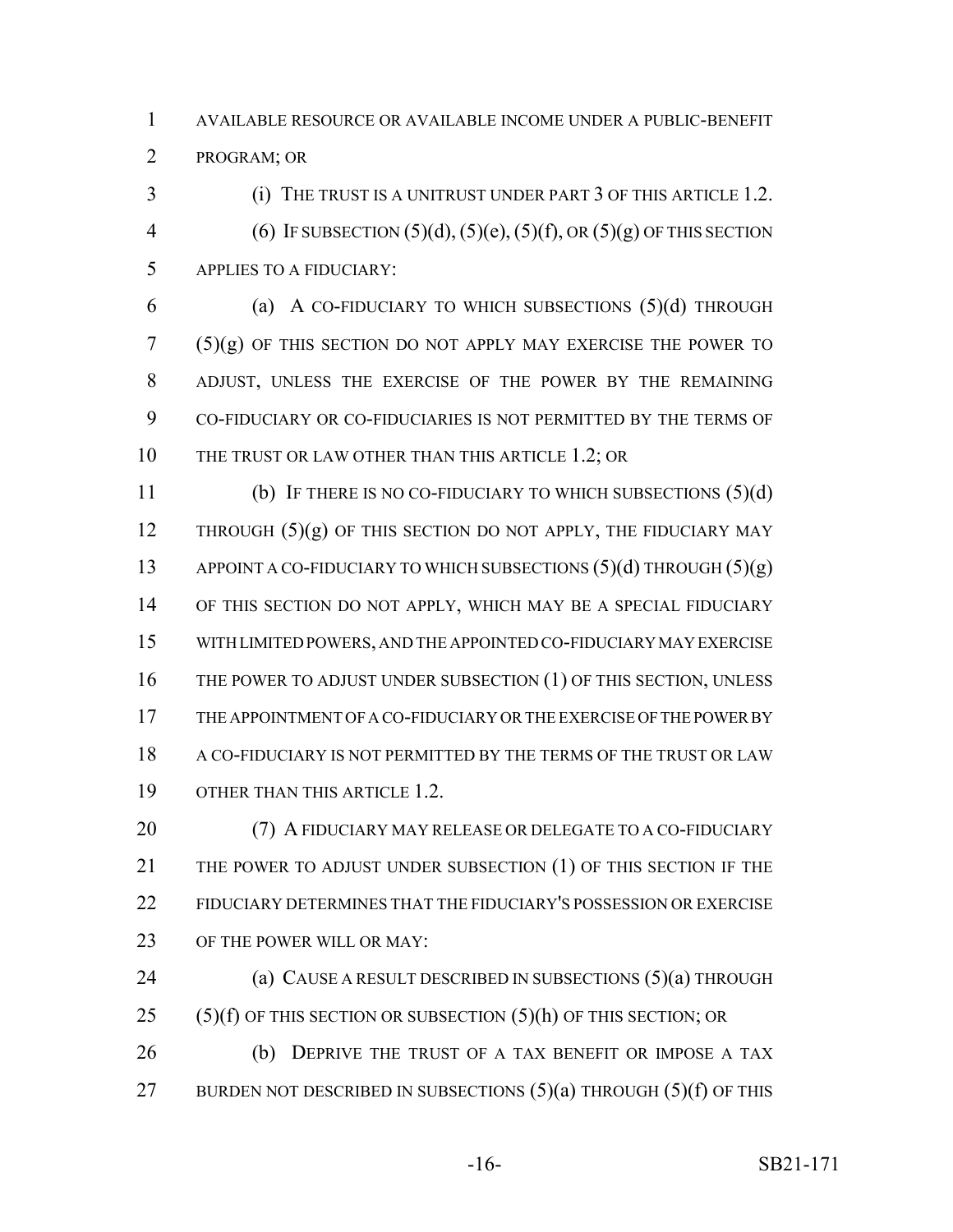SECTION.

 (8) A FIDUCIARY'S RELEASE OR DELEGATION TO A CO-FIDUCIARY UNDER SUBSECTION (7) OF THIS SECTION OF THE POWER TO ADJUST UNDER SUBSECTION (1) OF THIS SECTION:

(a) MUST BE IN A RECORD;

 (b) APPLIES TO THE ENTIRE POWER, UNLESS THE RELEASE OR DELEGATION PROVIDES A LIMITATION, WHICH MAY BE A LIMITATION TO THE POWER TO ADJUST:

- 9 (I) FROM INCOME TO PRINCIPAL;
- 10 (II) FROM PRINCIPAL TO INCOME;
- (III) FOR SPECIFIED PROPERTY; OR

**(IV)** IN SPECIFIED CIRCUMSTANCES;

 (c) FOR A DELEGATION, MAY BE MODIFIED BY A RE-DELEGATION UNDER THIS SUBSECTION BY THE CO-FIDUCIARY TO WHICH THE DELEGATION IS MADE; AND

 (d) SUBJECT TO SUBSECTION (8)(c) OF THIS SECTION, IS PERMANENT, UNLESS THE RELEASE OR DELEGATION PROVIDES A SPECIFIED PERIOD, INCLUDING A PERIOD MEASURED BY THE LIFE OF AN INDIVIDUAL OR THE LIVES OF MORE THAN ONE INDIVIDUAL.

 (9) TERMS OF A TRUST WHICH DENY OR LIMIT THE POWER TO ADJUST BETWEEN INCOME AND PRINCIPAL DO NOT AFFECT THE APPLICATION OF THIS SECTION, UNLESS THE TERMS OF THE TRUST 23 EXPRESSLY DENY OR LIMIT THE POWER TO ADJUST UNDER SUBSECTION (1) OF THIS SECTION.

25 (10) THE EXERCISE OF THE POWER TO ADJUST UNDER SUBSECTION 26 (1) OF THIS SECTION IN ANY ACCOUNTING PERIOD MAY APPLY TO THE CURRENT PERIOD, THE IMMEDIATELY PRECEDING PERIOD, AND ONE OR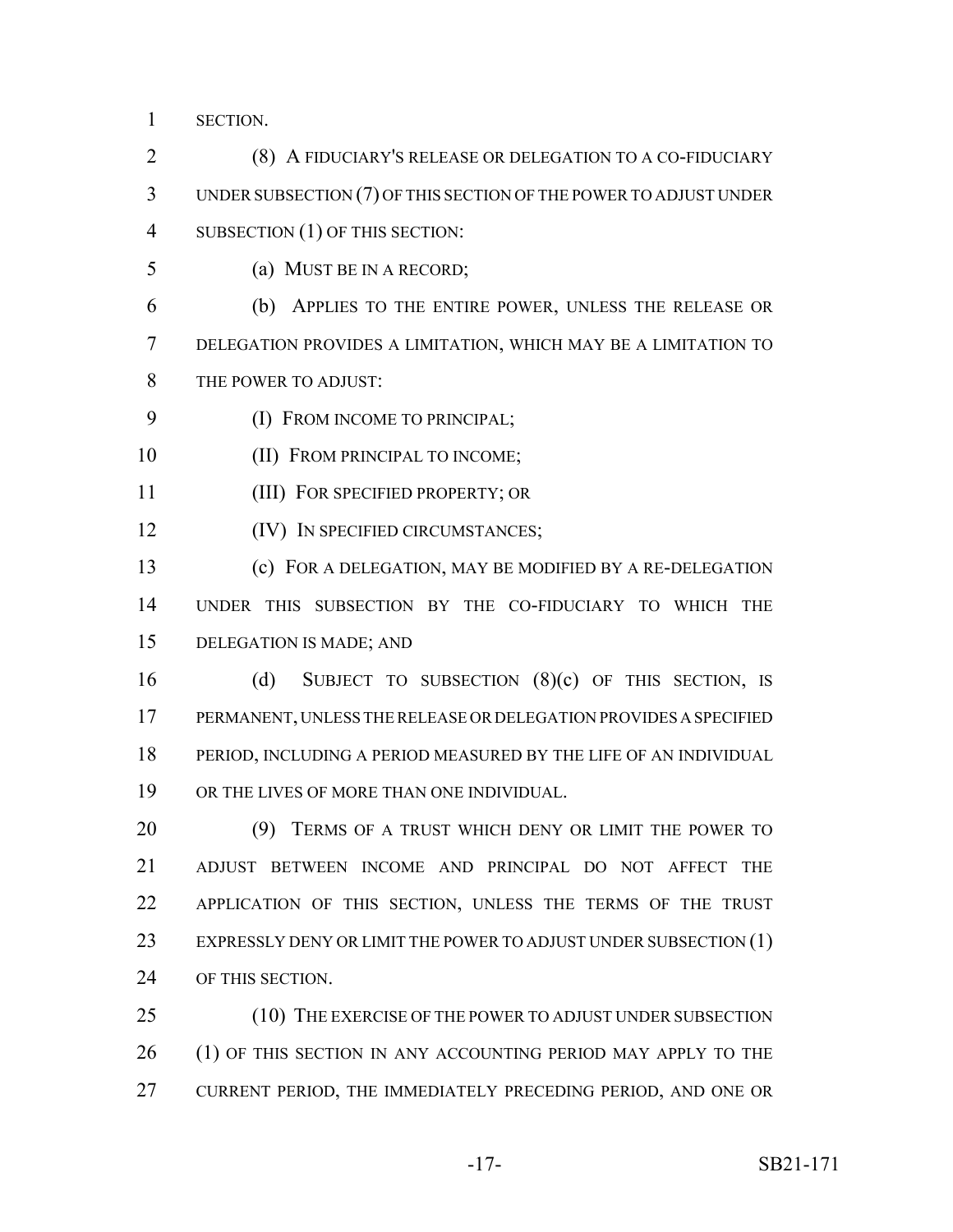MORE SUBSEQUENT PERIODS.

 (11) A DESCRIPTION OF THE EXERCISE OF THE POWER TO ADJUST UNDER SUBSECTION (1) OF THIS SECTION MUST BE:

 (a) INCLUDED IN A REPORT, IF ANY, SENT TO BENEFICIARIES UNDER SECTION 15-5-813 (3) OF THE "COLORADO UNIFORM TRUST CODE"; OR (b) COMMUNICATED AT LEAST ANNUALLY TO THE QUALIFIED

 BENEFICIARIES DETERMINED UNDER SECTION 15-5-103 (16) OF THE "COLORADO UNIFORM TRUST CODE", INCLUDING THE ATTORNEY GENERAL WHEN APPLICABLE.

 **15-1.2-204. Notice of action - definitions.** (1) IN THIS SECTION, 11 THE FOLLOWING DEFINITIONS APPLY:

 (a) "OBJECTION PERIOD" MEANS THE PERIOD OF TIME PRIOR TO THE DATE BY WHICH AN OBJECTION MUST BE RECEIVED AS DESCRIBED IN SECTION 15-1.2-304 (4)(e).

 (b) "QUALIFIED BENEFICIARY" HAS THE SAME MEANING AS SET FORTH IN SECTION 15-5-103 (16).

 (2) A FIDUCIARY MAY GIVE A NOTICE OF PROPOSED ACTION REGARDING A MATTER GOVERNED BY THIS ARTICLE 1.2 AS PROVIDED IN THIS SECTION. FOR THE PURPOSE OF THIS SECTION, A PROPOSED ACTION INCLUDES A COURSE OF ACTION AND A DECISION NOT TO TAKE ACTION.

 (3) THE FIDUCIARY SHALL MAIL NOTICE OF THE PROPOSED ACTION TO ALL QUALIFIED BENEFICIARIES AND THE FIDUCIARY MAY GIVE NOTICE TO OTHER BENEFICIARIES. A BENEFICIARY SHALL BE BOUND UNDER THIS SECTION WITH RESPECT TO SUCH PROPOSED ACTION IF THE BENEFICIARY RECEIVES ACTUAL NOTICE OR IF THE BENEFICIARY WOULD BE BOUND 26 UNDER THE PROVISIONS OF PART 3 OF ARTICLE 5 OF THIS TITLE 15.

(4) NOTICE OF PROPOSED ACTION NEED NOT BE GIVEN TO ANY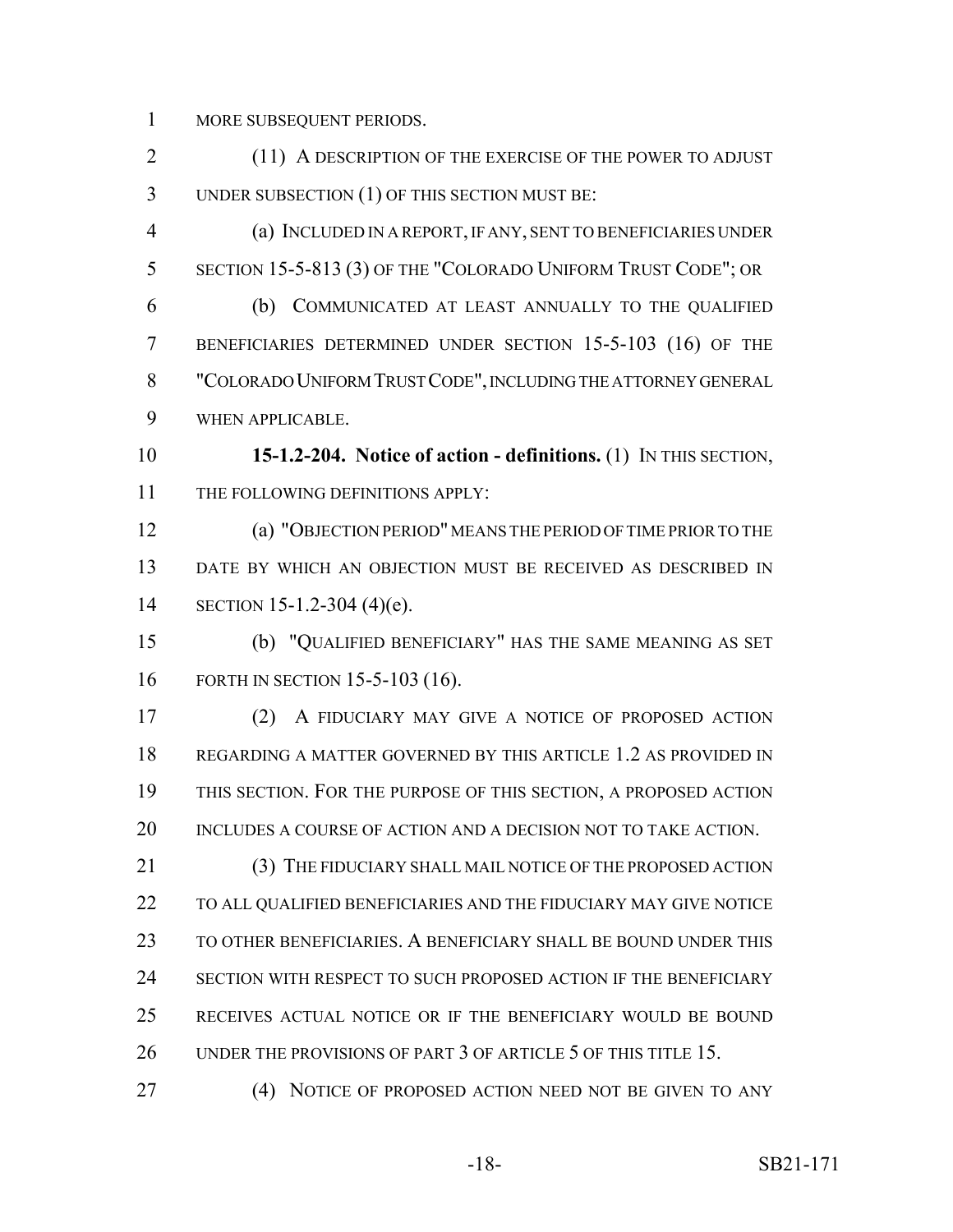BENEFICIARY WHO CONSENTS IN WRITING TO THE PROPOSED ACTION. THE CONSENT MAY BE EXECUTED AT ANY TIME BEFORE OR AFTER THE PROPOSED ACTION IS TAKEN.

 (5) THE NOTICE OF PROPOSED ACTION SHALL STATE THAT IT IS GIVEN PURSUANT TO THIS SECTION AND SHALL FOLLOW THE PROCEDURES SET OUT IN SECTION 15-1.2-304 REGARDING NOTICE.

 (6) A BENEFICIARY MAY OBJECT TO THE PROPOSED ACTION BY MAILING A WRITTEN OBJECTION TO THE FIDUCIARY AT THE ADDRESS STATED IN THE NOTICE OF PROPOSED ACTION WITHIN THE OBJECTION PERIOD.

 (7) A FIDUCIARY IS NOT LIABLE TO A BENEFICIARY TO WHOM 12 NOTICE IS GIVEN FOR AN ACTION REGARDING A MATTER GOVERNED BY THIS PART 2 IF THE FIDUCIARY DOES NOT RECEIVE A WRITTEN OBJECTION TO THE PROPOSED ACTION FROM THE BENEFICIARY WITHIN THE OBJECTION PERIOD AND THE OTHER REQUIREMENTS OF THIS SECTION ARE SATISFIED. IF NO BENEFICIARY WHO RECEIVES NOTICE OBJECTS UNDER THIS SECTION, THE FIDUCIARY IS NOT LIABLE TO THE BENEFICIARIES RECEIVING NOTICE 18 WITH RESPECT TO THE PROPOSED ACTION.

 (8) IF THE FIDUCIARY RECEIVES A WRITTEN OBJECTION WITHIN THE OBJECTION PERIOD, EITHER THE FIDUCIARY OR A BENEFICIARY MAY PETITION THE COURT TO HAVE THE PROPOSED ACTION PERFORMED AS PROPOSED, PERFORMED WITH MODIFICATIONS, OR DENIED. IN THE PROCEEDING, A BENEFICIARY OBJECTING TO THE PROPOSED ACTION HAS THE BURDEN OF PROVING THAT THE FIDUCIARY'S PROPOSED ACTION SHOULD NOT BE PERFORMED. A BENEFICIARY WHO HAS NOT OBJECTED IS NOT ESTOPPED FROM OPPOSING THE PROPOSED ACTION IN THE PROCEEDING. IF THE FIDUCIARY DECIDES NOT TO IMPLEMENT THE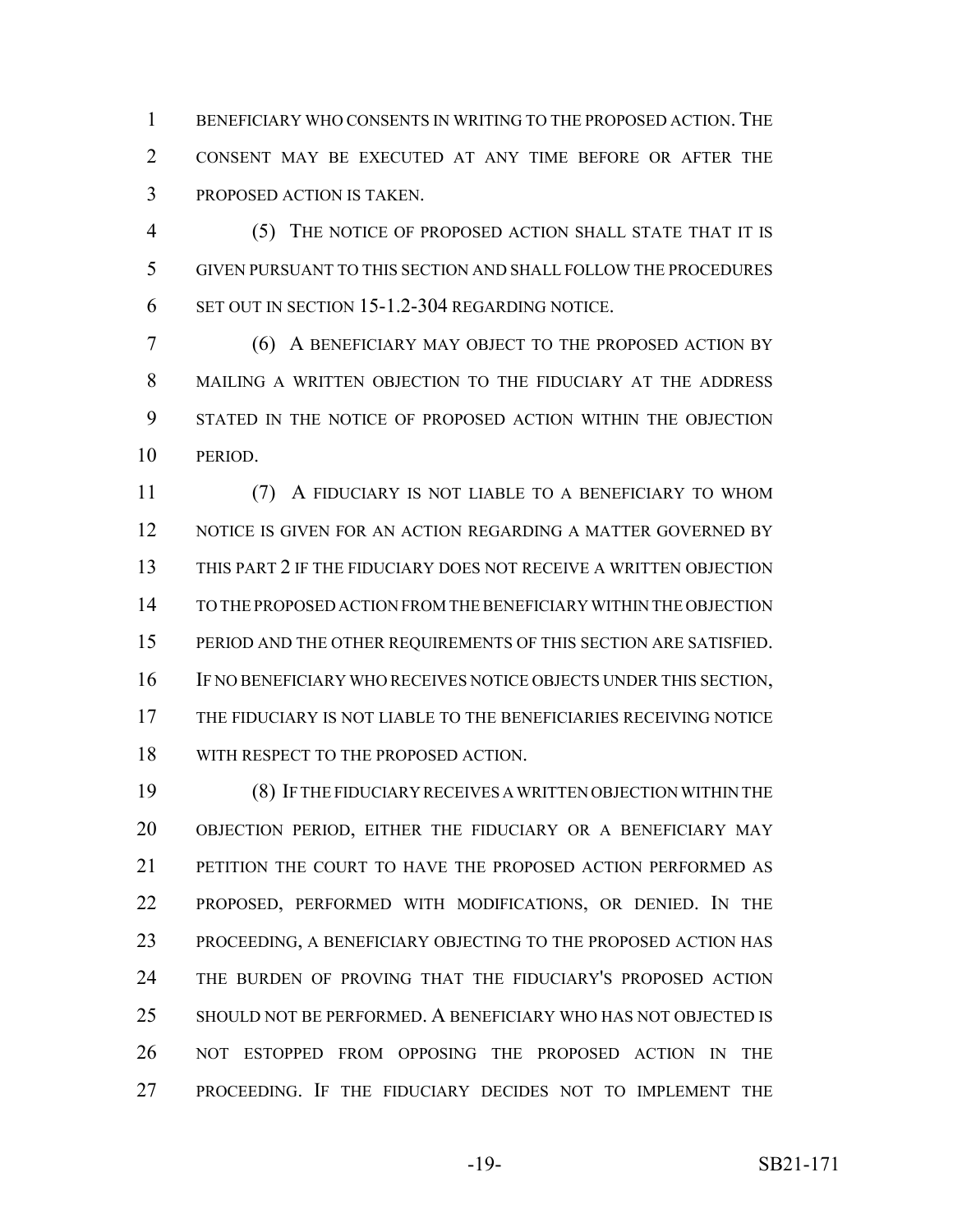PROPOSED ACTION, THE FIDUCIARY SHALL NOTIFY THE BENEFICIARIES OF THE DECISION NOT TO TAKE THE ACTION AND THE REASONS FOR THE DECISION, AND THE FIDUCIARY'S DECISION NOT TO IMPLEMENT THE PROPOSED ACTION DOES NOT ITSELF GIVE RISE TO LIABILITY TO ANY BENEFICIARY. A BENEFICIARY MAY PETITION THE COURT TO HAVE THE ACTION PERFORMED, AND HAS THE BURDEN OF PROVISION THAT IT SHOULD BE PERFORMED. PART 3 UNITRUST **15-1.2-301. Definitions.** IN THIS PART 3: (1) "APPLICABLE VALUE" MEANS THE AMOUNT OF THE NET FAIR MARKET VALUE OF A TRUST TAKEN INTO ACCOUNT UNDER SECTION 15-1.2-307. (2) "EXPRESS UNITRUST" MEANS A TRUST FOR WHICH, UNDER THE TERMS OF THE TRUST WITHOUT REGARD TO THIS PART 3, INCOME OR NET 16 INCOME MUST OR MAY BE CALCULATED AS A UNITRUST AMOUNT. (3) "INCOME TRUST" MEANS A TRUST THAT IS NOT A UNITRUST. (4) "NET FAIR MARKET VALUE OF A TRUST" MEANS THE FAIR MARKET VALUE OF THE ASSETS OF THE TRUST, LESS THE NONCONTINGENT LIABILITIES OF THE TRUST. (5) "UNITRUST" MEANS A TRUST FOR WHICH NET INCOME IS A 22 UNITRUST AMOUNT. THE TERM INCLUDES AN EXPRESS UNITRUST. (6) "UNITRUST AMOUNT" MEANS AN AMOUNT COMPUTED BY MULTIPLYING A DETERMINED VALUE OF A TRUST BY A DETERMINED PERCENTAGE.FOR A UNITRUST ADMINISTERED UNDER A UNITRUST POLICY, THE TERM MEANS THE APPLICABLE VALUE, MULTIPLIED BY THE UNITRUST RATE.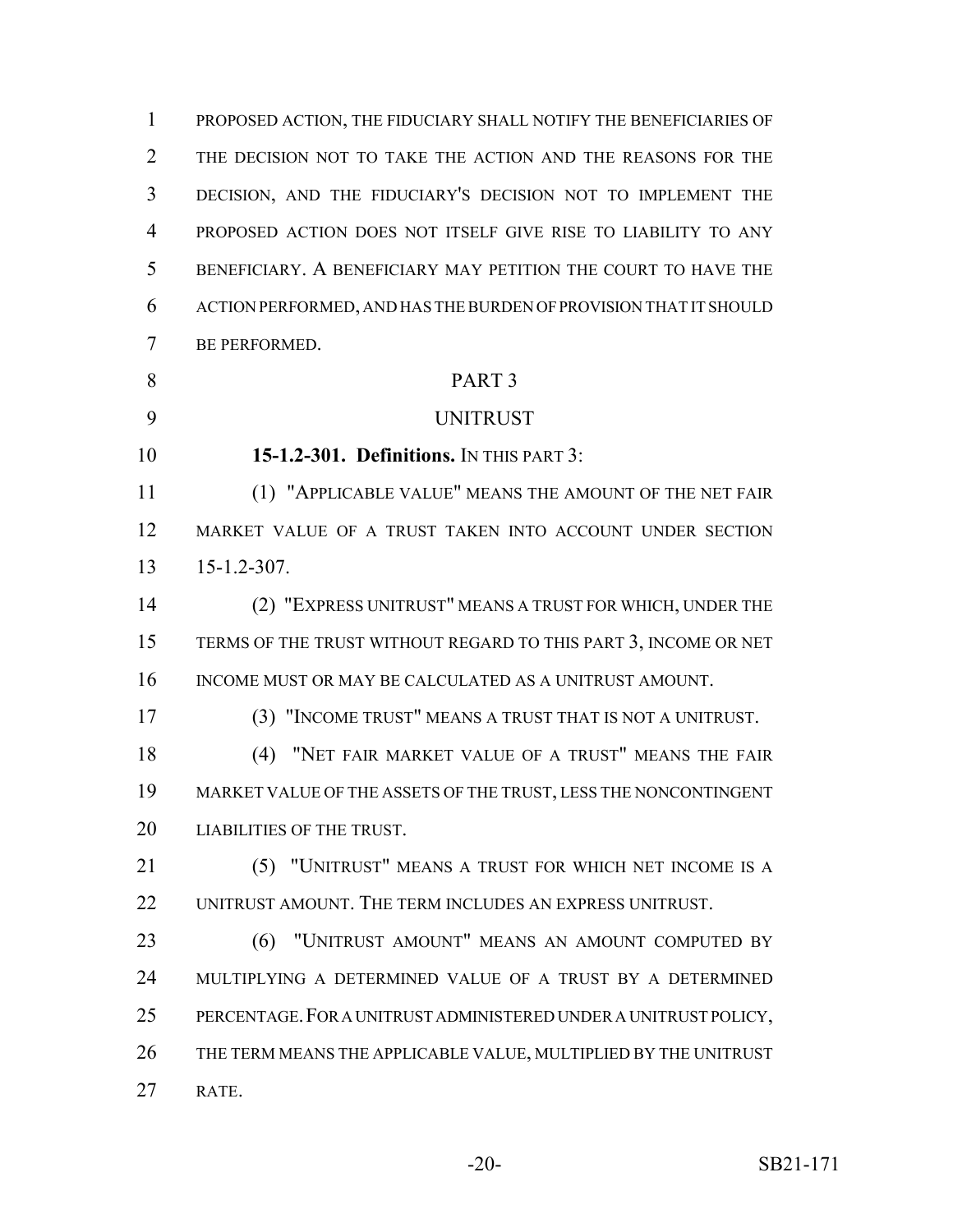(7) "UNITRUST POLICY" MEANS A POLICY DESCRIBED IN SECTIONS 15-1.2-305 THROUGH 15-1.2-309 AND ADOPTED UNDER SECTION 15-1.2-303.

 (8) "UNITRUST RATE" MEANS THE RATE USED TO COMPUTE THE UNITRUST AMOUNT UNDER SUBSECTION (6) OF THIS SECTION FOR A UNITRUST ADMINISTERED UNDER A UNITRUST POLICY.

 **15-1.2-302. Application - duties and remedies.** (1) EXCEPT AS 8 OTHERWISE PROVIDED IN SUBSECTION (2) OF THIS SECTION, THIS PART 3 APPLIES TO:

 (a) AN INCOME TRUST, UNLESS THE TERMS OF THE TRUST EXPRESSLY PROHIBIT USE OF THIS PART 3 BY A SPECIFIC REFERENCE TO THIS PART 3 OR AN EXPLICIT EXPRESSION OF INTENT THAT NET INCOME NOT 13 BE CALCULATED AS A UNITRUST AMOUNT; AND

 (b) AN EXPRESS UNITRUST, EXCEPT TO THE EXTENT THE TERMS OF THE TRUST EXPLICITLY:

 (I) PROHIBIT USE OF THIS PART 3 BY A SPECIFIC REFERENCE TO THIS PART 3;

**(II) PROHIBIT CONVERSION TO AN INCOME TRUST; OR** 

 (III) LIMIT CHANGES TO THE METHOD OF CALCULATING THE UNITRUST AMOUNT.

 (2) THIS PART 3 DOES NOT APPLY TO A TRUST DESCRIBED IN SECTION 170 (f)(2)(B), 642 (c)(5), 664 (d), OR 2702 OF THE "INTERNAL REVENUE CODE OF 1986", 26 U.S.C. SEC. 170 (f)(2)(B), 642 (c)(5), 664 (d), OR 2702, AS AMENDED.

 (3) AN INCOME TRUST TO WHICH THIS PART 3 APPLIES UNDER 26 SUBSECTION  $(1)(a)$  OF THIS SECTION MAY BE CONVERTED TO A UNITRUST UNDER THIS PART 3 REGARDLESS OF THE TERMS OF THE TRUST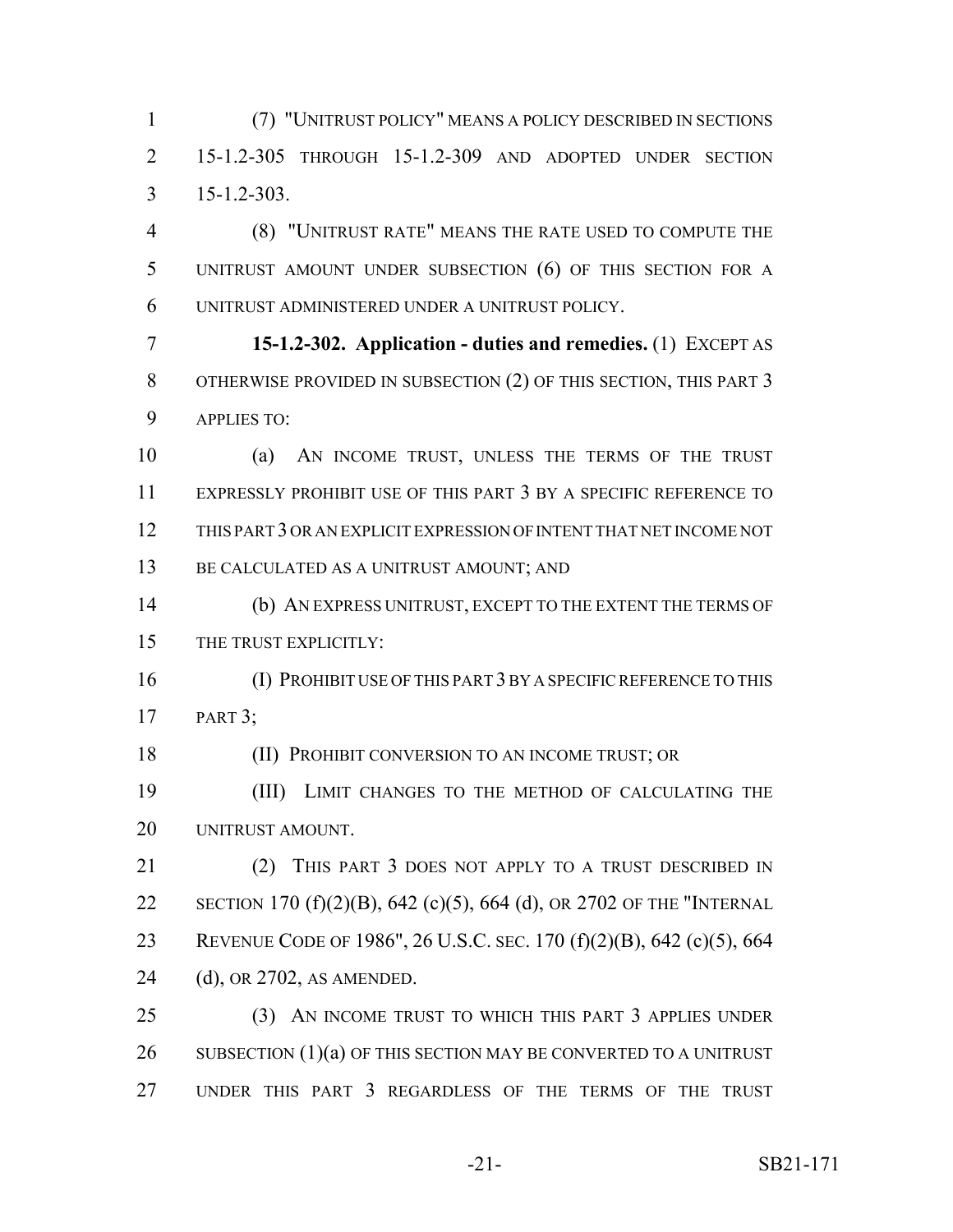CONCERNING DISTRIBUTIONS. CONVERSION TO A UNITRUST UNDER THIS PART 3 DOES NOT AFFECT OTHER TERMS OF THE TRUST CONCERNING DISTRIBUTIONS OF INCOME OR PRINCIPAL.

 (4) THIS PART 3 APPLIES TO AN ESTATE ONLY TO THE EXTENT A TRUST IS A BENEFICIARY OF THE ESTATE. TO THE EXTENT OF THE TRUST'S INTEREST IN THE ESTATE, THE ESTATE MAY BE ADMINISTERED AS A UNITRUST, THE ADMINISTRATION OF THE ESTATE AS A UNITRUST MAY BE DISCONTINUED, OR THE PERCENTAGE OR METHOD USED TO CALCULATE THE UNITRUST AMOUNT MAY BE CHANGED, IN THE SAME MANNER AS FOR A TRUST UNDER THIS PART 3.

 (5) THIS PART 3 DOES NOT CREATE A DUTY TO TAKE OR CONSIDER ACTION UNDER THIS PART 3 OR TO INFORM A BENEFICIARY ABOUT THE APPLICABILITY OF THIS PART 3.

 (6) A FIDUCIARY THAT IN GOOD FAITH TAKES OR FAILS TO TAKE AN ACTION UNDER THIS PART 3 IS NOT LIABLE TO A PERSON AFFECTED BY THE ACTION OR INACTION.

 **15-1.2-303. Authority of fiduciary.** (1) A FIDUCIARY, WITHOUT COURT APPROVAL, BY COMPLYING WITH SUBSECTIONS (2) AND (6) OF THIS SECTION, MAY:

**(a) CONVERT AN INCOME TRUST TO A UNITRUST IF THE FIDUCIARY** 21 ADOPTS IN A RECORD A UNITRUST POLICY FOR THE TRUST PROVIDING:

**(I) THAT IN ADMINISTERING THE TRUST THE NET INCOME OF THE**  TRUST WILL BE A UNITRUST AMOUNT RATHER THAN NET INCOME 24 DETERMINED WITHOUT REGARD TO THIS PART 3; AND

 (II) THE PERCENTAGE AND METHOD USED TO CALCULATE THE UNITRUST AMOUNT;

(b) CHANGE THE PERCENTAGE OR METHOD USED TO CALCULATE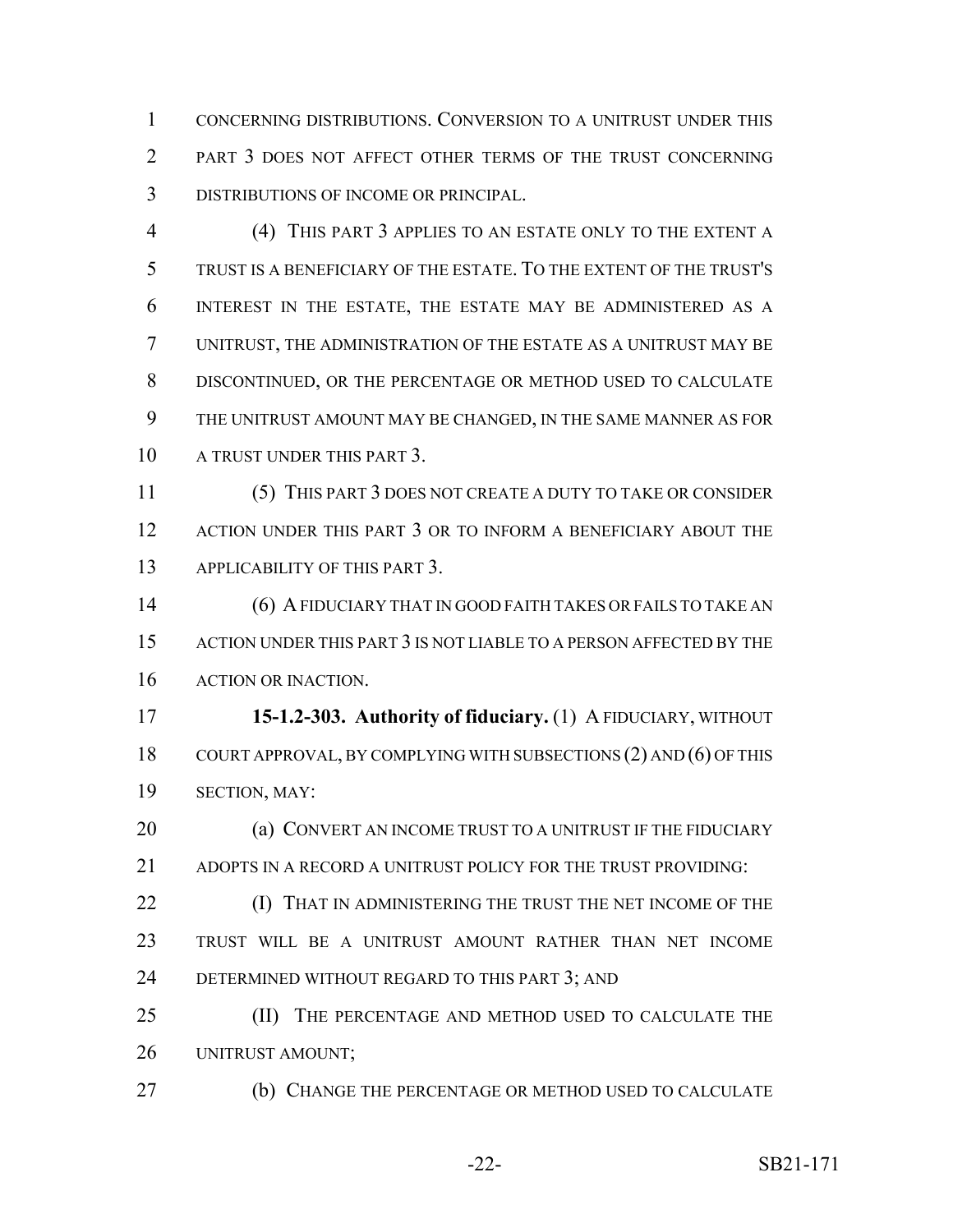A UNITRUST AMOUNT FOR A UNITRUST IF THE FIDUCIARY ADOPTS IN A RECORD A UNITRUST POLICY OR AN AMENDMENT OR REPLACEMENT OF A UNITRUST POLICY PROVIDING CHANGES IN THE PERCENTAGE OR METHOD USED TO CALCULATE THE UNITRUST AMOUNT; OR (c) CONVERT A UNITRUST TO AN INCOME TRUST IF THE FIDUCIARY

 ADOPTS IN A RECORD A DETERMINATION THAT, IN ADMINISTERING THE TRUST, THE NET INCOME OF THE TRUST WILL BE NET INCOME DETERMINED WITHOUT REGARD TO THIS PART 3 RATHER THAN A UNITRUST AMOUNT.

 (2) A FIDUCIARY MAY TAKE AN ACTION UNDER SUBSECTION (1) OF THIS SECTION IF:

 (a) THE FIDUCIARY DETERMINES THAT THE ACTION WILL ASSIST 12 THE FIDUCIARY TO ADMINISTER A TRUST IMPARTIALLY;

 (b) THE FIDUCIARY SENDS A NOTICE IN A RECORD, IN THE MANNER REQUIRED BY SECTION 15-1.2-304, DESCRIBING AND PROPOSING TO TAKE THE ACTION;

 (c) THE FIDUCIARY SENDS A COPY OF THE NOTICE UNDER 17 SUBSECTION (2)(b) OF THIS SECTION TO EACH SETTLOR OF THE TRUST WHICH IS:

(I) IF AN INDIVIDUAL, LIVING; OR

**(II) IF NOT AN INDIVIDUAL, IN EXISTENCE;** 

21 (d) AT LEAST ONE MEMBER OF EACH CLASS OF THE OUALIFIED 22 BENEFICIARIES DETERMINED UNDER SECTION 15-5-103 (16) OF THE "COLORADO UNIFORM TRUST CODE", OTHER THAN THE ATTORNEY GENERAL, RECEIVING THE NOTICE UNDER SUBSECTION (2)(b) OF THIS SECTION IS:

- 26 (I) IF AN INDIVIDUAL, LEGALLY COMPETENT;
- (II) IF NOT AN INDIVIDUAL, IN EXISTENCE; OR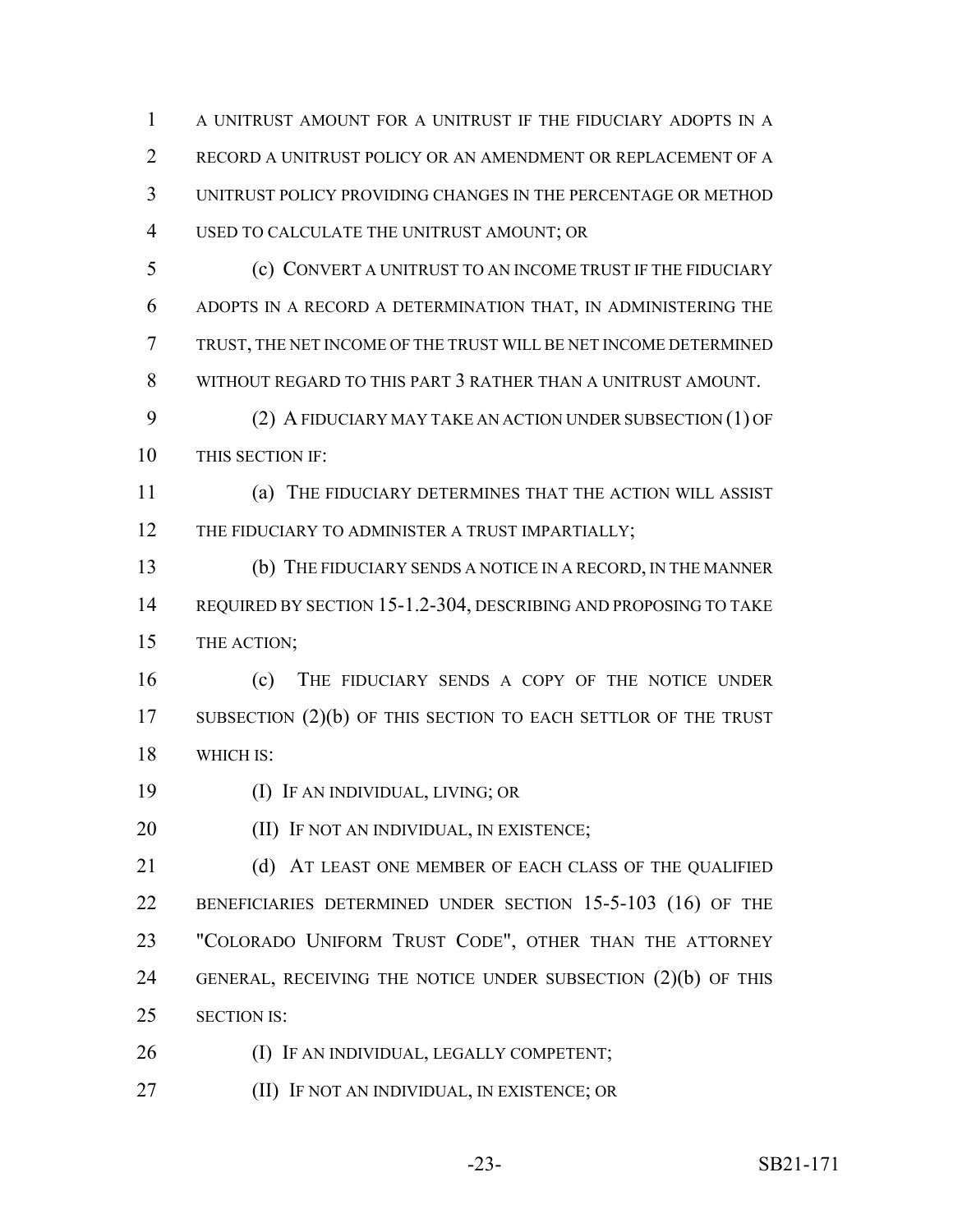(III) REPRESENTED IN THE MANNER PROVIDED IN SECTION 2 15-1.2-304 (2); AND

 (e) THE FIDUCIARY DOES NOT RECEIVE, BY THE DATE SPECIFIED IN 4 THE NOTICE UNDER SECTION 15-1.2-304 (4)(e), AN OBJECTION IN A 5 RECORD TO THE ACTION PROPOSED UNDER SUBSECTION (2)(b) OF THIS SECTION FROM A PERSON TO WHICH THE NOTICE UNDER SUBSECTION (2)(b) OF THIS SECTION IS SENT.

 (3) IF A FIDUCIARY RECEIVES, NOT LATER THAN THE DATE STATED 9 IN THE NOTICE UNDER SECTION 15-1.2-304, AN OBJECTION IN A RECORD DESCRIBED IN SECTION 15-1.2-304 TO A PROPOSED ACTION, THE FIDUCIARY 11 OR A BENEFICIARY MAY REQUEST THE COURT TO HAVE THE PROPOSED ACTION TAKEN AS PROPOSED, TAKEN WITH MODIFICATIONS, OR PREVENTED.A PERSON DESCRIBED IN SECTION 15-1.2-304(1) MAY OPPOSE 14 THE PROPOSED ACTION IN THE PROCEEDING UNDER THIS SUBSECTION (3), WHETHER OR NOT THE PERSON:

(a) CONSENTED UNDER SECTION 15-1.2-304; OR

(b) OBJECTED UNDER SECTION 15-1.2-304.

 (4) IF, AFTER SENDING A NOTICE UNDER SUBSECTION (2)(b) OF THIS SECTION, A FIDUCIARY DECIDES NOT TO TAKE THE ACTION PROPOSED IN THE NOTICE, THE FIDUCIARY SHALL NOTIFY IN A RECORD EACH PERSON DESCRIBED IN SECTION 15-1.2-304 (1) OF THE DECISION NOT TO TAKE THE 22 ACTION AND THE REASONS FOR THE DECISION.

**(5) IF A BENEFICIARY REQUESTS IN A RECORD THAT A FIDUCIARY** 24 TAKE AN ACTION DESCRIBED IN SUBSECTION (1) OF THIS SECTION AND THE FIDUCIARY DECLINES TO ACT OR DOES NOT ACT WITHIN NINETY DAYS AFTER RECEIVING THE REQUEST, THE BENEFICIARY MAY REQUEST THE 27 COURT TO DIRECT THE FIDUCIARY TO TAKE THE ACTION REQUESTED.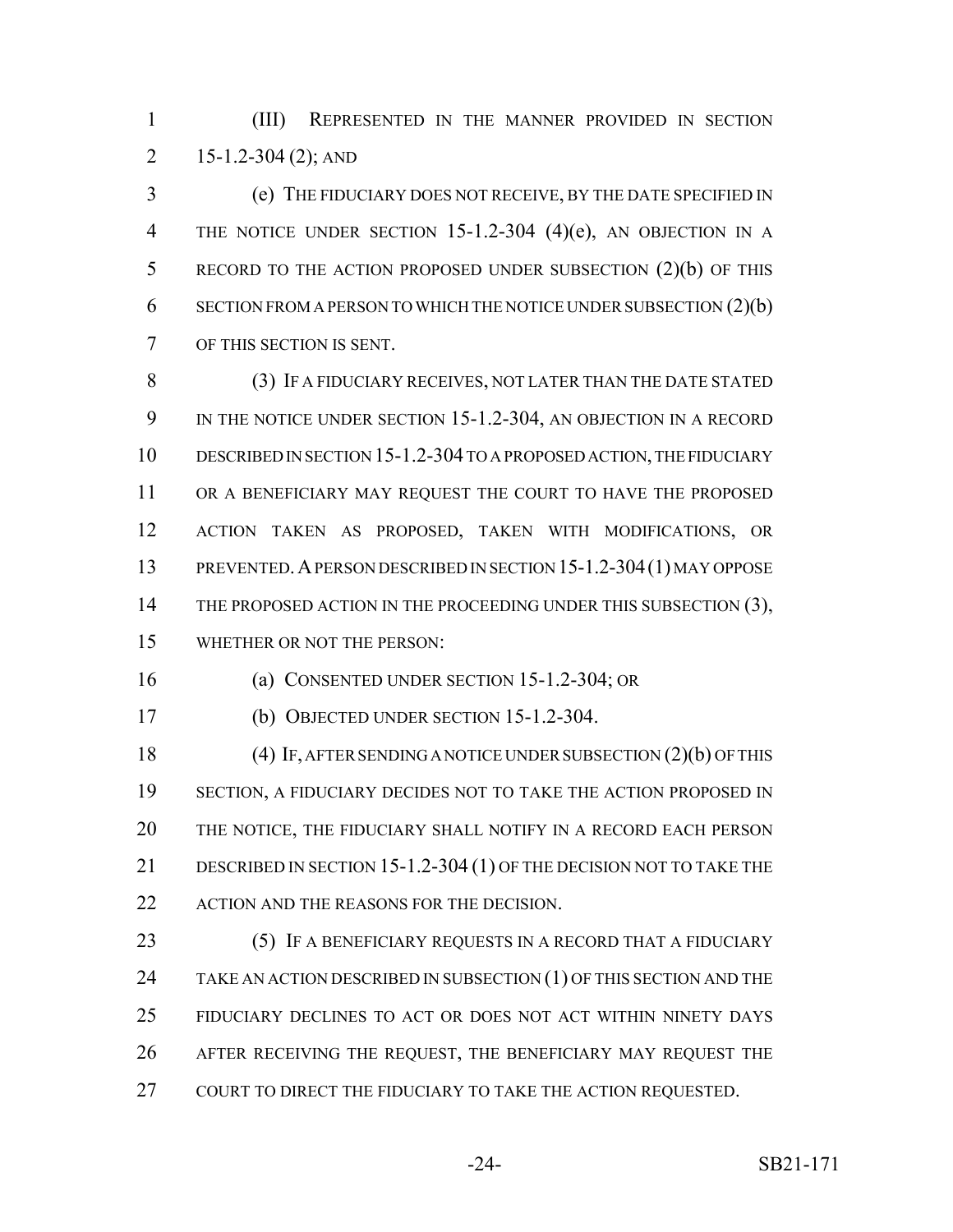(6) IN DECIDING WHETHER AND HOW TO TAKE AN ACTION AUTHORIZED BY SUBSECTION (1) OF THIS SECTION, OR WHETHER AND HOW TO RESPOND TO A REQUEST BY A BENEFICIARY UNDER SUBSECTION (5) OF THIS SECTION, A FIDUCIARY SHALL CONSIDER ALL FACTORS RELEVANT TO THE TRUST AND THE BENEFICIARIES, INCLUDING RELEVANT FACTORS IN SECTION 15-1.2-201 (5).

 (7) A FIDUCIARY MAY RELEASE OR DELEGATE THE POWER TO CONVERT AN INCOME TRUST TO A UNITRUST UNDER SUBSECTION (1)(a) OF THIS SECTION, CHANGE THE PERCENTAGE OR METHOD USED TO CALCULATE A UNITRUST AMOUNT UNDER SUBSECTION (1)(b) OF THIS SECTION, OR CONVERT A UNITRUST TO AN INCOME TRUST UNDER SUBSECTION (1)(c) OF 12 THIS SECTION, FOR A REASON DESCRIBED IN SECTION 15-1.2-203 (7) AND 13 IN THE MANNER DESCRIBED IN SECTION 15-1.2-203 (8).

 **15-1.2-304. Notice.** (1) A NOTICE REQUIRED BY SECTION 15-1.2-303 (2)(b) MUST BE SENT IN A MANNER AUTHORIZED UNDER SECTION 15-5-109 TO:

 (a) THE QUALIFIED BENEFICIARIES DETERMINED UNDER SECTION 18 15-5-103 (16), OTHER THAN THE ATTORNEY GENERAL; AND

 (b) EACH PERSON ACTING AS TRUST DIRECTOR OF THE TRUST UNDER THE "COLORADO UNIFORM DIRECTED TRUST ACT", PART 8 OF 21 ARTICLE 16 OF THIS TITLE 15: AND

**(c) EACH PERSON THAT IS GRANTED A POWER BY THE TERMS OF** 23 THE TRUST TO APPOINT OR REMOVE A TRUSTEE OR PERSON DESCRIBED IN 24 SUBSECTION (1)(b) OF THIS SECTION, TO THE EXTENT THAT POWER IS EXERCISABLE WHEN THE PERSON IS NOT THEN SERVING AS A TRUSTEE OR 26 PERSON DESCRIBED IN SUBSECTION (1)(b) OF THIS SECTION.

(2) THE REPRESENTATION PROVISIONS OF SECTIONS 15-5-301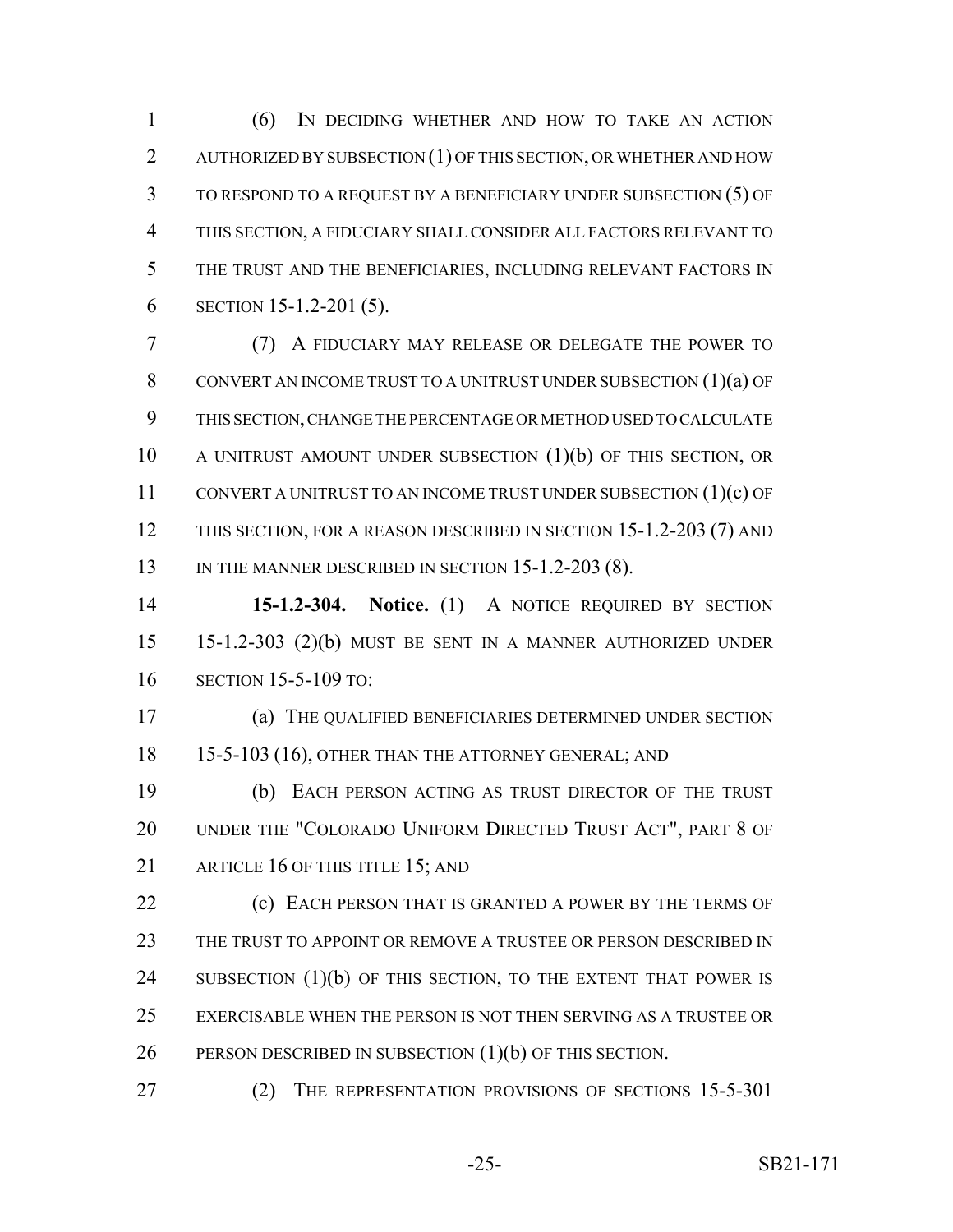THROUGH 15-5-305 APPLY TO NOTICE UNDER THIS SECTION.

 (3) A PERSON MAY CONSENT IN A RECORD AT ANY TIME TO ACTION PROPOSED UNDER SECTION 15-1.2-303 (2)(b). A NOTICE REQUIRED BY SECTION 15-1.2-303 (2)(b) NEED NOT BE SENT TO A PERSON THAT 5 CONSENTS UNDER THIS SUBSECTION (3).

6 (4) A NOTICE REQUIRED BY SECTION  $15-1.2-303$   $(2)(b)$  MUST INCLUDE:

8 (a) THE ACTION PROPOSED UNDER SECTION  $15-1.2-303$   $(2)(b)$ ;

 (b) FOR A CONVERSION OF AN INCOME TRUST TO A UNITRUST, A COPY OF THE UNITRUST POLICY ADOPTED UNDER SECTION 15-1.2-303  $11 \t(1)(a);$ 

 (c) FOR A CHANGE IN THE PERCENTAGE OR METHOD USED TO CALCULATE THE UNITRUST AMOUNT, A COPY OF THE UNITRUST POLICY OR AMENDMENT OR REPLACEMENT OF THE UNITRUST POLICY ADOPTED UNDER SECTION 15-1.2-303 (1)(b);

 (d) A STATEMENT THAT THE PERSON TO WHICH THE NOTICE IS SENT MAY OBJECT TO THE PROPOSED ACTION BY STATING IN A RECORD THE BASIS FOR THE OBJECTION AND SENDING OR DELIVERING THE RECORD TO 19 THE FIDUCIARY;

20 (e) THE DATE BY WHICH AN OBJECTION UNDER SUBSECTION (4)(d) OF THIS SECTION MUST BE RECEIVED BY THE FIDUCIARY, WHICH MUST BE 22 AT LEAST THIRTY DAYS AFTER THE DATE THE NOTICE IS SENT;

**(f)** THE DATE ON WHICH THE ACTION IS PROPOSED TO BE TAKEN 24 AND THE DATE ON WHICH THE ACTION IS PROPOSED TO TAKE EFFECT;

25 (g) THE NAME AND CONTACT INFORMATION OF THE FIDUCIARY; AND

(h) THE NAME AND CONTACT INFORMATION OF A PERSON THAT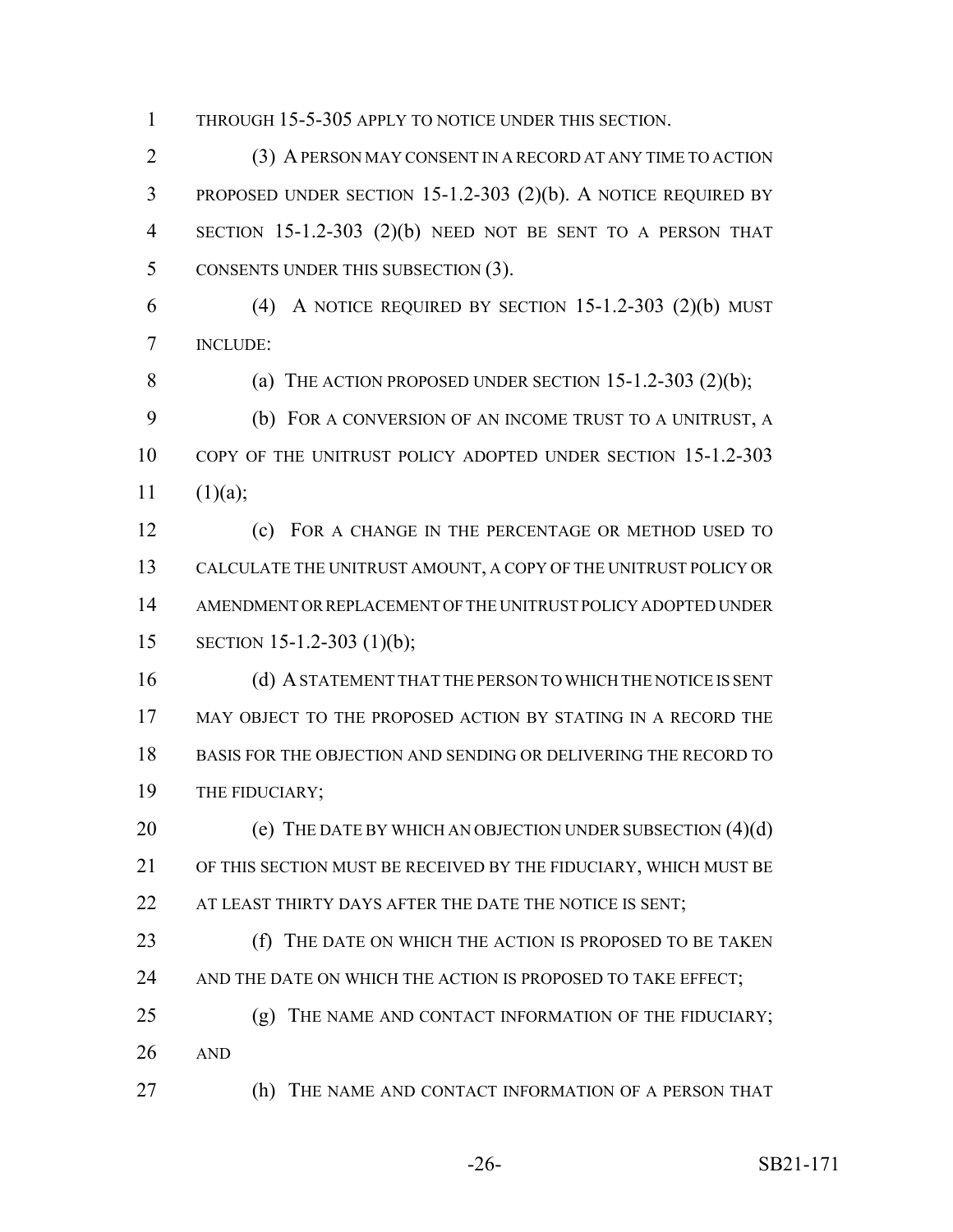MAY BE CONTACTED FOR ADDITIONAL INFORMATION.

 **15-1.2-305. Unitrust policy.** (1) IN ADMINISTERING A UNITRUST UNDER THIS PART 3, A FIDUCIARY SHALL FOLLOW A UNITRUST POLICY ADOPTED UNDER SECTION 15-1.2-303 (1)(a) OR (1)(b) OR AMENDED OR REPLACED UNDER SECTION 15-1.2-303 (1)(b). (2) A UNITRUST POLICY MUST PROVIDE: (a) THE UNITRUST RATE OR THE METHOD FOR DETERMINING THE 8 UNITRUST RATE UNDER SECTION 15-1.2-306; (b) THE METHOD FOR DETERMINING THE APPLICABLE VALUE UNDER SECTION 15-1.2-306; AND (c) THE RULES DESCRIBED IN SECTIONS 15-1.2-306 THROUGH 15-1.2-309 WHICH APPLY IN THE ADMINISTRATION OF THE UNITRUST, WHETHER THE RULES ARE: (I) MANDATORY, AS PROVIDED IN SECTIONS 15-1.2-307 (1) AND 15-1.2-416; OR (II) OPTIONAL, AS PROVIDED IN SECTIONS 15-1.2-306, 15-1.2-307 (2), 15-1.2-308 (2), AND 15-1.2-309 (1), TO THE EXTENT THE FIDUCIARY ELECTS TO ADOPT THOSE RULES. **15-1.2-306. Unitrust rate.** (1) EXCEPT AS OTHERWISE PROVIDED 20 IN SECTION 15-1.2-309  $(2)(a)$ , A UNITRUST RATE MAY BE: (a) A FIXED UNITRUST RATE; OR **(b)** A UNITRUST RATE THAT IS DETERMINED FOR EACH PERIOD USING: **(I) A MARKET INDEX OR OTHER PUBLISHED DATA; OR (II)** A MATHEMATICAL BLEND OF MARKET INDICES OR OTHER PUBLISHED DATA OVER A STATED NUMBER OF PRECEDING PERIODS. (2) EXCEPT AS OTHERWISE PROVIDED IN SECTION 15-1.2-309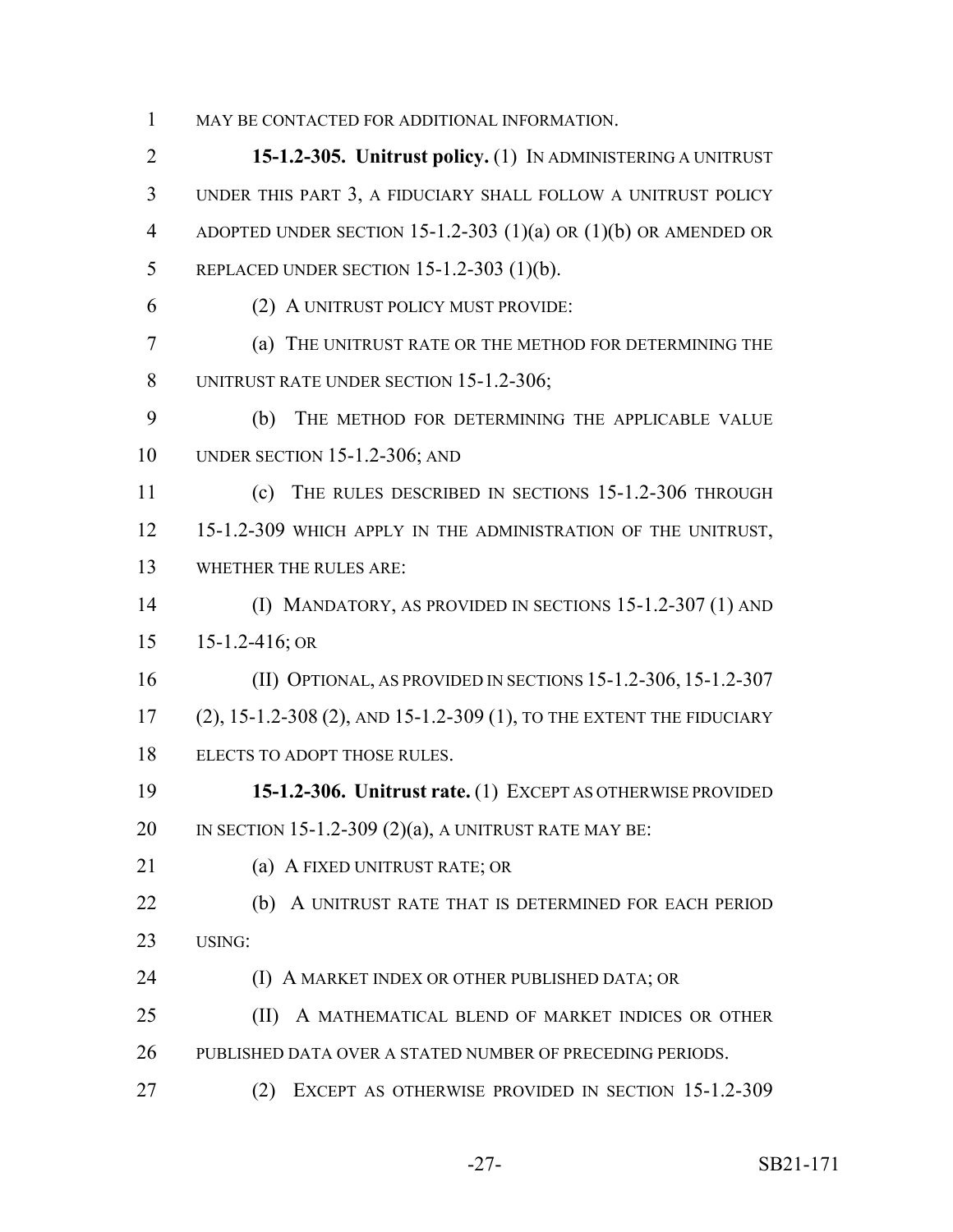(2)(a), A UNITRUST POLICY MAY PROVIDE:

 (a) A LIMIT ON HOW HIGH THE UNITRUST RATE DETERMINED UNDER 3 SUBSECTION (1)(b) OF THIS SECTION MAY RISE;

 (b) A LIMIT ON HOW LOW THE UNITRUST RATE DETERMINED UNDER 5 SUBSECTION (1)(b) OF THIS SECTION MAY FALL;

 (c) A LIMIT ON HOW MUCH THE UNITRUST RATE DETERMINED UNDER SUBSECTION (1)(b) OF THIS SECTION MAY INCREASE OVER THE UNITRUST RATE FOR THE PRECEDING PERIOD OR A MATHEMATICAL BLEND OF UNITRUST RATES OVER A STATED NUMBER OF PRECEDING PERIODS;

10 (d) A LIMIT ON HOW MUCH THE UNITRUST RATE DETERMINED 11 UNDER SUBSECTION (1)(b) OF THIS SECTION MAY DECREASE BELOW THE UNITRUST RATE FOR THE PRECEDING PERIOD OR A MATHEMATICAL BLEND OF UNITRUST RATES OVER A STATED NUMBER OF PRECEDING PERIODS; OR

 (e) A MATHEMATICAL BLEND OF ANY OF THE UNITRUST RATES DETERMINED UNDER SUBSECTION (1)(b) OF THIS SECTION AND SUBSECTIONS (2)(a) THROUGH (2)(d) OF THIS SECTION.

 **15-1.2-307. Applicable value.** (1) A UNITRUST POLICY MUST PROVIDE THE METHOD FOR DETERMINING THE FAIR MARKET VALUE OF AN ASSET FOR THE PURPOSE OF DETERMINING THE UNITRUST AMOUNT, INCLUDING:

 (a) THE FREQUENCY OF VALUING THE ASSET, WHICH NEED NOT 22 REQUIRE A VALUATION IN EVERY PERIOD; AND

**(b)** THE DATE FOR VALUING THE ASSET IN EACH PERIOD IN WHICH 24 THE ASSET IS VALUED.

 (2) EXCEPT AS OTHERWISE PROVIDED IN SECTION 15-1.2-309 26 (2)(b), A UNITRUST POLICY MAY PROVIDE METHODS FOR DETERMINING THE AMOUNT OF THE NET FAIR MARKET VALUE OF THE TRUST TO TAKE INTO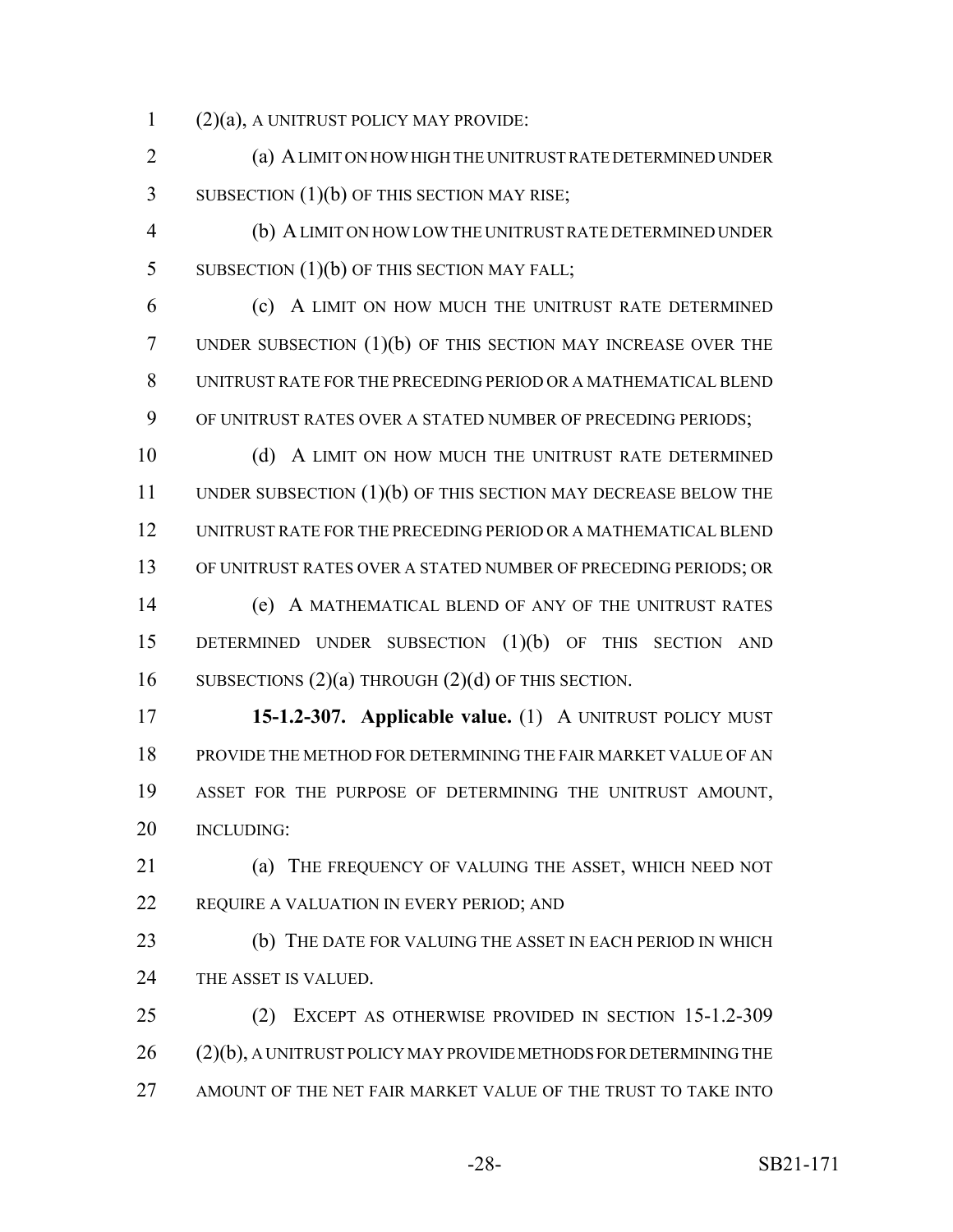| $\mathbf{1}$ | ACCOUNT IN DETERMINING THE APPLICABLE VALUE, INCLUDING:     |
|--------------|-------------------------------------------------------------|
| 2            | OBTAINING AN APPRAISAL OF AN ASSET FOR WHICH FAIR<br>(a)    |
| 3            | MARKET VALUE IS NOT READILY AVAILABLE;                      |
| 4            | EXCLUSION OF SPECIFIC ASSETS OR GROUPS OR TYPES OF<br>(b)   |
| 5            | ASSETS;                                                     |
| 6            | (c) OTHER EXCEPTIONS OR MODIFICATIONS OF THE TREATMENT OF   |
| 7            | SPECIFIC ASSETS OR GROUPS OR TYPES OF ASSETS;               |
| 8            | (d) IDENTIFICATION AND TREATMENT OF CASH OR PROPERTY HELD   |
| 9            | FOR DISTRIBUTION;                                           |
| 10           | $(e)$ USE OF:                                               |
| 11           | (I) AN AVERAGE OF FAIR MARKET VALUES OVER A STATED NUMBER   |
| 12           | OF PRECEDING PERIODS; OR                                    |
| 13           | (II) ANOTHER MATHEMATICAL BLEND OF FAIR MARKET VALUES       |
| 14           | OVER A STATED NUMBER OF PRECEDING PERIODS;                  |
| 15           | (f) A LIMIT ON HOW MUCH THE APPLICABLE VALUE OF ALL ASSETS, |
| 16           | GROUPS OF ASSETS, OR INDIVIDUAL ASSETS MAY INCREASE OVER:   |
| 17           | (I) THE CORRESPONDING APPLICABLE VALUE FOR THE PRECEDING    |
| 18           | PERIOD; OR                                                  |
| 19           | A MATHEMATICAL BLEND OF APPLICABLE VALUES OVER A<br>(II)    |
| 20           | STATED NUMBER OF PRECEDING PERIODS;                         |
| 21           | (g) A LIMIT ON HOW MUCH THE APPLICABLE VALUE OF ALL ASSETS, |
| 22           | GROUPS OF ASSETS, OR INDIVIDUAL ASSETS MAY DECREASE BELOW:  |
| 23           | (I) THE CORRESPONDING APPLICABLE VALUE FOR THE PRECEDING    |
| 24           | PERIOD; OR                                                  |
| 25           | (II) A MATHEMATICAL BLEND OF APPLICABLE VALUES OVER A       |
| 26           | STATED NUMBER OF PRECEDING PERIODS;                         |
| 27           | (h) THE TREATMENT OF ACCRUED INCOME AND OTHER FEATURES      |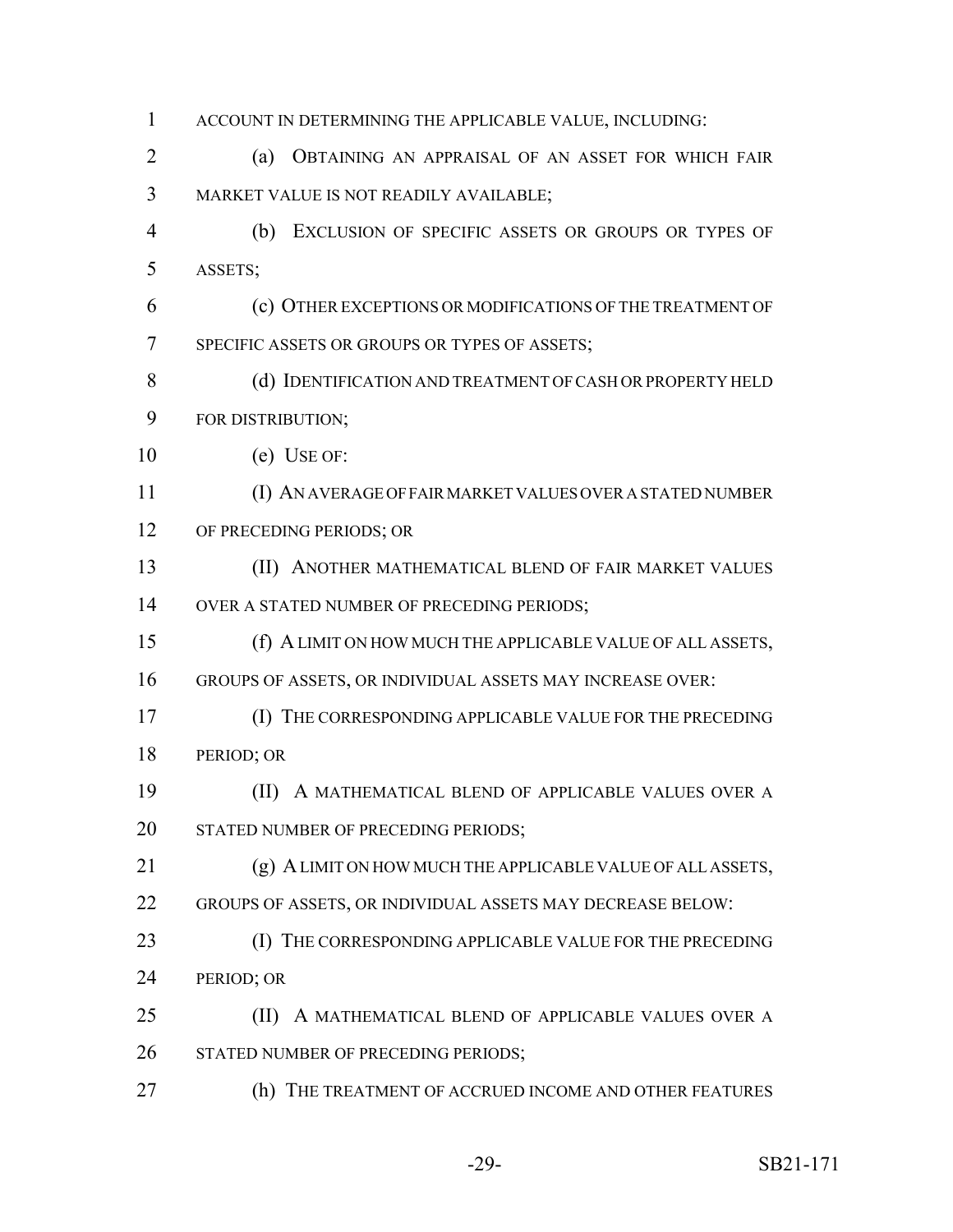OF AN ASSET WHICH AFFECT VALUE; AND

 (i) DETERMINING THE LIABILITIES OF THE TRUST, INCLUDING TREATMENT OF LIABILITIES TO CONFORM WITH THE TREATMENT OF ASSETS UNDER SUBSECTIONS (2)(a) THROUGH (2)(h) OF THIS SECTION. **15-1.2-308. Period.** (1) A UNITRUST POLICY MUST PROVIDE THE PERIOD USED UNDER SECTIONS 15-1.2-306 AND 15-1.2-307. EXCEPT AS OTHERWISE PROVIDED IN SECTION 15-1.2-309 (2)(c), THE PERIOD MAY BE: (a) A CALENDAR YEAR; (b) A TWELVE-MONTH PERIOD OTHER THAN A CALENDAR YEAR; 10 (c) A CALENDAR QUARTER; 11 (d) A THREE-MONTH PERIOD OTHER THAN A CALENDAR QUARTER; OR (e) ANOTHER PERIOD. (2) EXCEPT AS OTHERWISE PROVIDED IN SECTION 15-1.2-309 (2), A UNITRUST POLICY MAY PROVIDE STANDARDS FOR: (a) USING FEWER PRECEDING PERIODS UNDER SECTION 15-1.2-306 17 (1)(b)(II), (2)(c), OR (2)(d) IF: (I) THE TRUST WAS NOT IN EXISTENCE IN A PRECEDING PERIOD; OR (II) MARKET INDICES OR OTHER PUBLISHED DATA ARE NOT AVAILABLE FOR A PRECEDING PERIOD; (b) USING FEWER PRECEDING PERIODS UNDER SECTION 15-1.2-307 22 (2)(e)(I), (2)(e)(II), (2)(f)(II), OR (2)(g)(II) IF: 23 (I) THE TRUST WAS NOT IN EXISTENCE IN A PRECEDING PERIOD; OR (II) FAIR MARKET VALUES ARE NOT AVAILABLE FOR A PRECEDING PERIOD; AND **(c) PRORATING THE UNITRUST AMOUNT ON A DAILY BASIS FOR A** PART OF A PERIOD IN WHICH THE TRUST OR THE ADMINISTRATION OF THE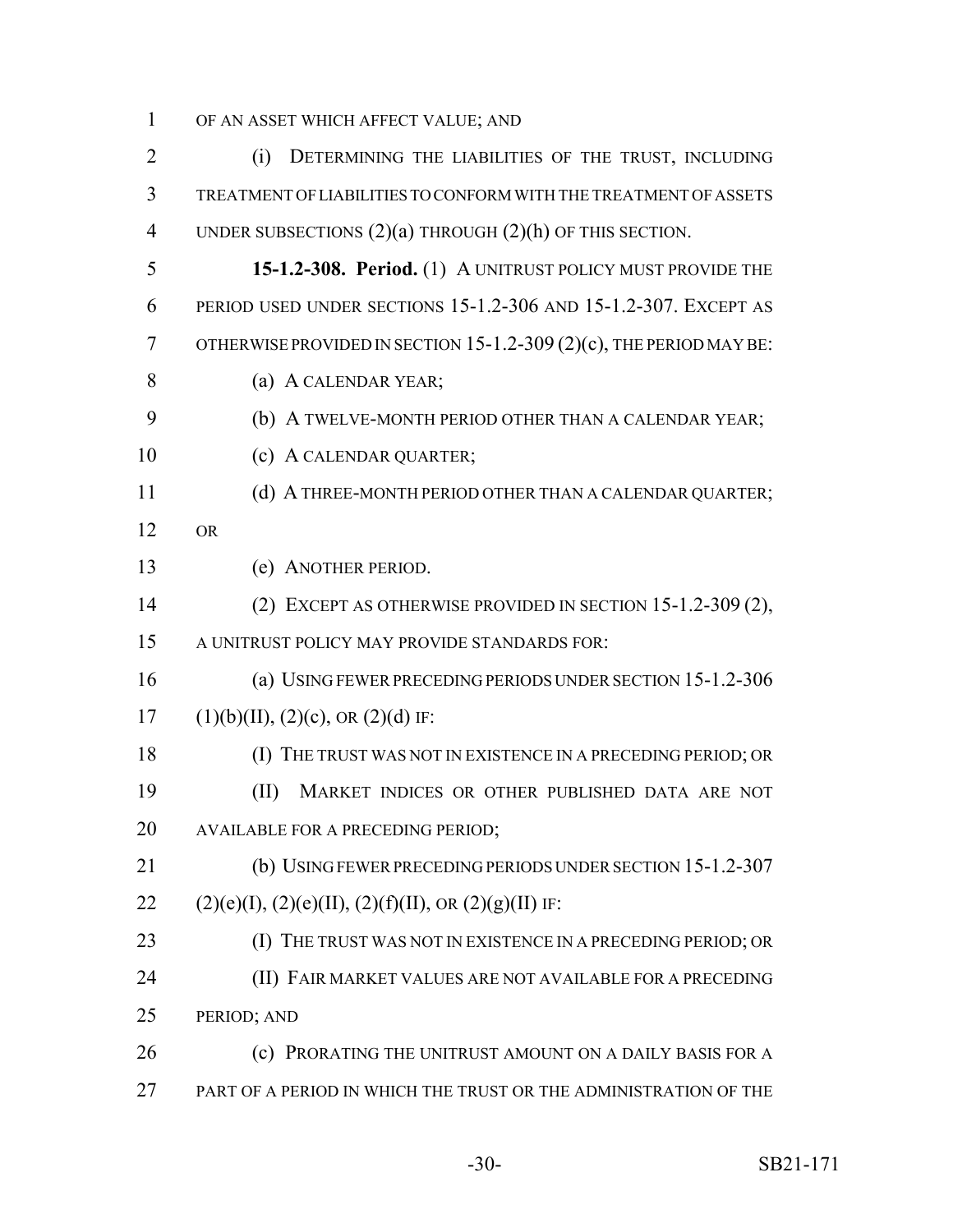TRUST AS A UNITRUST OR THE INTEREST OF ANY BENEFICIARY COMMENCES

OR TERMINATES.

 **15-1.2-309. Special tax benefits - rules.** (1) A UNITRUST POLICY MAY:

(a) PROVIDE METHODS AND STANDARDS FOR:

(I) DETERMINING THE TIMING OF DISTRIBUTIONS;

 (II) MAKING DISTRIBUTIONS IN CASH OR IN KIND OR PARTLY IN CASH AND PARTLY IN KIND; OR

 (III) CORRECTING AN UNDERPAYMENT OR OVERPAYMENT TO A BENEFICIARY BASED ON THE UNITRUST AMOUNT IF THERE IS AN ERROR IN CALCULATING THE UNITRUST AMOUNT;

 (b) SPECIFY SOURCES AND THE ORDER OF SOURCES, INCLUDING CATEGORIES OF INCOME FOR FEDERAL INCOME TAX PURPOSES, FROM 14 WHICH DISTRIBUTIONS OF A UNITRUST AMOUNT ARE PAID; OR

 (c) PROVIDE OTHER STANDARDS AND RULES THE FIDUCIARY DETERMINES SERVE THE INTERESTS OF THE BENEFICIARIES.

 (2) IF A TRUST QUALIFIES FOR A SPECIAL TAX BENEFIT OR A FIDUCIARY IS NOT AN INDEPENDENT PERSON:

 (a) THE UNITRUST RATE ESTABLISHED UNDER SECTION 15-1.2-306 20 MAY NOT BE LESS THAN THREE PERCENT OR MORE THAN FIVE PERCENT;

 (b) THE ONLY PROVISIONS OF SECTION 15-1.2-307 WHICH APPLY 22 ARE SECTION 15-1.2-307 (1), (2)(a), (2)(d), (2)(e)(I), AND (2)(i);

 (c) THE ONLY PERIOD THAT MAY BE USED UNDER SECTION 15-1.2-308 IS A CALENDAR YEAR UNDER SECTION 15-1.2-308 (1)(a); AND 25 (d) THE ONLY OTHER PROVISIONS OF SECTION 15-1.2-308 WHICH APPLY ARE SECTION 15-1.2-308 (2)(b)(I) AND (2)(c).

(3) UNLESS OTHERWISE PROVIDED BY THE TERMS OF UNITRUST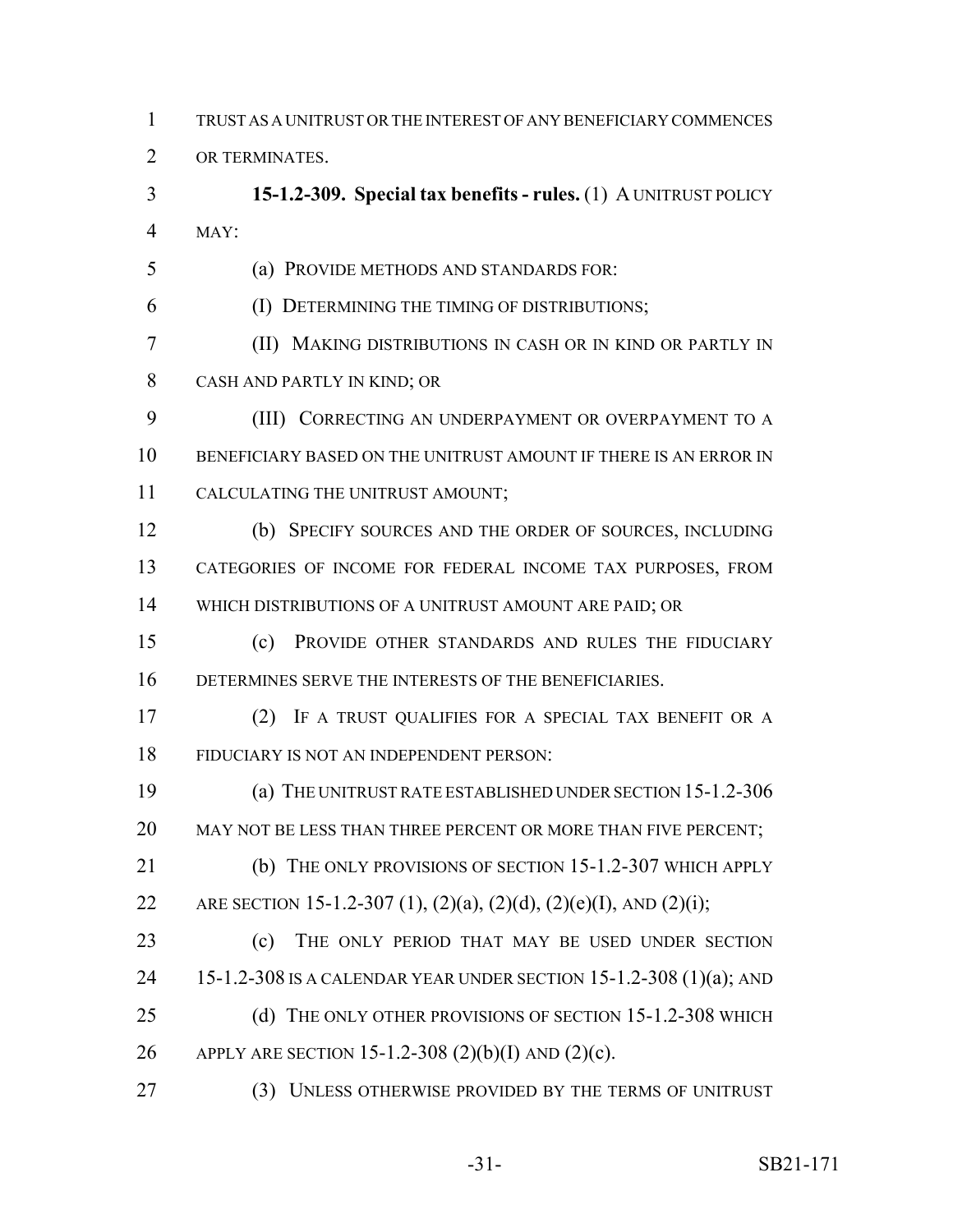POLICY OR THE TERMS OF THE TRUST, THE DISTRIBUTION AMOUNT EACH YEAR SHALL BE DEEMED TO BE PAID FROM THE FOLLOWING SOURCES FOR THAT YEAR IN THE FOLLOWING ORDER: (a) NET INCOME DETERMINED AS IF THE TRUST WAS NOT A UNITRUST; (b) OTHER ORDINARY INCOME AS DETERMINED FOR FEDERAL INCOME TAX PURPOSES; (c) NET REALIZED SHORT-TERM CAPITAL GAINS AS DETERMINED FOR FEDERAL INCOME TAX PURPOSES; (d) NET REALIZED LONG-TERM CAPITAL GAINS AS DETERMINED FOR 11 FEDERAL INCOME TAX PURPOSES; (e) TRUST PRINCIPAL COMPRISING ASSETS FOR WHICH THERE IS A READILY AVAILABLE MARKET VALUE; AND 14 (f) OTHER TRUST PRINCIPAL. PART 4 ALLOCATION OF RECEIPTS **15-1.2-401. Character of receipts from entity - definitions.** (1) IN THIS SECTION: (a) "CAPITAL DISTRIBUTION" MEANS AN ENTITY DISTRIBUTION OF MONEY WHICH IS A: 21 (I) RETURN OF CAPITAL; OR **(II) DISTRIBUTION IN TOTAL OR PARTIAL LIQUIDATION OF THE**  ENTITY. (b) "ENTITY": (I) MEANS A CORPORATION, PARTNERSHIP, LIMITED LIABILITY COMPANY, REGULATED INVESTMENT COMPANY, REAL ESTATE INVESTMENT TRUST, COMMON TRUST FUND, OR ANY OTHER ORGANIZATION OR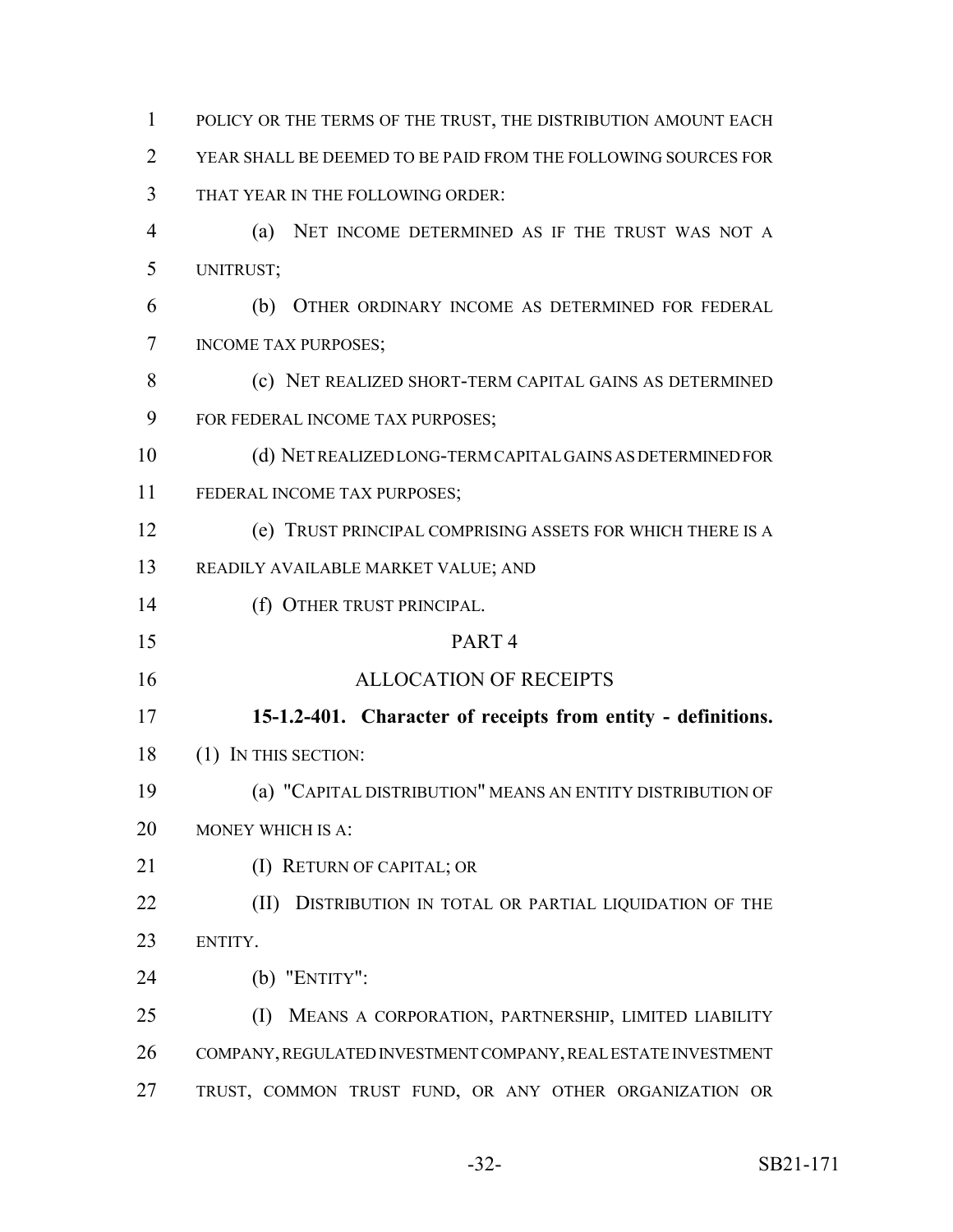- ARRANGEMENT IN WHICH A FIDUCIARY OWNS OR HOLDS AN INTEREST, 2 WHETHER OR NOT THE ENTITY IS A TAXPAYER FOR FEDERAL INCOME TAX PURPOSES; AND
- 
- (II) DOES NOT INCLUDE:
- (A) A TRUST OR ESTATE TO WHICH SECTION 15-1.2-402 APPLIES; (B) A BUSINESS OR OTHER ACTIVITY TO WHICH SECTION 15-1.2-403 APPLIES WHICH IS NOT CONDUCTED BY AN ENTITY DESCRIBED 8 IN SUBSECTION  $(1)(b)(I)$  OF THIS SECTION;
- (C) AN ASSET-BACKED SECURITY; OR
- (D) AN INSTRUMENT OR ARRANGEMENT TO WHICH SECTION 15-1.2-416 APPLIES.
- (c) "ENTITY DISTRIBUTION" MEANS A PAYMENT OR TRANSFER BY AN ENTITY MADE TO A PERSON IN THE PERSON'S CAPACITY AS AN OWNER 14 OR HOLDER OF AN INTEREST IN THE ENTITY.
- (2) IN THIS SECTION, AN ATTRIBUTE OR ACTION OF AN ENTITY INCLUDES AN ATTRIBUTE OR ACTION OF ANY OTHER ENTITY IN WHICH THE ENTITY OWNS OR HOLDS AN INTEREST, INCLUDING AN INTEREST OWNED OR 18 HELD INDIRECTLY THROUGH ANOTHER ENTITY.
- (3) EXCEPT AS OTHERWISE PROVIDED IN SUBSECTIONS (4)(b) 20 THROUGH (4)(d) OF THIS SECTION, A FIDUCIARY SHALL ALLOCATE TO INCOME:
- **(a) MONEY RECEIVED IN AN ENTITY DISTRIBUTION; AND**
- (b) TANGIBLE PERSONAL PROPERTY OF NOMINAL VALUE RECEIVED 24 FROM THE ENTITY.
- (4) A FIDUCIARY SHALL ALLOCATE TO PRINCIPAL:
- (a) PROPERTY RECEIVED IN AN ENTITY DISTRIBUTION WHICH IS NOT: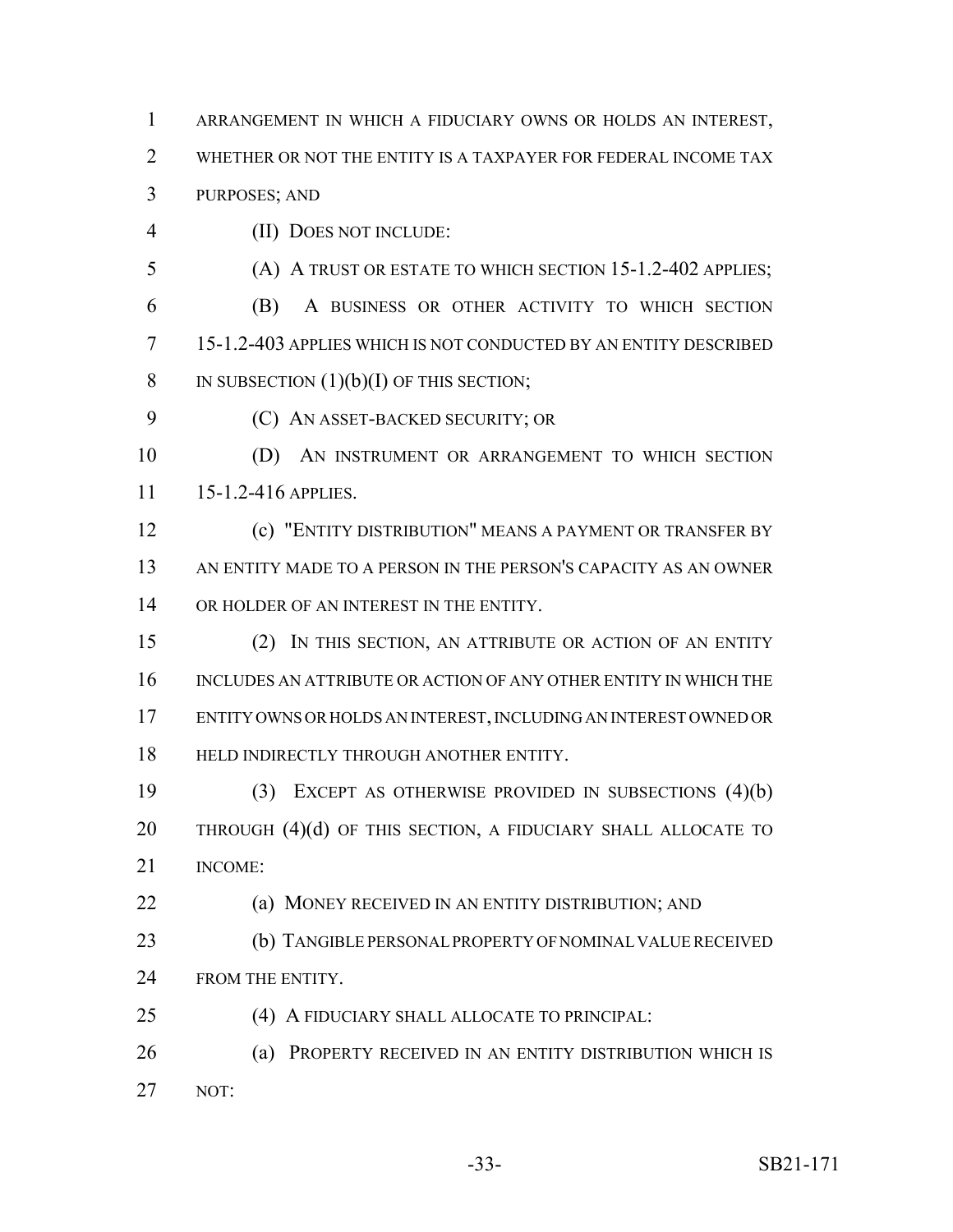(I) MONEY; OR

**(II) TANGIBLE PERSONAL PROPERTY OF NOMINAL VALUE;** 

 (b) MONEY RECEIVED IN AN ENTITY DISTRIBUTION IN AN EXCHANGE FOR PART OR ALL OF THE FIDUCIARY'S INTEREST IN THE ENTITY, TO THE EXTENT THE ENTITY DISTRIBUTION REDUCES THE FIDUCIARY'S INTEREST IN THE ENTITY RELATIVE TO THE INTERESTS OF OTHER PERSONS THAT OWN OR HOLD INTERESTS IN THE ENTITY;

8 (c) MONEY RECEIVED IN AN ENTITY DISTRIBUTION THAT THE FIDUCIARY DETERMINES OR ESTIMATES IS A CAPITAL DISTRIBUTION; AND (d) MONEY RECEIVED IN AN ENTITY DISTRIBUTION FROM AN

ENTITY THAT IS:

 (I) A REGULATED INVESTMENT COMPANY OR REAL ESTATE INVESTMENT TRUST IF THE MONEY RECEIVED IS A CAPITAL GAIN DIVIDEND FOR FEDERAL INCOME TAX PURPOSES; OR

 (II) TREATED FOR FEDERAL INCOME TAX PURPOSES COMPARABLY 16 TO THE TREATMENT DESCRIBED IN SUBSECTION (4)(d)(I) OF THIS SECTION.

 (5) A FIDUCIARY MAY DETERMINE OR ESTIMATE THAT MONEY RECEIVED IN AN ENTITY DISTRIBUTION IS A CAPITAL DISTRIBUTION:

 (a) BY RELYING WITHOUT INQUIRY OR INVESTIGATION ON A CHARACTERIZATION OF THE ENTITY DISTRIBUTION PROVIDED BY OR ON 21 BEHALF OF THE ENTITY, UNLESS THE FIDUCIARY:

**(I) DETERMINES, ON THE BASIS OF INFORMATION KNOWN TO THE**  FIDUCIARY, THAT THE CHARACTERIZATION IS OR MAY BE INCORRECT; OR **(II) OWNS OR HOLDS MORE THAN FIFTY PERCENT OF THE VOTING** 25 INTEREST IN THE ENTITY;

 (b) BY DETERMINING OR ESTIMATING, ON THE BASIS OF INFORMATION KNOWN TO THE FIDUCIARY OR PROVIDED TO THE FIDUCIARY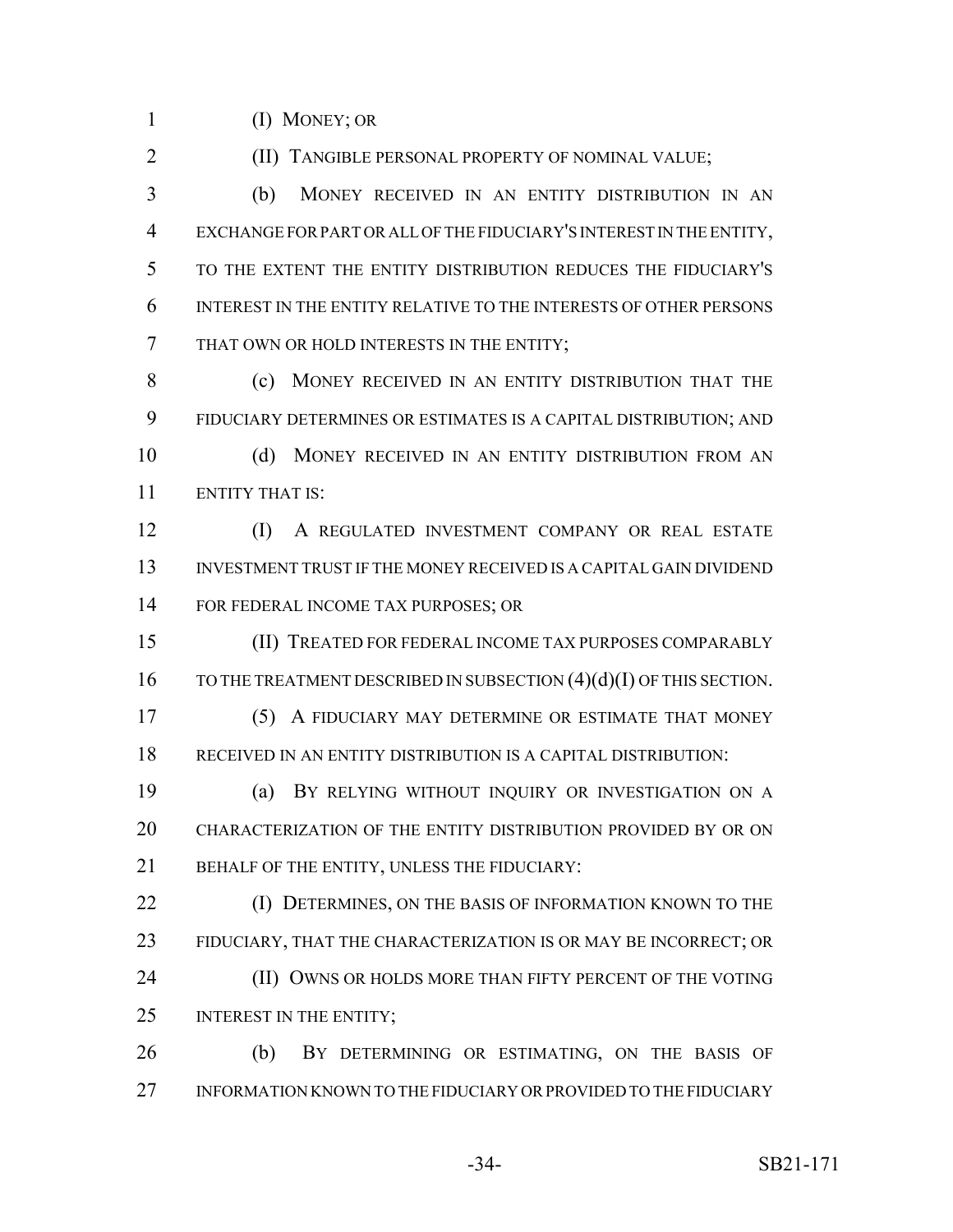1 BY OR ON BEHALF OF THE ENTITY, THAT THE TOTAL AMOUNT OF MONEY AND PROPERTY RECEIVED BY THE FIDUCIARY IN THE ENTITY DISTRIBUTION OR A SERIES OF RELATED ENTITY DISTRIBUTIONS IS OR WILL BE GREATER THAN TWENTY PERCENT OF THE FAIR MARKET VALUE OF THE FIDUCIARY'S INTEREST IN THE ENTITY; OR 6 (c) IF NEITHER SUBSECTION  $(5)(a)$  NOR  $(5)(b)$  OF THIS SECTION APPLIES, BY CONSIDERING THE FACTORS IN SUBSECTION (6) OF THIS SECTION AND THE INFORMATION KNOWN TO THE FIDUCIARY OR PROVIDED TO THE FIDUCIARY BY OR ON BEHALF OF THE ENTITY. (6) IN MAKING A DETERMINATION OR ESTIMATE UNDER

11 SUBSECTION (5)(c) OF THIS SECTION, A FIDUCIARY MAY CONSIDER:

 (a) A CHARACTERIZATION OF AN ENTITY DISTRIBUTION PROVIDED 13 BY OR ON BEHALF OF THE ENTITY;

(b) THE AMOUNT OF MONEY OR PROPERTY RECEIVED IN:

(I) THE ENTITY DISTRIBUTION; OR

 (II) WHAT THE FIDUCIARY DETERMINES IS OR WILL BE A SERIES OF RELATED ENTITY DISTRIBUTIONS;

 (c) THE AMOUNT DESCRIBED IN SUBSECTION (6)(b) OF THIS SECTION COMPARED TO THE AMOUNT THE FIDUCIARY DETERMINES OR ESTIMATES IS, DURING THE CURRENT OR PRECEDING ACCOUNTING PERIODS:

**(I) THE ENTITY'S OPERATING INCOME;** 

23 (II) THE PROCEEDS OF THE ENTITY'S SALE OR OTHER DISPOSITION OF:

 (A) ALL OR PART OF THE BUSINESS OR OTHER ACTIVITY 26 CONDUCTED BY THE ENTITY;

(B) ONE OR MORE BUSINESS ASSETS THAT ARE NOT SOLD TO

-35- SB21-171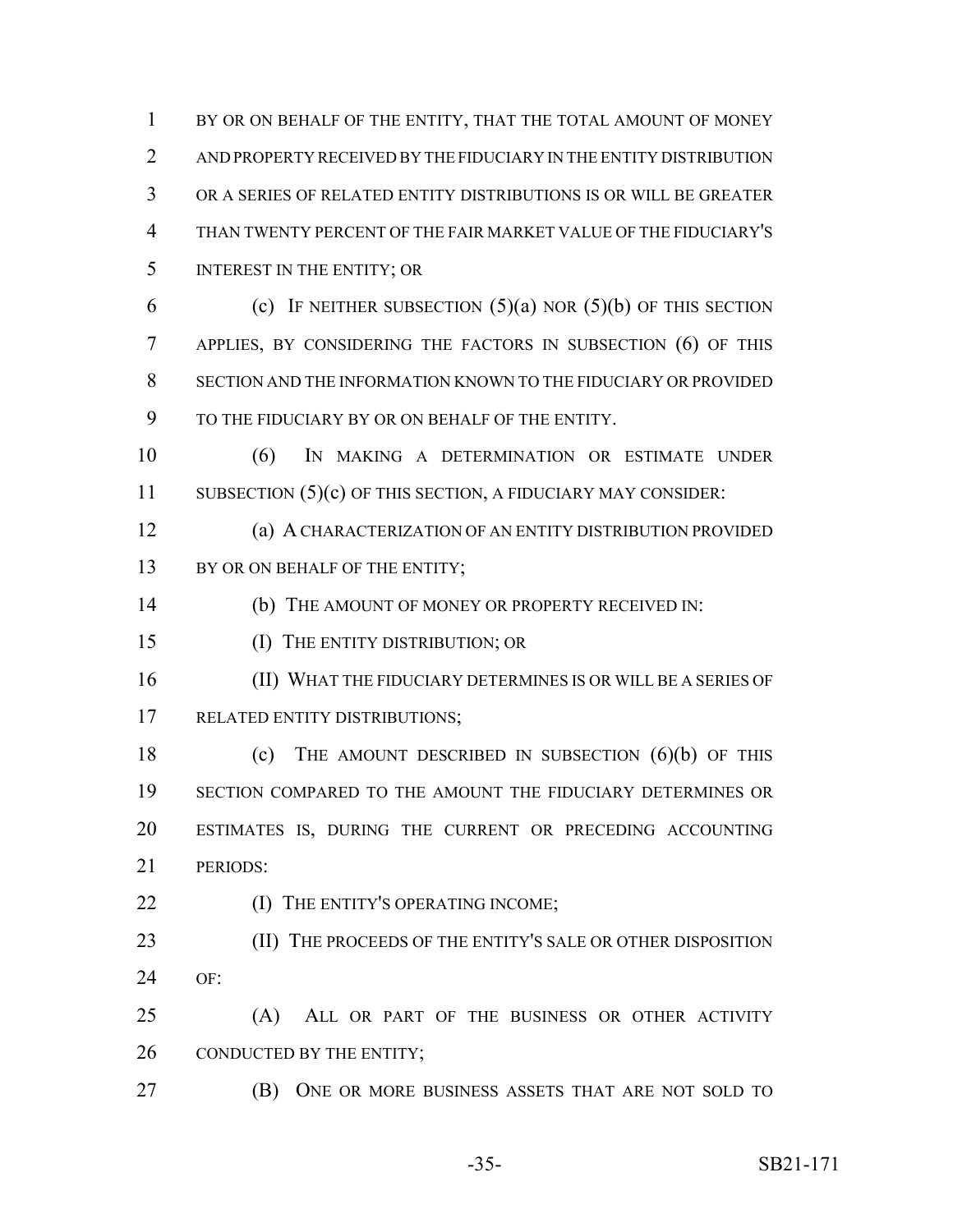CUSTOMERS IN THE ORDINARY COURSE OF THE BUSINESS OR OTHER ACTIVITY CONDUCTED BY THE ENTITY; OR

 (C) ONE OR MORE ASSETS OTHER THAN BUSINESS ASSETS, UNLESS THE ENTITY'S PRIMARY ACTIVITY IS TO INVEST IN ASSETS TO REALIZE GAIN 5 ON THE DISPOSITION OF ALL OR SOME OF THE ASSETS;

 (III) IF THE ENTITY'S PRIMARY ACTIVITY IS TO INVEST IN ASSETS TO REALIZE GAIN ON THE DISPOSITION OF ALL OR SOME OF THE ASSETS, THE GAIN REALIZED ON THE DISPOSITION;

(IV) THE ENTITY'S REGULAR, PERIODIC ENTITY DISTRIBUTIONS;

**CONOCITY IS A THE AMOUNT OF MONEY THE ENTITY HAS ACCUMULATED;** 

(VI) THE AMOUNT OF MONEY THE ENTITY HAS BORROWED;

12 (VII) THE AMOUNT OF MONEY THE ENTITY HAS RECEIVED FROM THE SOURCES DESCRIBED IN SECTIONS 15-1.2-407,15-1.2-410,15-1.2-411, AND 15-1.2-412; AND

 (VIII) THE AMOUNT OF MONEY THE ENTITY HAS RECEIVED FROM 16 A SOURCE NOT OTHERWISE DESCRIBED IN THIS SUBSECTION  $(6)(c)$ ; AND (d) ANY OTHER FACTOR THE FIDUCIARY DETERMINES IS RELEVANT. (7) IF, AFTER APPLYING SUBSECTIONS (3) THROUGH (6) OF THIS SECTION, A FIDUCIARY DETERMINES THAT A PART OF AN ENTITY DISTRIBUTION IS A CAPITAL DISTRIBUTION BUT IS IN DOUBT ABOUT THE AMOUNT OF THE ENTITY DISTRIBUTION WHICH IS A CAPITAL DISTRIBUTION, THE FIDUCIARY SHALL ALLOCATE TO PRINCIPAL THE AMOUNT OF THE ENTITY DISTRIBUTION WHICH IS IN DOUBT.

 (8) IF A FIDUCIARY RECEIVES ADDITIONAL INFORMATION ABOUT THE APPLICATION OF THIS SECTION TO AN ENTITY DISTRIBUTION BEFORE THE FIDUCIARY HAS PAID PART OF THE ENTITY DISTRIBUTION TO A BENEFICIARY, THE FIDUCIARY MAY CONSIDER THE ADDITIONAL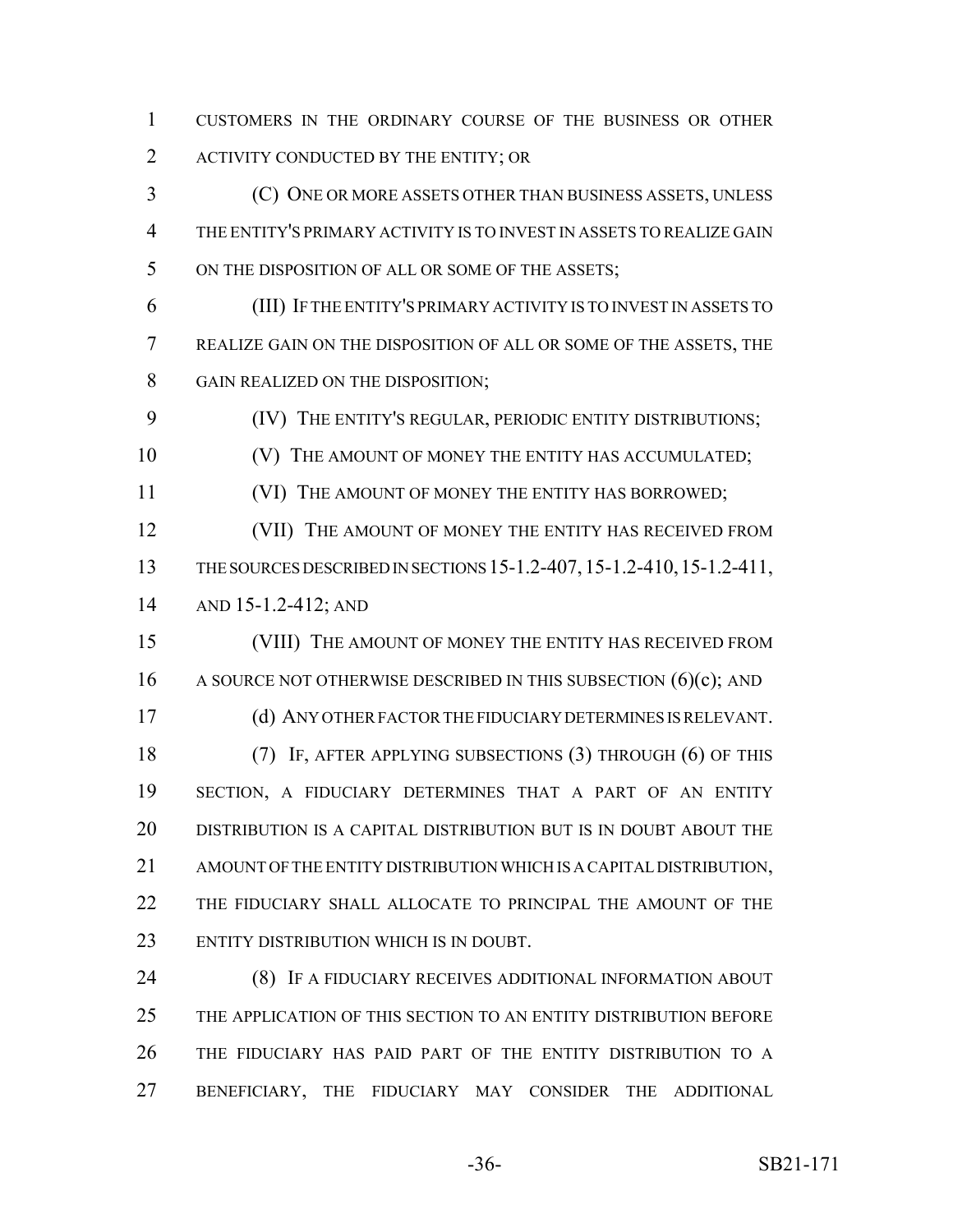INFORMATION BEFORE MAKING THE PAYMENT TO THE BENEFICIARY AND 2 MAY CHANGE A DECISION TO MAKE THE PAYMENT TO THE BENEFICIARY.

 (9) IF A FIDUCIARY RECEIVES ADDITIONAL INFORMATION ABOUT THE APPLICATION OF THIS SECTION TO AN ENTITY DISTRIBUTION AFTER THE FIDUCIARY HAS PAID PART OF THE ENTITY DISTRIBUTION TO A BENEFICIARY, THE FIDUCIARY IS NOT REQUIRED TO CHANGE OR RECOVER THE PAYMENT TO THE BENEFICIARY BUT MAY CONSIDER THAT INFORMATION IN DETERMINING WHETHER TO EXERCISE THE POWER TO ADJUST UNDER SECTION 15-1.2-203.

 **15-1.2-402. Distribution from trust or estate.** A FIDUCIARY SHALL ALLOCATE TO INCOME AN AMOUNT RECEIVED AS A DISTRIBUTION 12 OF INCOME, INCLUDING A UNITRUST DISTRIBUTION UNDER PART 3 OF THIS 13 ARTICLE 1.2, FROM A TRUST OR ESTATE IN WHICH THE FIDUCIARY HAS AN INTEREST, OTHER THAN AN INTEREST THE FIDUCIARY PURCHASED IN A TRUST THAT IS AN INVESTMENT ENTITY, AND SHALL ALLOCATE TO PRINCIPAL AN AMOUNT RECEIVED AS A DISTRIBUTION OF PRINCIPAL FROM THE TRUST OR ESTATE. IF A FIDUCIARY PURCHASES, OR RECEIVES FROM A SETTLOR, AN INTEREST IN A TRUST THAT IS AN INVESTMENT ENTITY, SECTION 15-1.2-401,15-1.2-415, OR 15-1.2-416 APPLY TO A RECEIPT FROM 20 THE TRUST.

 **15-1.2-403. Business of other activity conducted by fiduciary.** 22 (1) THIS SECTION APPLIES TO A BUSINESS OR OTHER ACTIVITY CONDUCTED BY A FIDUCIARY IF THE FIDUCIARY DETERMINES THAT IT IS IN THE INTERESTS OF THE BENEFICIARIES TO ACCOUNT SEPARATELY FOR THE BUSINESS OR OTHER ACTIVITY INSTEAD OF:

 (a) ACCOUNTING FOR THE BUSINESS OR OTHER ACTIVITY AS PART OF THE FIDUCIARY'S GENERAL ACCOUNTING RECORDS; OR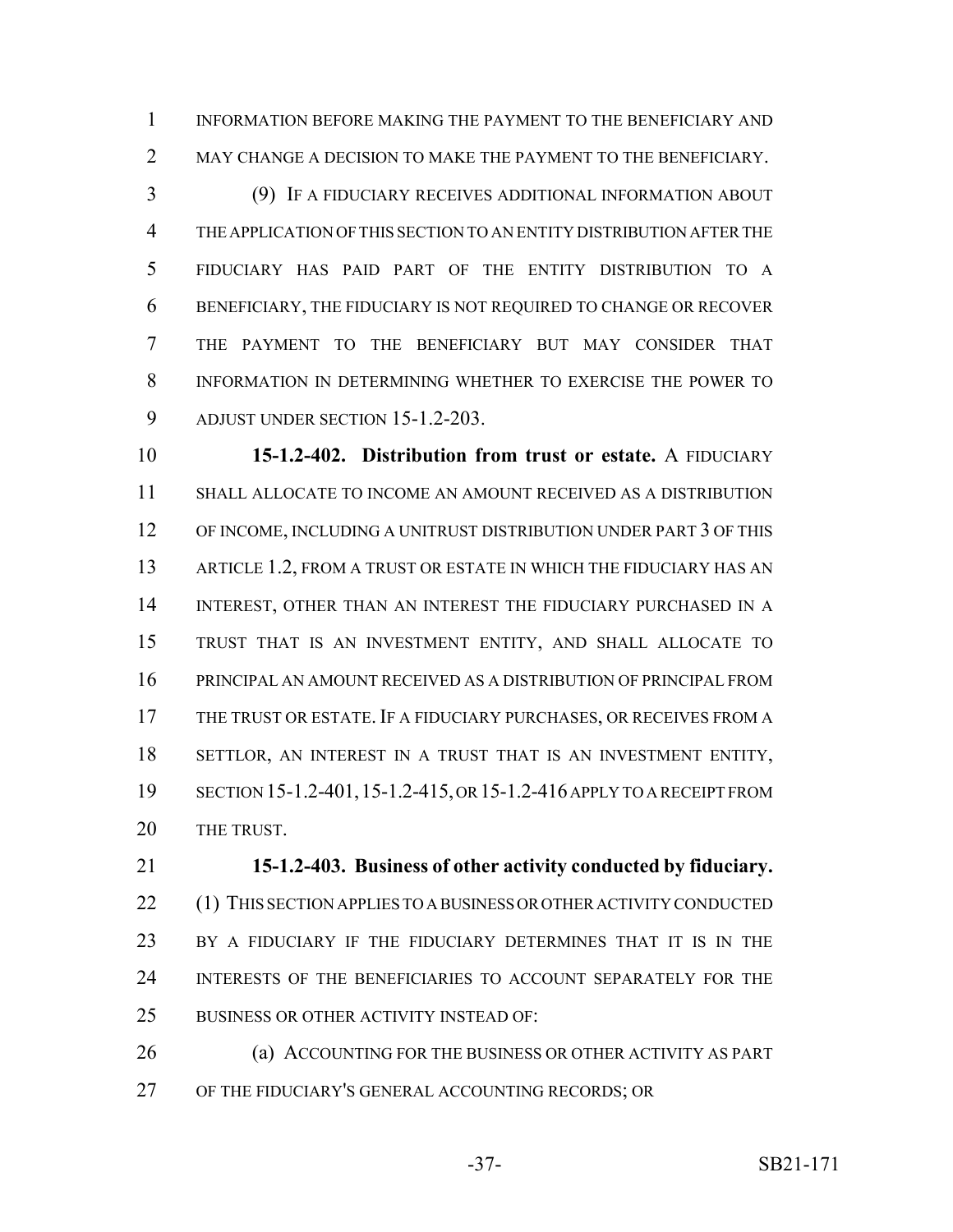(b) CONDUCTING THE BUSINESS OR OTHER ACTIVITY THROUGH AN 2 ENTITY DESCRIBED IN SECTION 15-1.2-401  $(1)(b)(I)$ .

 (2) A FIDUCIARY MAY ACCOUNT SEPARATELY UNDER THIS SECTION FOR THE TRANSACTIONS OF A BUSINESS OR OTHER ACTIVITY, WHETHER OR NOT ASSETS OF THE BUSINESS OR OTHER ACTIVITY ARE SEGREGATED FROM OTHER ASSETS HELD BY THE FIDUCIARY.

 (3) A FIDUCIARY THAT ACCOUNTS SEPARATELY UNDER THIS 8 SECTION FOR A BUSINESS OR OTHER ACTIVITY:

(a) MAY DETERMINE:

 (I) THE EXTENT TO WHICH THE NET CASH RECEIPTS OF THE BUSINESS OR OTHER ACTIVITY MUST BE RETAINED FOR:

(A) WORKING CAPITAL;

(B) THE ACQUISITION OR REPLACEMENT OF FIXED ASSETS; AND

 (C) OTHER REASONABLY FORESEEABLE NEEDS OF THE BUSINESS OR OTHER ACTIVITY; AND

16 (II) THE EXTENT TO WHICH THE REMAINING NET CASH RECEIPTS ARE ACCOUNTED FOR AS PRINCIPAL OR INCOME IN THE FIDUCIARY'S 18 GENERAL ACCOUNTING RECORDS FOR THE TRUST;

 (b) MAY MAKE A DETERMINATION UNDER SUBSECTION (3)(a) OF THIS SECTION SEPARATELY AND DIFFERENTLY FROM THE FIDUCIARY'S DECISIONS CONCERNING DISTRIBUTIONS OF INCOME OR PRINCIPAL; AND **(c) SHALL ACCOUNT FOR THE NET AMOUNT RECEIVED FROM THE** 23 SALE OF AN ASSET OF THE BUSINESS OR OTHER ACTIVITY, OTHER THAN A 24 SALE IN THE ORDINARY COURSE OF THE BUSINESS OR OTHER ACTIVITY, AS PRINCIPAL IN THE FIDUCIARY'S GENERAL ACCOUNTING RECORDS FOR THE TRUST, TO THE EXTENT THE FIDUCIARY DETERMINES THAT THE NET 27 AMOUNT RECEIVED IS NO LONGER REQUIRED IN THE CONDUCT OF THE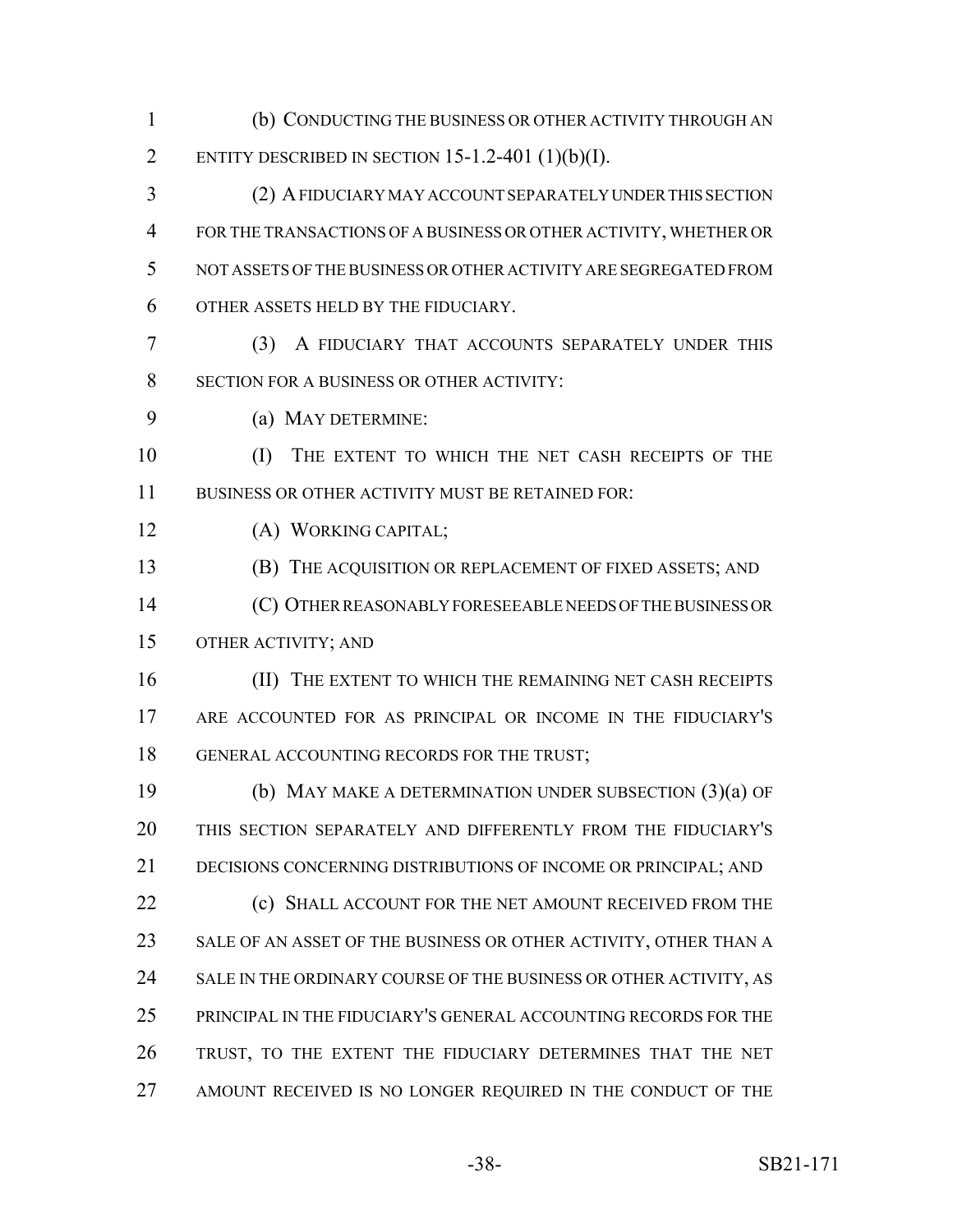BUSINESS OR OTHER ACTIVITY.

| $\overline{2}$ | (4)<br>ACTIVITIES FOR WHICH A FIDUCIARY MAY ACCOUNT              |
|----------------|------------------------------------------------------------------|
| 3              | SEPARATELY UNDER THIS SECTION INCLUDE:                           |
| $\overline{4}$ | (a) RETAIL, MANUFACTURING, SERVICE, AND OTHER TRADITIONAL        |
| 5              | <b>BUSINESS ACTIVITIES;</b>                                      |
| 6              | (b) FARMING;                                                     |
| 7              | (c) RAISING AND SELLING LIVESTOCK AND OTHER ANIMALS;             |
| 8              | (d) MANAGING RENTAL PROPERTIES;                                  |
| 9              | (e)<br>EXTRACTING MINERALS, WATER, AND OTHER NATURAL             |
| 10             | <b>RESOURCES;</b>                                                |
| 11             | (f) GROWING AND CUTTING TIMBER;                                  |
| 12             | (g) AN ACTIVITY TO WHICH SECTION 15-1.2-414, 15-1.2-415, OR      |
| 13             | 15-1.2-416 APPLIES; AND                                          |
| 14             | (h) ANY OTHER BUSINESS CONDUCTED BY THE FIDUCIARY.               |
|                |                                                                  |
| 15             | 15-1.2-404. Principal receipts. (1) A FIDUCIARY SHALL            |
| 16             | ALLOCATE TO PRINCIPAL:                                           |
| 17             | (a) TO THE EXTENT NOT ALLOCATED TO INCOME UNDER THIS             |
| 18             | ARTICLE 1.2, AN ASSET RECEIVED FROM:                             |
| 19             | (I) AN INDIVIDUAL DURING THE INDIVIDUAL'S LIFETIME;              |
| 20             | (II) AN ESTATE;                                                  |
| 21             | (III) A TRUST ON TERMINATION OF AN INCOME INTEREST; OR           |
| 22             | (IV) A PAYOR UNDER A CONTRACT NAMING THE FIDUCIARY AS            |
| 23             | <b>BENEFICIARY;</b>                                              |
| 24             | (b) EXCEPT AS OTHERWISE PROVIDED IN THIS PART 4, MONEY OR        |
| 25             | OTHER PROPERTY RECEIVED FROM THE SALE, EXCHANGE, LIQUIDATION, OR |
| 26             | CHANGE IN FORM OF A PRINCIPAL ASSET;                             |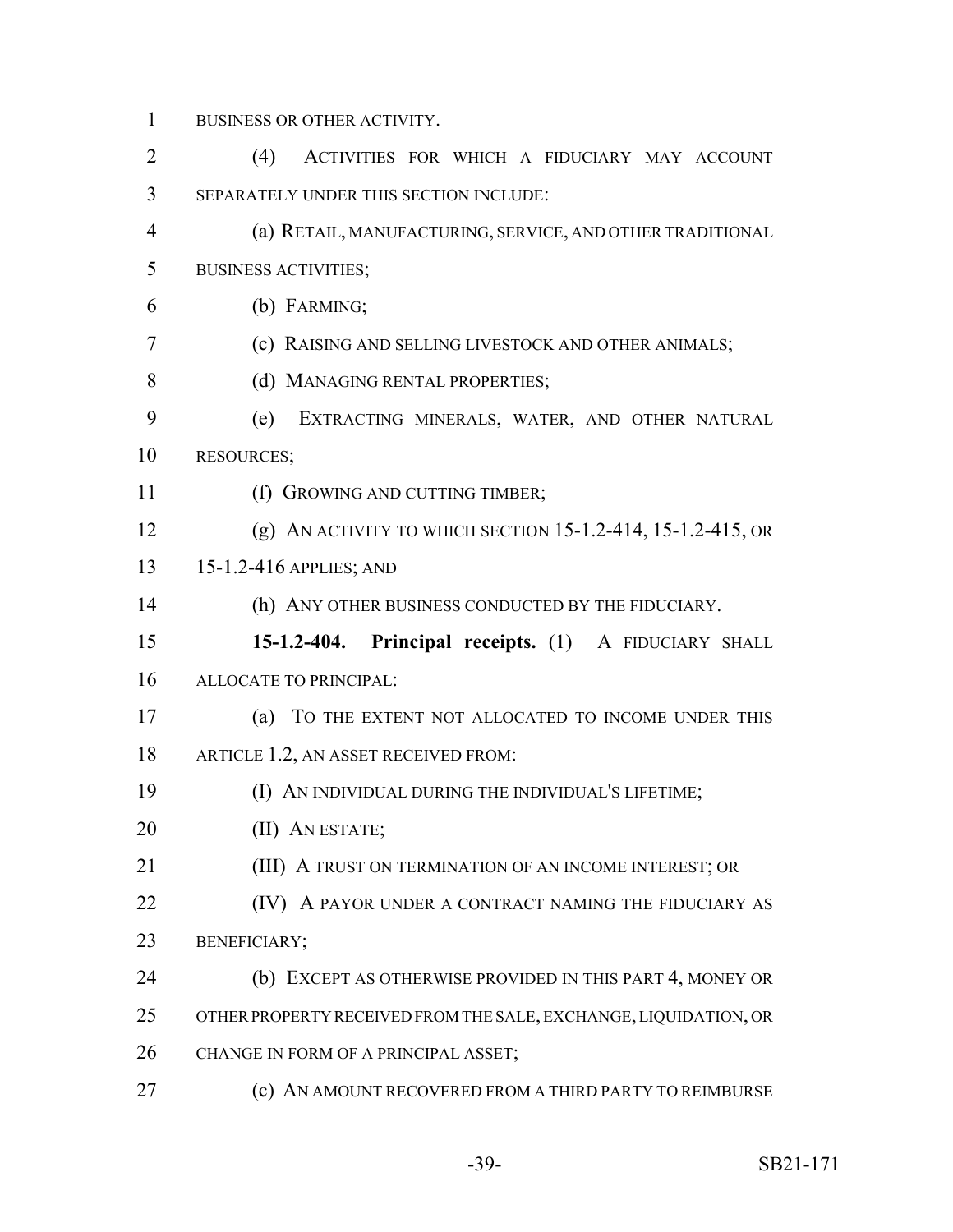THE FIDUCIARY BECAUSE OF A DISBURSEMENT DESCRIBED IN SECTION 2 15-1.2-502 (1) OR FOR ANOTHER REASON TO THE EXTENT NOT BASED ON LOSS OF INCOME;

 (d) PROCEEDS OF PROPERTY TAKEN BY EMINENT DOMAIN; EXCEPT THAT PROCEEDS AWARDED FOR LOSS OF INCOME IN AN ACCOUNTING PERIOD ARE INCOME IF A CURRENT INCOME BENEFICIARY HAD A MANDATORY INCOME INTEREST DURING THE PERIOD;

 (e) NET INCOME RECEIVED IN AN ACCOUNTING PERIOD DURING WHICH THERE IS NO BENEFICIARY TO WHICH A FIDUCIARY MAY OR MUST DISTRIBUTE INCOME; AND

 (f) OTHER RECEIPTS AS PROVIDED IN SECTIONS 15-1.2-408 THROUGH 15-1.2-416.

 **15-1.2-405. Rental property.** (1) TO THE EXTENT A FIDUCIARY DOES NOT ACCOUNT FOR THE MANAGEMENT OF RENTAL PROPERTY AS A BUSINESS UNDER SECTION 15-1.2-403, THE FIDUCIARY SHALL ALLOCATE TO INCOME AN AMOUNT RECEIVED AS RENT OF REAL OR PERSONAL PROPERTY, INCLUDING AN AMOUNT RECEIVED FOR CANCELLATION OR RENEWAL OF A LEASE.AN AMOUNT RECEIVED AS A REFUNDABLE DEPOSIT, INCLUDING A SECURITY DEPOSIT OR A DEPOSIT THAT IS TO BE APPLIED AS RENT FOR FUTURE PERIODS:

 (a) MUST BE ADDED TO PRINCIPAL AND HELD SUBJECT TO THE TERMS OF THE LEASE, EXCEPT AS OTHERWISE PROVIDED BY LAW OTHER 23 THAN THIS ARTICLE 1.2; AND

 (b) IS NOT ALLOCATED TO INCOME OR AVAILABLE FOR DISTRIBUTION TO A BENEFICIARY UNTIL THE FIDUCIARY'S CONTRACTUAL OBLIGATIONS HAVE BEEN SATISFIED WITH RESPECT TO THAT AMOUNT.

**15-1.2-406. Receipt on obligation to be paid in money.** (1) THIS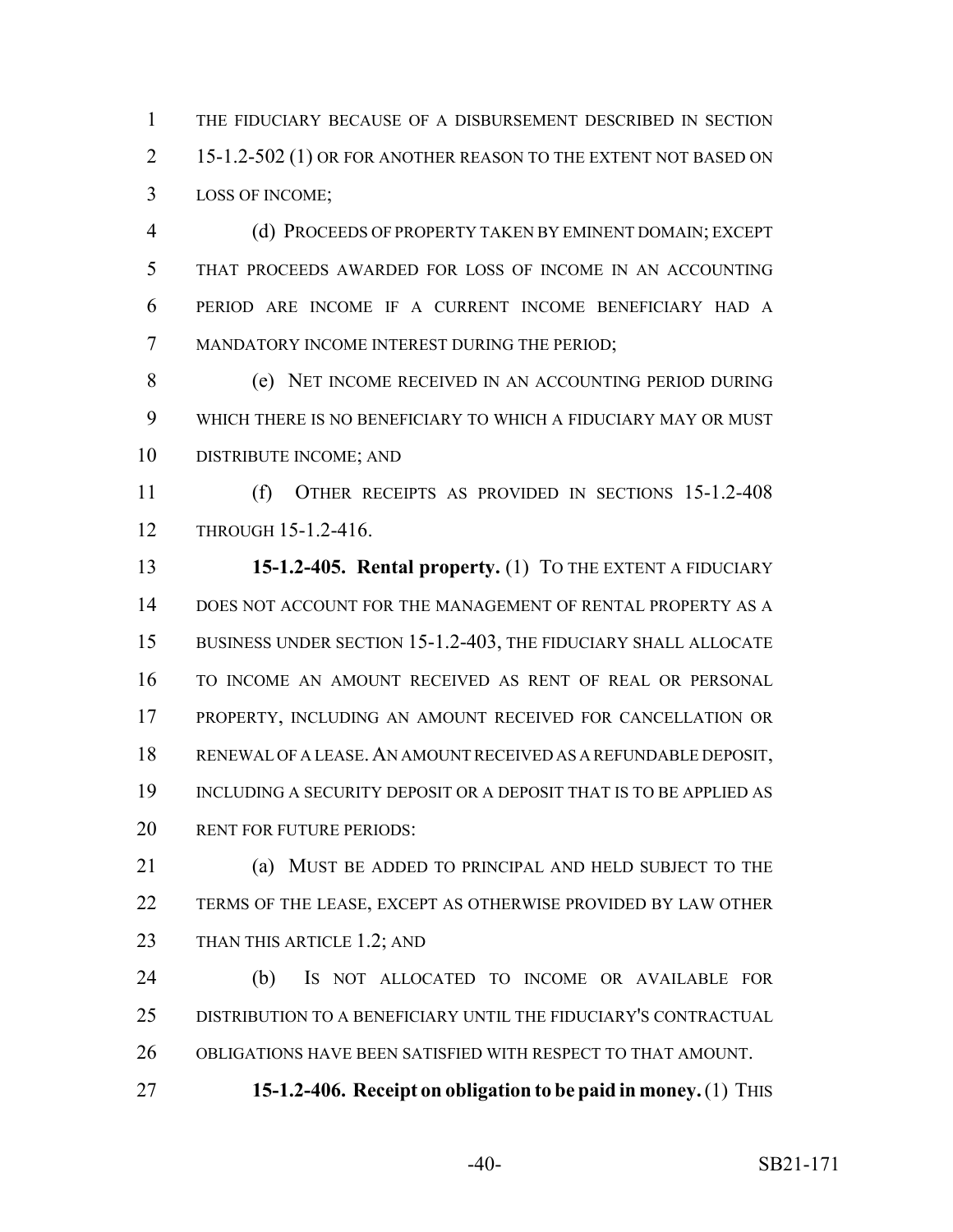SECTION DOES NOT APPLY TO AN OBLIGATION TO WHICH SECTION 15-1.2-409,15-1.2-410,15-1.2-411,15-1.2-412,15-1.2-414, 15-1.2-415, OR 15-1.2-416 APPLIES.

 (2) A FIDUCIARY SHALL ALLOCATE TO INCOME, WITHOUT PROVISION FOR AMORTIZATION OF PREMIUM, AN AMOUNT RECEIVED AS INTEREST ON AN OBLIGATION TO PAY MONEY TO THE FIDUCIARY, INCLUDING AN AMOUNT RECEIVED AS CONSIDERATION FOR PREPAYING PRINCIPAL.

 (3) A FIDUCIARY SHALL ALLOCATE TO PRINCIPAL AN AMOUNT RECEIVED FROM THE SALE, REDEMPTION, OR OTHER DISPOSITION OF AN OBLIGATION TO PAY MONEY TO THE FIDUCIARY. A FIDUCIARY SHALL ALLOCATE TO INCOME THE INCREMENT IN VALUE OF A BOND OR OTHER OBLIGATION FOR THE PAYMENT OF MONEY BEARING NO STATED INTEREST BUT PAYABLE OR REDEEMABLE, AT MATURITY OR ANOTHER FUTURE TIME, IN AN AMOUNT THAT EXCEEDS THE AMOUNT IN CONSIDERATION OF WHICH IT WAS ISSUED.

 **15-1.2-407. Insurance policy or contract.** (1) THIS SECTION DOES NOT APPLY TO A CONTRACT TO WHICH SECTION 15-1.2-409 APPLIES. (2) EXCEPT AS OTHERWISE PROVIDED IN SUBSECTION (3) OF THIS SECTION, A FIDUCIARY SHALL ALLOCATE TO PRINCIPAL THE PROCEEDS OF 21 A LIFE INSURANCE POLICY OR OTHER CONTRACT RECEIVED BY THE FIDUCIARY AS BENEFICIARY, INCLUDING A CONTRACT THAT INSURES AGAINST DAMAGE TO, DESTRUCTION OF, OR LOSS OF TITLE TO AN ASSET. THE FIDUCIARY SHALL ALLOCATE DIVIDENDS ON AN INSURANCE POLICY TO INCOME TO THE EXTENT PREMIUMS ON THE POLICY ARE PAID FROM INCOME AND TO PRINCIPAL TO THE EXTENT PREMIUMS ON THE POLICY ARE PAID FROM PRINCIPAL.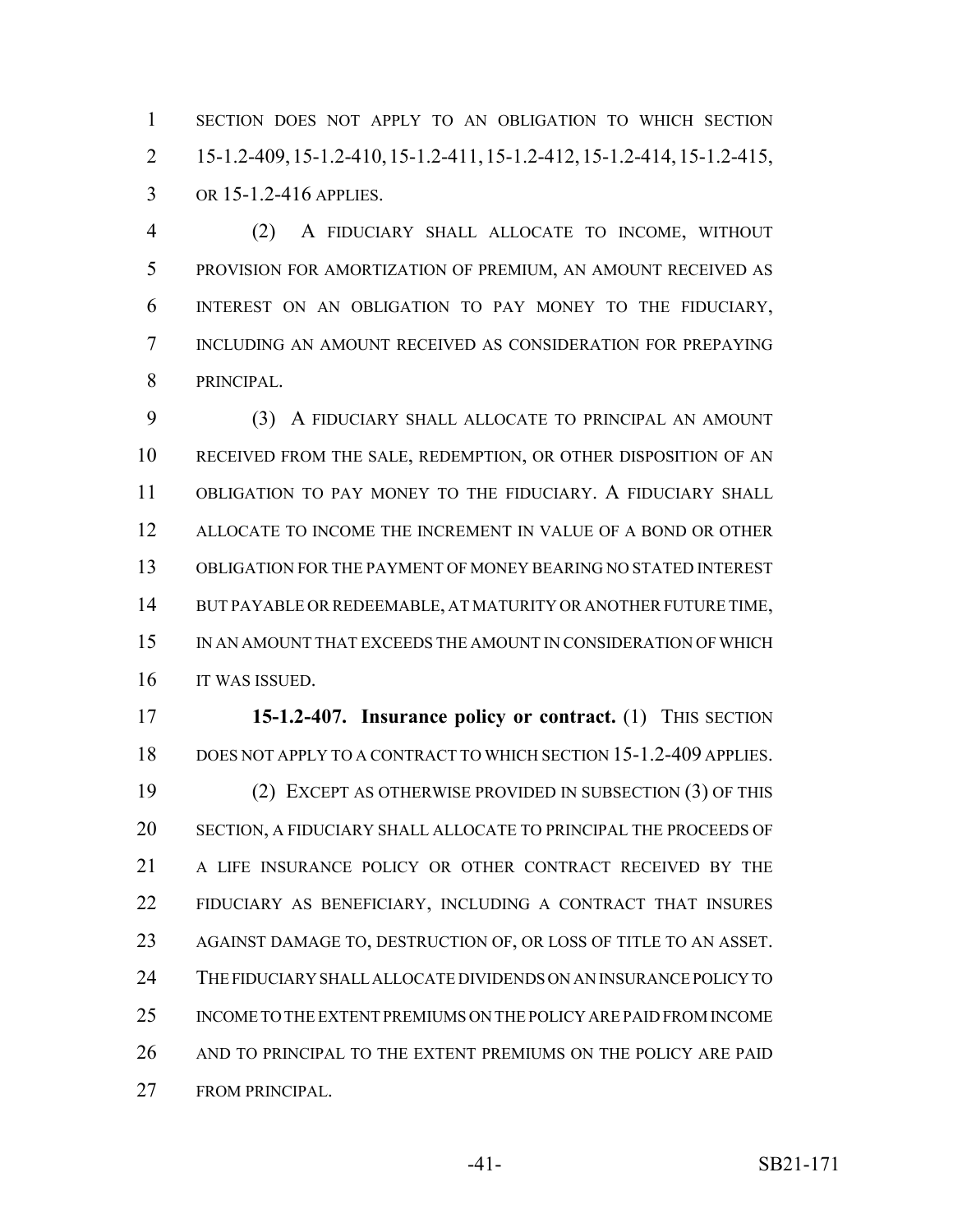(3) A FIDUCIARY SHALL ALLOCATE TO INCOME PROCEEDS OF A CONTRACT THAT INSURES THE FIDUCIARY AGAINST LOSS OF:

 (a) OCCUPANCY OR OTHER USE BY A CURRENT INCOME BENEFICIARY;

(b) INCOME; OR

(c) SUBJECT TO SECTION 15-1.2-403, PROFITS FROM A BUSINESS.

 **15-1.2-408. Insubstantial allocation not required.** (1) IF A FIDUCIARY DETERMINES THAT AN ALLOCATION BETWEEN INCOME AND PRINCIPAL REQUIRED BY SECTION 15-1.2-409, 15-1.2-410, 15-1.2-411, 15-1.2-412, OR 15-1.2-415 IS INSUBSTANTIAL, THE FIDUCIARY MAY ALLOCATE THE ENTIRE AMOUNT TO PRINCIPAL, UNLESS SECTION 15-1.2-203 (5) APPLIES TO THE ALLOCATION.

 (2) A FIDUCIARY MAY PRESUME AN ALLOCATION IS INSUBSTANTIAL 14 UNDER SUBSECTION (1) OF THIS SECTION IF:

 (a) THE AMOUNT OF THE ALLOCATION WOULD INCREASE OR DECREASE NET INCOME IN AN ACCOUNTING PERIOD, AS DETERMINED 17 BEFORE THE ALLOCATION, BY LESS THAN TEN PERCENT; AND

 (b) THE ASSET PRODUCING THE RECEIPT TO BE ALLOCATED HAS A FAIR MARKET VALUE LESS THAN TEN PERCENT OF THE TOTAL FAIR MARKET VALUE OF THE ASSETS OWNED OR HELD BY THE FIDUCIARY AT THE BEGINNING OF THE ACCOUNTING PERIOD.

22 (3) THE POWER TO MAKE A DETERMINATION UNDER SUBSECTION 23 (1) OF THIS SECTION MAY BE:

**(a) EXERCISED BY A CO-FIDUCIARY IN THE MANNER DESCRIBED IN** SECTION 15-1.2-203 (6); OR

 (b) RELEASED OR DELEGATED FOR A REASON DESCRIBED IN 27 SECTION 15-1.2-203 (7) AND IN THE MANNER DESCRIBED IN SECTION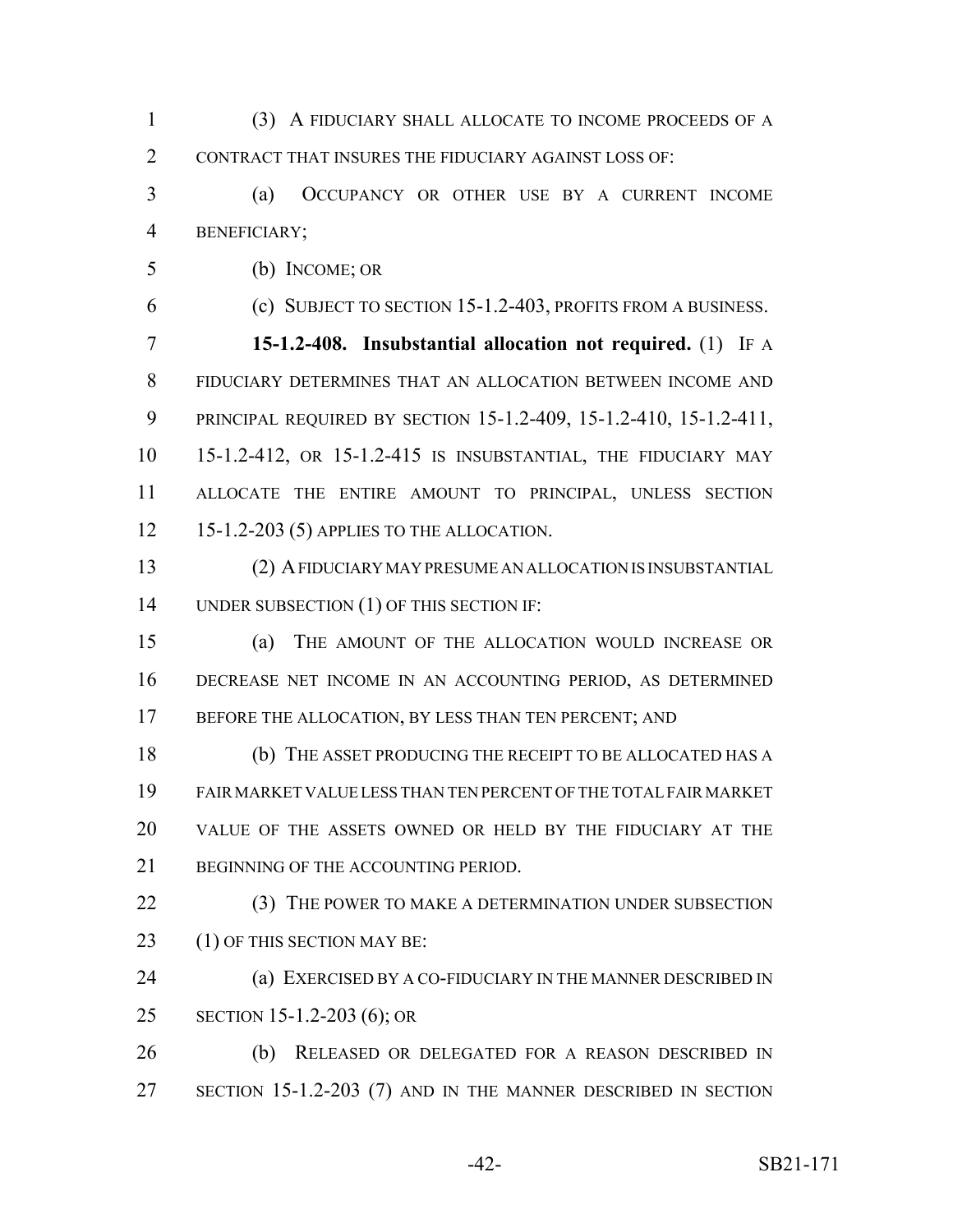15-1.2-203 (8).

 **15-1.2-409. Deferred compensation, annuity, or similar payment - definitions.** (1) IN THIS SECTION: (a) "INTERNAL INCOME OF A SEPARATE FUND" MEANS THE AMOUNT DETERMINED UNDER SUBSECTION (2) OF THIS SECTION. (b) "MARITAL TRUST" MEANS A TRUST: (I) OF WHICH THE SETTLOR'S SURVIVING SPOUSE IS THE ONLY CURRENT INCOME BENEFICIARY AND IS ENTITLED TO A DISTRIBUTION OF ALL THE CURRENT NET INCOME OF THE TRUST; AND (II) THAT QUALIFIES FOR A MARITAL DEDUCTION WITH RESPECT TO THE SETTLOR'S ESTATE UNDER SECTION 2056 OF THE "INTERNAL REVENUE CODE OF 1986", 26 U.S.C. SEC. 2056, AS AMENDED, BECAUSE: (A) AN ELECTION TO QUALIFY FOR A MARITAL DEDUCTION UNDER 14 SECTION 2056 (b)(7) OF THE "INTERNAL REVENUE CODE OF 1986", 26 U.S.C. SEC. 2056 (b)(7), AS AMENDED, HAS BEEN MADE; OR (B) THE TRUST QUALIFIES FOR A MARITAL DEDUCTION UNDER 17 SECTION 2056 (b)(5) OF THE "INTERNAL REVENUE CODE OF 1986", 26 U.S.C. SEC. 2056 (b)(5), AS AMENDED. (c) "PAYMENT" MEANS AN AMOUNT A FIDUCIARY MAY RECEIVE OVER A FIXED NUMBER OF YEARS OR DURING THE LIFE OF ONE OR MORE INDIVIDUALS BECAUSE OF SERVICES RENDERED OR PROPERTY TRANSFERRED TO THE PAYOR IN EXCHANGE FOR FUTURE AMOUNTS THE FIDUCIARY MAY RECEIVE. THE TERM INCLUDES AN AMOUNT RECEIVED IN MONEY OR PROPERTY FROM THE PAYOR'S GENERAL ASSETS OR FROM A SEPARATE FUND CREATED BY THE PAYOR. 26 (d) "SEPARATE FUND" INCLUDES A PRIVATE OR COMMERCIAL

ANNUITY, AN INDIVIDUAL RETIREMENT ACCOUNT, AND A PENSION,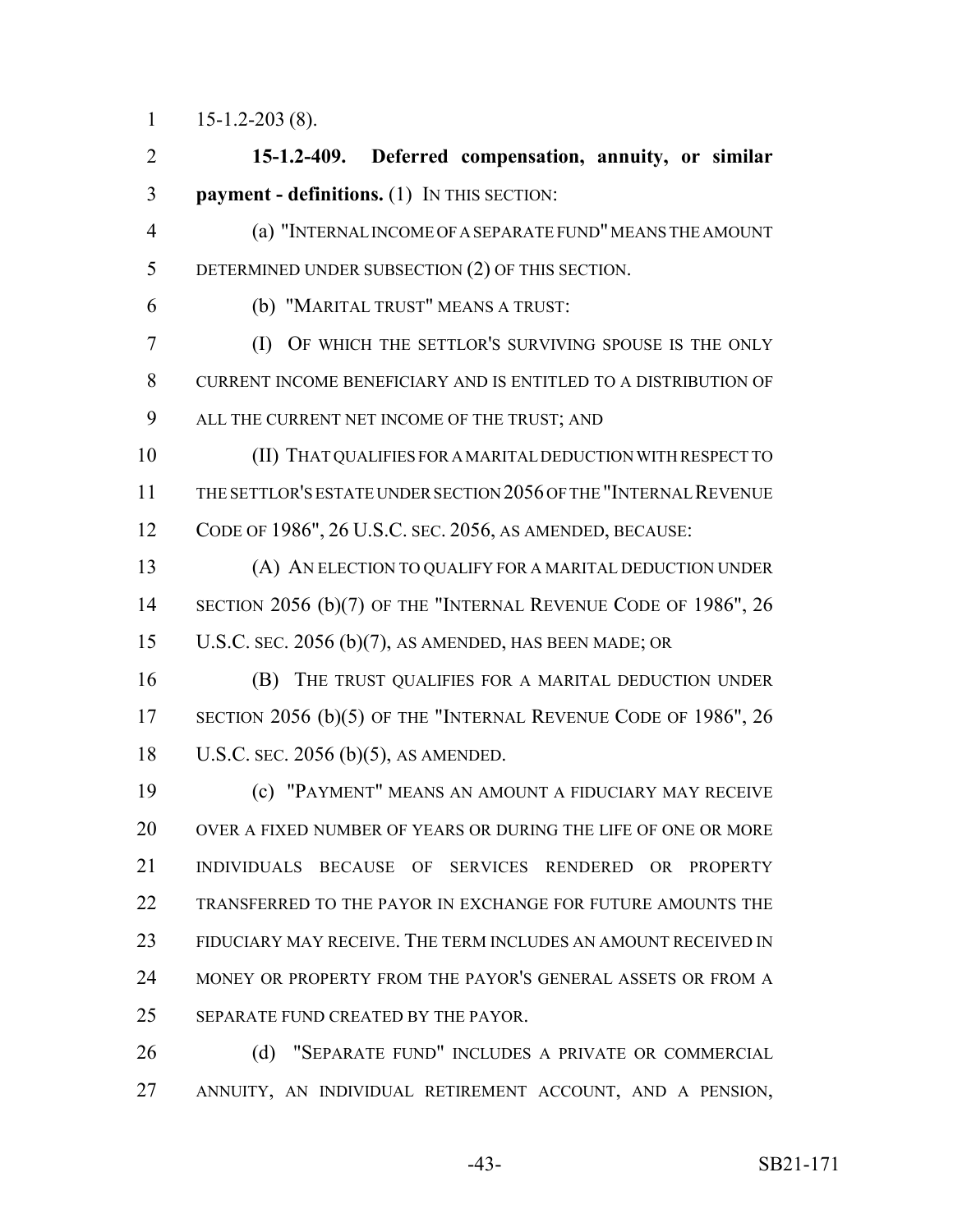PROFIT-SHARING, STOCK-BONUS, OR STOCK-OWNERSHIP PLAN.

 (2) FOR EACH ACCOUNTING PERIOD, THE FOLLOWING RULES APPLY TO A SEPARATE FUND:

 (a) THE FIDUCIARY SHALL DETERMINE THE INTERNAL INCOME OF THE SEPARATE FUND AS IF THE SEPARATE FUND WERE A TRUST SUBJECT TO THIS ARTICLE 1.2;

 (b) IF THE FIDUCIARY CANNOT DETERMINE THE INTERNAL INCOME 8 OF THE SEPARATE FUND UNDER SUBSECTION  $(2)(a)$  OF THIS SECTION, THE INTERNAL INCOME OF THE SEPARATE FUND IS DEEMED TO EQUAL FOUR PERCENT OF THE VALUE OF THE SEPARATE FUND, ACCORDING TO THE MOST RECENT STATEMENT OF VALUE PRECEDING THE BEGINNING OF THE ACCOUNTING PERIOD; AND

 (c) IF THE FIDUCIARY CANNOT DETERMINE THE VALUE OF THE 14 SEPARATE FUND UNDER SUBSECTION (2)(b) OF THIS SECTION, THE VALUE OF THE SEPARATE FUND IS DEEMED TO EQUAL THE PRESENT VALUE OF THE EXPECTED FUTURE PAYMENTS, AS DETERMINED UNDER SECTION 7520 OF THE "INTERNAL REVENUE CODE OF 1986", 26 U.S.C. SEC. 7520, AS AMENDED, FOR THE MONTH PRECEDING THE BEGINNING OF THE ACCOUNTING PERIOD FOR WHICH THE COMPUTATION IS MADE.

20 (3) A FIDUCIARY SHALL ALLOCATE A PAYMENT RECEIVED FROM A SEPARATE FUND DURING AN ACCOUNTING PERIOD TO INCOME, TO THE EXTENT OF THE INTERNAL INCOME OF THE SEPARATE FUND DURING THE PERIOD, AND THE BALANCE TO PRINCIPAL.

(4) THE FIDUCIARY OF A MARITAL TRUST SHALL:

 (a) WITHDRAW FROM A SEPARATE FUND THE AMOUNT THE 26 CURRENT INCOME BENEFICIARY OF THE TRUST REQUESTS THE FIDUCIARY TO WITHDRAW, NOT GREATER THAN THE AMOUNT BY WHICH THE INTERNAL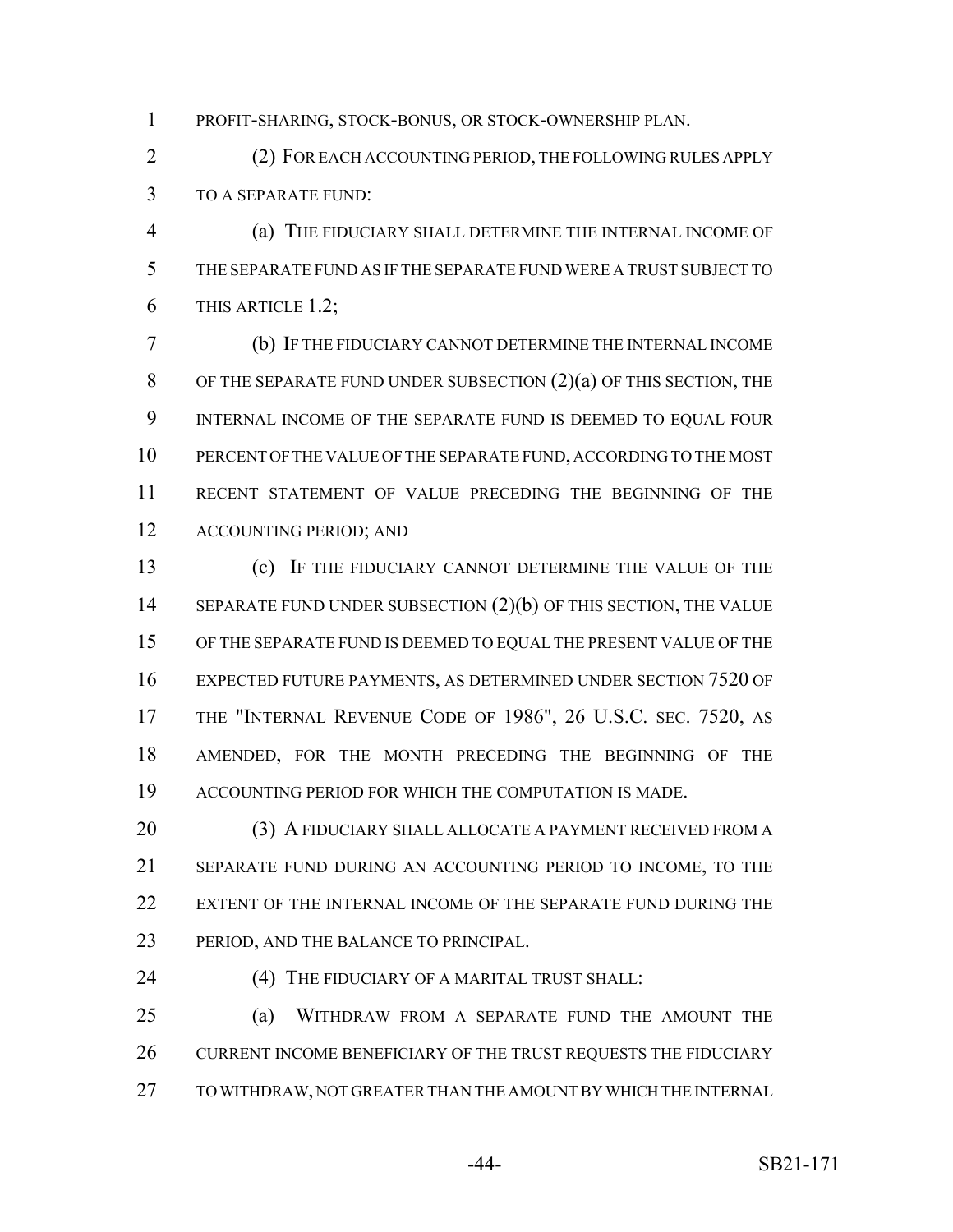INCOME OF THE SEPARATE FUND DURING THE ACCOUNTING PERIOD EXCEEDS THE AMOUNT THE FIDUCIARY OTHERWISE RECEIVES FROM THE SEPARATE FUND DURING THE PERIOD;

 (b) TRANSFER FROM PRINCIPAL TO INCOME THE AMOUNT THE CURRENT INCOME BENEFICIARY REQUESTS THE FIDUCIARY TO TRANSFER, NOT GREATER THAN THE AMOUNT BY WHICH THE INTERNAL INCOME OF THE SEPARATE FUND DURING THE PERIOD EXCEEDS THE AMOUNT THE FIDUCIARY RECEIVES FROM THE SEPARATE FUND DURING THE PERIOD AFTER THE APPLICATION OF SUBSECTION (4)(a) OF THIS SECTION; AND

 (c) DISTRIBUTE TO THE CURRENT INCOME BENEFICIARY AS INCOME:

 (I) THE AMOUNT OF THE INTERNAL INCOME OF THE SEPARATE FUND RECEIVED OR WITHDRAWN DURING THE PERIOD; AND

 (II) THE AMOUNT TRANSFERRED FROM PRINCIPAL TO INCOME UNDER SUBSECTION (4)(b) OF THIS SECTION.

 (5) FOR A TRUST, OTHER THAN A MARITAL TRUST, OF WHICH ONE OR MORE CURRENT INCOME BENEFICIARIES ARE ENTITLED TO A DISTRIBUTION OF ALL THE CURRENT NET INCOME, THE FIDUCIARY SHALL TRANSFER FROM PRINCIPAL TO INCOME THE AMOUNT BY WHICH THE INTERNAL INCOME OF A SEPARATE FUND DURING THE ACCOUNTING PERIOD EXCEEDS THE AMOUNT THE FIDUCIARY RECEIVES FROM THE SEPARATE 22 FUND DURING THE PERIOD.

 **15-1.2-410. Liquidating asset - definition.** (1) IN THIS SECTION, "LIQUIDATING ASSET" MEANS AN ASSET WHOSE VALUE WILL DIMINISH OR TERMINATE BECAUSE THE ASSET IS EXPECTED TO PRODUCE RECEIPTS FOR 26 A LIMITED TIME. THE TERM INCLUDES A LEASEHOLD, PATENT, COPYRIGHT, ROYALTY RIGHT, AND RIGHT TO RECEIVE PAYMENTS DURING A PERIOD OF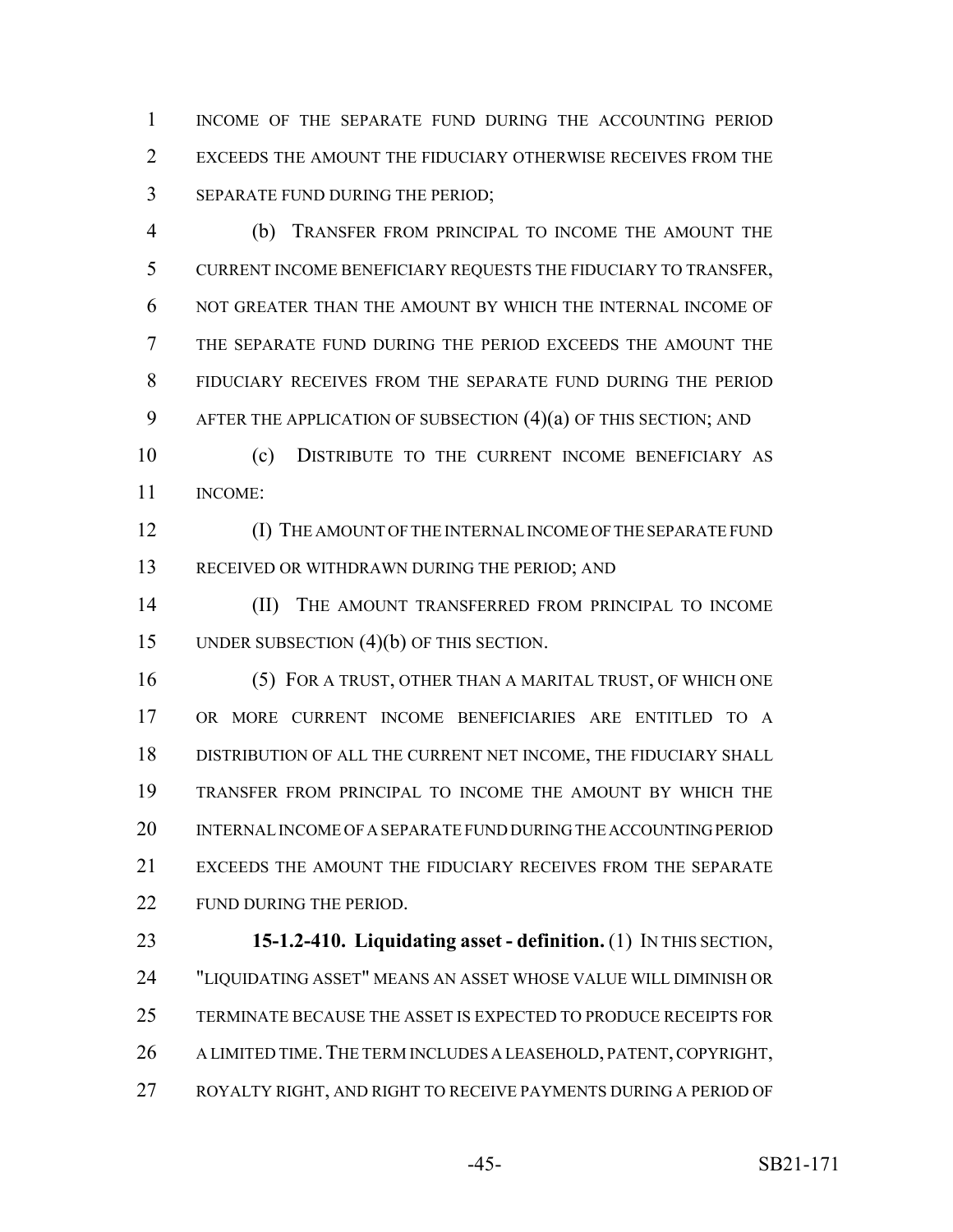FOR THE PAYMENT OF INTEREST ON THE UNPAID BALANCE. (2) THIS SECTION DOES NOT APPLY TO A RECEIPT SUBJECT TO SECTION 15-1.2-401, 15-1.2-409, 15-1.2-411, 15-1.2-412, 15-1.2-414, 15-1.2-415, 15-1.2-416, OR 15-1.2-503. (3) A FIDUCIARY SHALL ALLOCATE: (a) TO INCOME: (I) A RECEIPT PRODUCED BY A LIQUIDATING ASSET, TO THE EXTENT THE RECEIPT DOES NOT EXCEED FOUR PERCENT OF THE VALUE OF THE ASSET; OR (II) IF THE FIDUCIARY CANNOT DETERMINE THE VALUE OF THE 12 ASSET, TEN PERCENT OF THE RECEIPT; AND (b) TO PRINCIPAL, THE BALANCE OF THE RECEIPT. **15-1.2-411. Minerals, water, and other natural resources.** (1) TO THE EXTENT A FIDUCIARY DOES NOT ACCOUNT FOR A RECEIPT FROM AN INTEREST IN MINERALS, WATER, OR OTHER NATURAL RESOURCES 17 AS A BUSINESS UNDER SECTION 15-1.2-403, THE FIDUCIARY SHALL ALLOCATE THE RECEIPT: (a) TO INCOME, TO THE EXTENT RECEIVED: **(I) AS DELAY RENTAL OR ANNUAL RENT ON A LEASE;**  (II) AS A FACTOR FOR INTEREST OR THE EQUIVALENT OF INTEREST UNDER AN AGREEMENT CREATING A PRODUCTION PAYMENT; OR **(III) ON ACCOUNT OF AN INTEREST IN RENEWABLE WATER;**  (b) TO PRINCIPAL, IF RECEIVED FROM A PRODUCTION PAYMENT, TO 25 THE EXTENT SUBSECTION  $(1)(a)(II)$  OF THIS SECTION DOES NOT APPLY; OR 26 (c) BETWEEN INCOME AND PRINCIPAL EQUITABLY, TO THE EXTENT RECEIVED: -46- SB21-171

MORE THAN ONE YEAR UNDER AN ARRANGEMENT THAT DOES NOT PROVIDE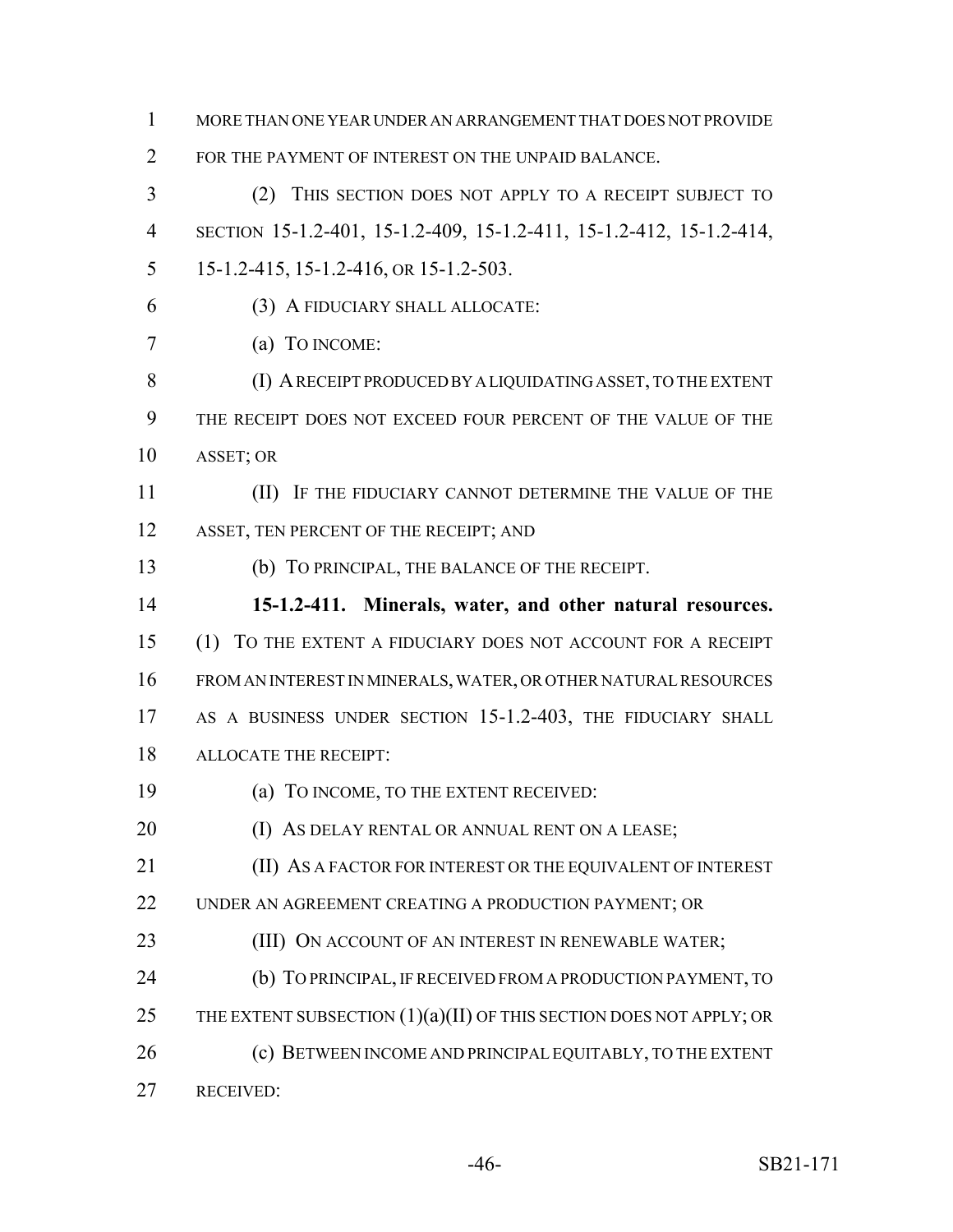(I) ON ACCOUNT OF AN INTEREST IN NON-RENEWABLE WATER;

 (II) AS A ROYALTY, SHUT-IN-WELL PAYMENT, TAKE-OR-PAY PAYMENT, OR BONUS; OR

 (III) FROM A WORKING INTEREST OR ANY OTHER INTEREST NOT 5 PROVIDED FOR IN SUBSECTION  $(1)(a)$ ,  $(1)(b)$ ,  $(1)(c)(I)$ , OR  $(1)(c)(II)$  OF THIS SECTION.

 (2) THIS SECTION APPLIES TO AN INTEREST OWNED OR HELD BY A FIDUCIARY WHETHER OR NOT A SETTLOR WAS EXTRACTING MINERALS, WATER, OR OTHER NATURAL RESOURCES BEFORE THE FIDUCIARY OWNED 10 OR HELD THE INTEREST.

 (3) AN ALLOCATION OF A RECEIPT UNDER SUBSECTION (1)(c) OF THIS SECTION IS PRESUMED TO BE EQUITABLE IF THE AMOUNT ALLOCATED 13 TO PRINCIPAL IS EQUAL TO THE AMOUNT ALLOWED BY SECTIONS 611 14 THROUGH 614 OF THE "INTERNAL REVENUE CODE OF 1986", 26 U.S.C. SECS. 611 THROUGH 614, AS AMENDED, AS A DEDUCTION FOR DEPLETION OF THE INTEREST.

 (4) IF A FIDUCIARY OWNS OR HOLDS AN INTEREST IN MINERALS, WATER, OR OTHER NATURAL RESOURCES BEFORE THE EFFECTIVE DATE OF THIS ARTICLE 1.2, THE FIDUCIARY MAY ALLOCATE RECEIPTS FROM THE INTEREST AS PROVIDED IN THIS SECTION OR IN THE MANNER USED BY THE FIDUCIARY BEFORE THE EFFECTIVE DATE OF THIS ARTICLE 1.2. IF THE FIDUCIARY ACQUIRES AN INTEREST IN MINERALS, WATER, OR OTHER NATURAL RESOURCES ON OR AFTER THE EFFECTIVE DATE OF THIS ARTICLE 24 1.2, THE FIDUCIARY SHALL ALLOCATE RECEIPTS FROM THE INTEREST AS PROVIDED IN THIS SECTION.

 **15-1.2-412. Timber.** (1) TO THE EXTENT A FIDUCIARY DOES NOT ACCOUNT FOR RECEIPTS FROM THE SALE OF TIMBER AND RELATED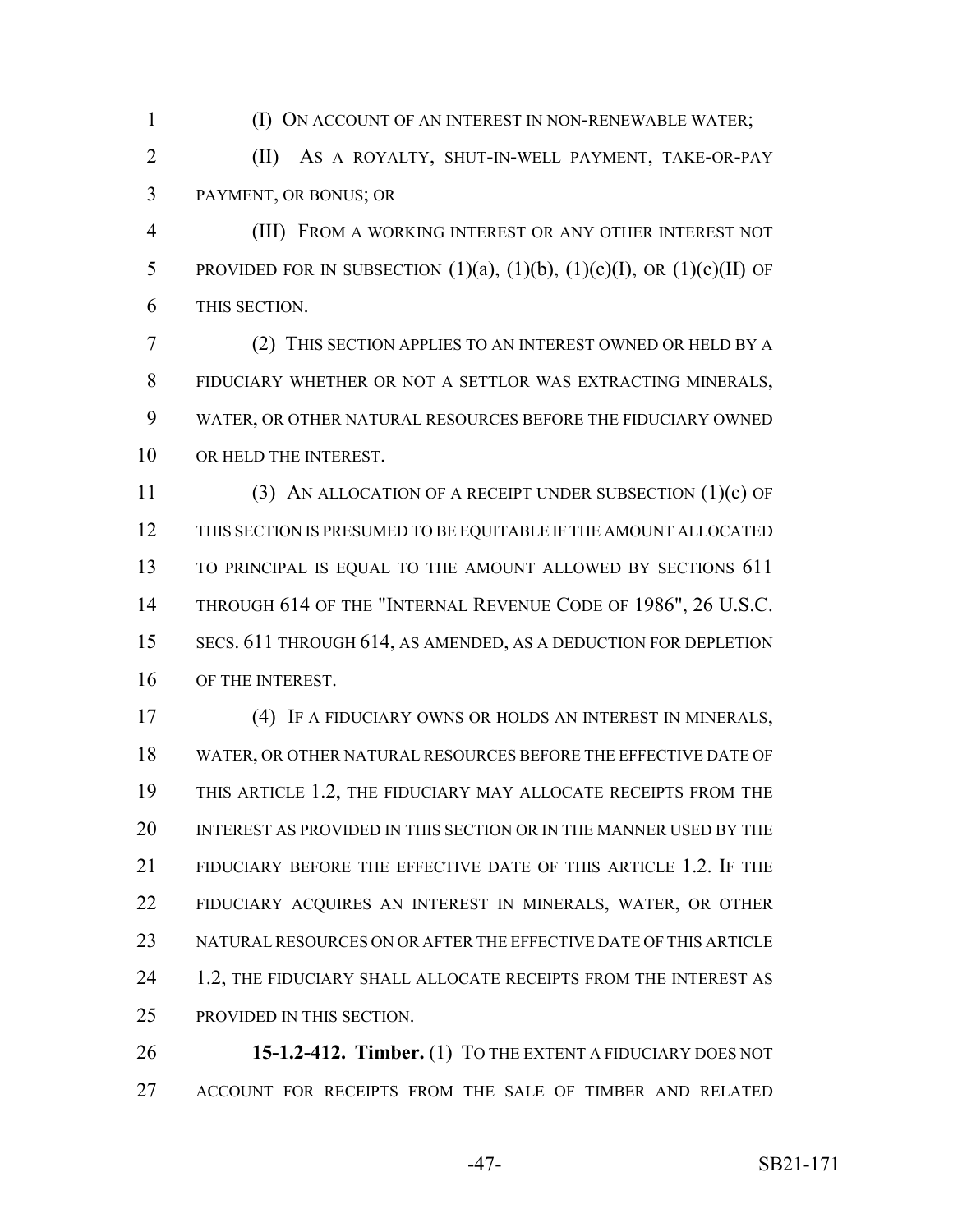PRODUCTS AS A BUSINESS UNDER SECTION 15-1.2-403, THE FIDUCIARY 2 SHALL ALLOCATE THE NET RECEIPTS:

 (a) TO INCOME, TO THE EXTENT THE AMOUNT OF TIMBER CUT FROM THE LAND DOES NOT EXCEED THE RATE OF GROWTH OF THE TIMBER;

 (b) TO PRINCIPAL, TO THE EXTENT THE AMOUNT OF TIMBER CUT FROM THE LAND EXCEEDS THE RATE OF GROWTH OF THE TIMBER OR THE NET RECEIPTS ARE FROM THE SALE OF STANDING TIMBER;

 (c) BETWEEN INCOME AND PRINCIPAL IF THE NET RECEIPTS ARE FROM THE LEASE OF LAND USED FOR GROWING AND CUTTING TIMBER OR FROM A CONTRACT TO CUT TIMBER FROM LAND, BY DETERMINING THE AMOUNT OF TIMBER CUT FROM THE LAND UNDER THE LEASE OR CONTRACT 12 AND APPLYING THE RULES IN SUBSECTIONS  $(1)(a)$  AND  $(1)(b)$  OF THIS SECTION; OR

 (d) TO PRINCIPAL, TO THE EXTENT ADVANCE PAYMENTS, BONUSES, 15 AND OTHER PAYMENTS ARE NOT ALLOCATED UNDER SUBSECTION (1)(a), 16 (1)(b), OR  $(1)(c)$  OF THIS SECTION.

 (2) IN DETERMINING NET RECEIPTS TO BE ALLOCATED UNDER 18 SUBSECTION (1) OF THIS SECTION, A FIDUCIARY SHALL DEDUCT AND TRANSFER TO PRINCIPAL A REASONABLE AMOUNT FOR DEPLETION.

20 (3) THIS SECTION APPLIES TO LAND OWNED OR HELD BY A FIDUCIARY WHETHER OR NOT A SETTLOR WAS CUTTING TIMBER FROM THE 22 LAND BEFORE THE FIDUCIARY OWNED OR HELD THE PROPERTY.

 (4) IF A FIDUCIARY OWNS OR HOLDS AN INTEREST IN LAND USED FOR GROWING AND CUTTING TIMBER BEFORE THE EFFECTIVE DATE OF THIS ARTICLE 1.2, THE FIDUCIARY MAY ALLOCATE NET RECEIPTS FROM THE SALE OF TIMBER AND RELATED PRODUCTS AS PROVIDED IN THIS SECTION OR IN THE MANNER USED BY THE FIDUCIARY BEFORE THE EFFECTIVE DATE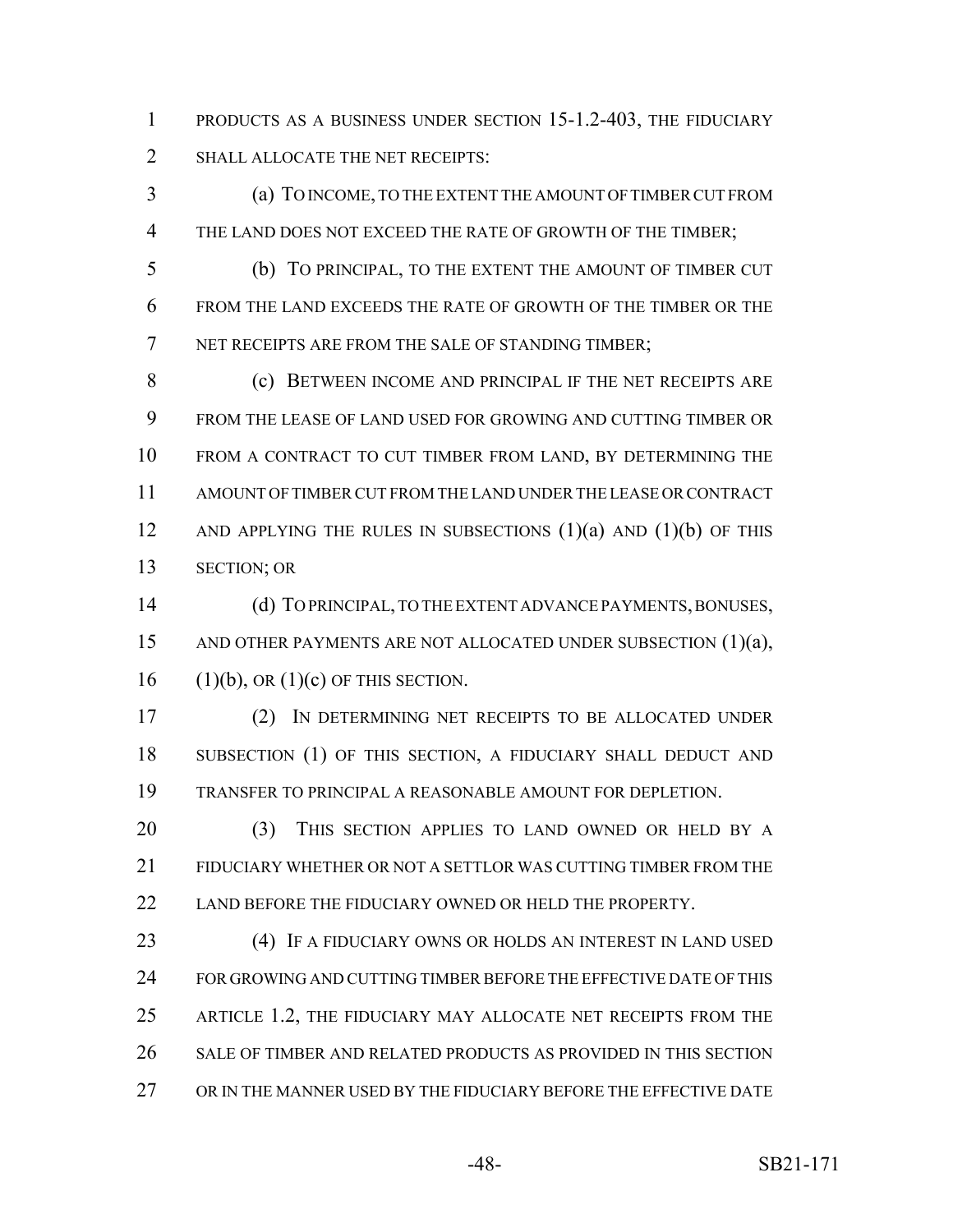OF THIS ARTICLE 1.2. IF THE FIDUCIARY ACQUIRES AN INTEREST IN LAND 2 USED FOR GROWING AND CUTTING TIMBER ON OR AFTER THE EFFECTIVE DATE OF THIS ARTICLE 1.2, THE FIDUCIARY SHALL ALLOCATE NET RECEIPTS FROM THE SALE OF TIMBER AND RELATED PRODUCTS AS PROVIDED IN THIS SECTION.

 **15-1.2-413. Marital deduction property not productive of income.** (1) IF A TRUST RECEIVED PROPERTY FOR WHICH A GIFT OR ESTATE TAX MARITAL DEDUCTION WAS ALLOWED AND THE SETTLOR'S SPOUSE HOLDS A MANDATORY INCOME INTEREST IN THE TRUST, THE SPOUSE MAY REQUIRE THE TRUSTEE, TO THE EXTENT THE TRUST ASSETS OTHERWISE DO NOT PROVIDE THE SPOUSE WITH SUFFICIENT INCOME FROM 12 OR USE OF THE TRUST ASSETS TO QUALIFY FOR THE DEDUCTION, TO:

13 (a) MAKE PROPERTY PRODUCTIVE OF INCOME;

 (b) CONVERT PROPERTY TO PROPERTY PRODUCTIVE OF INCOME WITHIN A REASONABLE TIME; OR

16 (c) EXERCISE THE POWER TO ADJUST UNDER SECTION 15-1.2-203.

 (2) THE TRUSTEE MAY DECIDE WHICH ACTION OR COMBINATION OF 18 ACTIONS IN SUBSECTION (1) OF THIS SECTION TO TAKE.

 **15-1.2-414. Derivative or option - definition.** (1) IN THIS SECTION, "DERIVATIVE" MEANS A CONTRACT, INSTRUMENT, OTHER ARRANGEMENT, OR COMBINATION OF CONTRACTS, INSTRUMENTS, OR OTHER ARRANGEMENTS, THE VALUE, RIGHTS, AND OBLIGATIONS OF WHICH ARE, IN WHOLE OR IN PART, DEPENDENT ON OR DERIVED FROM AN UNDERLYING TANGIBLE OR INTANGIBLE ASSET, GROUP OF TANGIBLE OR INTANGIBLE ASSETS, INDEX, OR OCCURRENCE OF AN EVENT. THE TERM INCLUDES STOCKS, FIXED INCOME SECURITIES, AND FINANCIAL INSTRUMENTS AND ARRANGEMENTS BASED ON INDICES, COMMODITIES,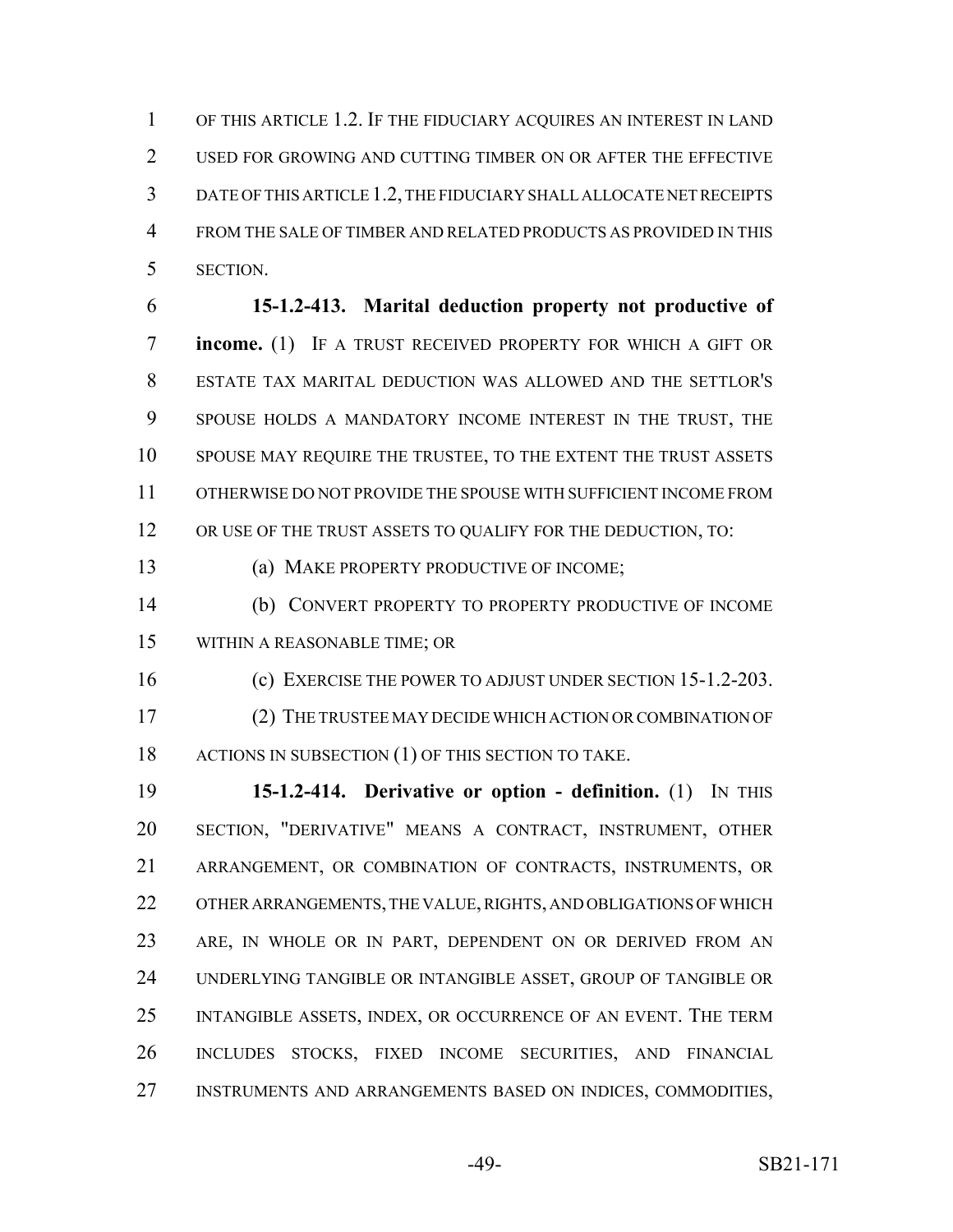INTEREST RATES, WEATHER-RELATED EVENTS, AND CREDIT-DEFAULT EVENTS.

 (2) TO THE EXTENT A FIDUCIARY DOES NOT ACCOUNT FOR A TRANSACTION IN DERIVATIVES AS A BUSINESS UNDER SECTION 15-1.2-403, THE FIDUCIARY SHALL ALLOCATE TEN PERCENT OF RECEIPTS FROM THE TRANSACTION AND TEN PERCENT OF DISBURSEMENTS MADE IN CONNECTION WITH THE TRANSACTION TO INCOME AND THE BALANCE TO PRINCIPAL.

9 (3) SUBSECTION (4) OF THIS SECTION APPLIES IF:

(a) A FIDUCIARY:

 (I) GRANTS AN OPTION TO BUY PROPERTY FROM A TRUST, WHETHER OR NOT THE TRUST OWNS THE PROPERTY WHEN THE OPTION IS GRANTED;

 (II) GRANTS AN OPTION THAT PERMITS ANOTHER PERSON TO SELL PROPERTY TO THE TRUST; OR

16 (III) ACQUIRES AN OPTION TO BUY PROPERTY FOR THE TRUST OR 17 AN OPTION TO SELL AN ASSET OWNED BY THE TRUST; AND

 (b) THE FIDUCIARY OR OTHER OWNER OF THE ASSET IS REQUIRED TO DELIVER THE ASSET IF THE OPTION IS EXERCISED.

20 (4) IF THIS SUBSECTION (4) APPLIES, THE FIDUCIARY SHALL ALLOCATE TEN PERCENT TO INCOME AND THE BALANCE TO PRINCIPAL OF 22 THE FOLLOWING AMOUNTS:

**(a) AN AMOUNT RECEIVED FOR GRANTING THE OPTION;** 

**(b) AN AMOUNT PAID TO ACQUIRE THE OPTION; AND** 

(c) GAIN OR LOSS REALIZED ON THE EXERCISE, EXCHANGE,

SETTLEMENT, OFFSET, CLOSING, OR EXPIRATION OF THE OPTION.

**15-1.2-415. Asset-backed security.** (1) EXCEPT AS OTHERWISE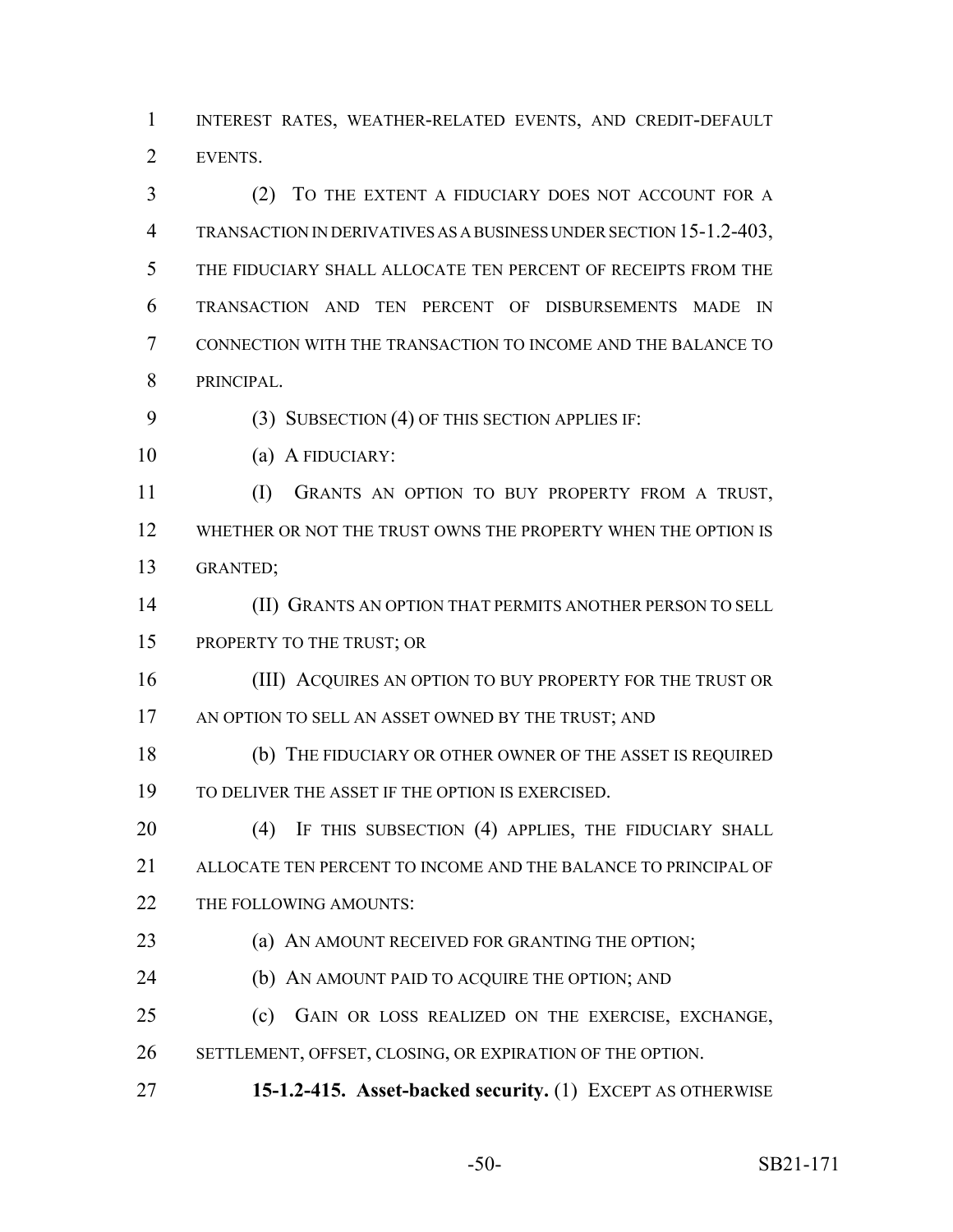PROVIDED IN SUBSECTION (2) OF THIS SECTION, A FIDUCIARY SHALL ALLOCATE TO INCOME A RECEIPT FROM OR RELATED TO AN ASSET-BACKED SECURITY, TO THE EXTENT THE PAYOR IDENTIFIES THE PAYMENT AS BEING FROM INTEREST OR OTHER CURRENT RETURN, AND TO PRINCIPAL THE BALANCE OF THE RECEIPT.

 (2) IF A FIDUCIARY RECEIVES ONE OR MORE PAYMENTS IN EXCHANGE FOR PART OR ALL OF THE FIDUCIARY'S INTEREST IN AN ASSET-BACKED SECURITY, INCLUDING A LIQUIDATION OR REDEMPTION OF THE FIDUCIARY'S INTEREST IN THE SECURITY, THE FIDUCIARY SHALL ALLOCATE TO INCOME TEN PERCENT OF RECEIPTS FROM THE TRANSACTION AND TEN PERCENT OF DISBURSEMENTS MADE IN CONNECTION WITH THE TRANSACTION, AND TO PRINCIPAL THE BALANCE OF THE RECEIPTS AND DISBURSEMENTS.

 **15-1.2-416. Other financial instrument or arrangement.** A FIDUCIARY SHALL ALLOCATE RECEIPTS FROM OR RELATED TO A FINANCIAL INSTRUMENT OR ARRANGEMENT NOT OTHERWISE ADDRESSED BY THIS ARTICLE 1.2. THE ALLOCATION MUST BE CONSISTENT WITH SECTIONS 15-1.2-414 AND 15-1.2-415.

 PART 5 ALLOCATION OF DISBURSEMENTS **15-1.2-501. Disbursement from income.** (1) SUBJECT TO SECTION 15-1.2-504, AND EXCEPT AS OTHERWISE PROVIDED IN SECTION 23 15-1.2-601 (3)(b) OR (3)(c), A FIDUCIARY SHALL DISBURSE FROM INCOME: 24 (a) ONE-HALF OF: **(I)** THE REGULAR COMPENSATION OF THE FIDUCIARY AND ANY PERSON PROVIDING INVESTMENT ADVISORY, CUSTODIAL, OR OTHER 27 SERVICES TO THE FIDUCIARY, TO THE EXTENT INCOME IS SUFFICIENT; AND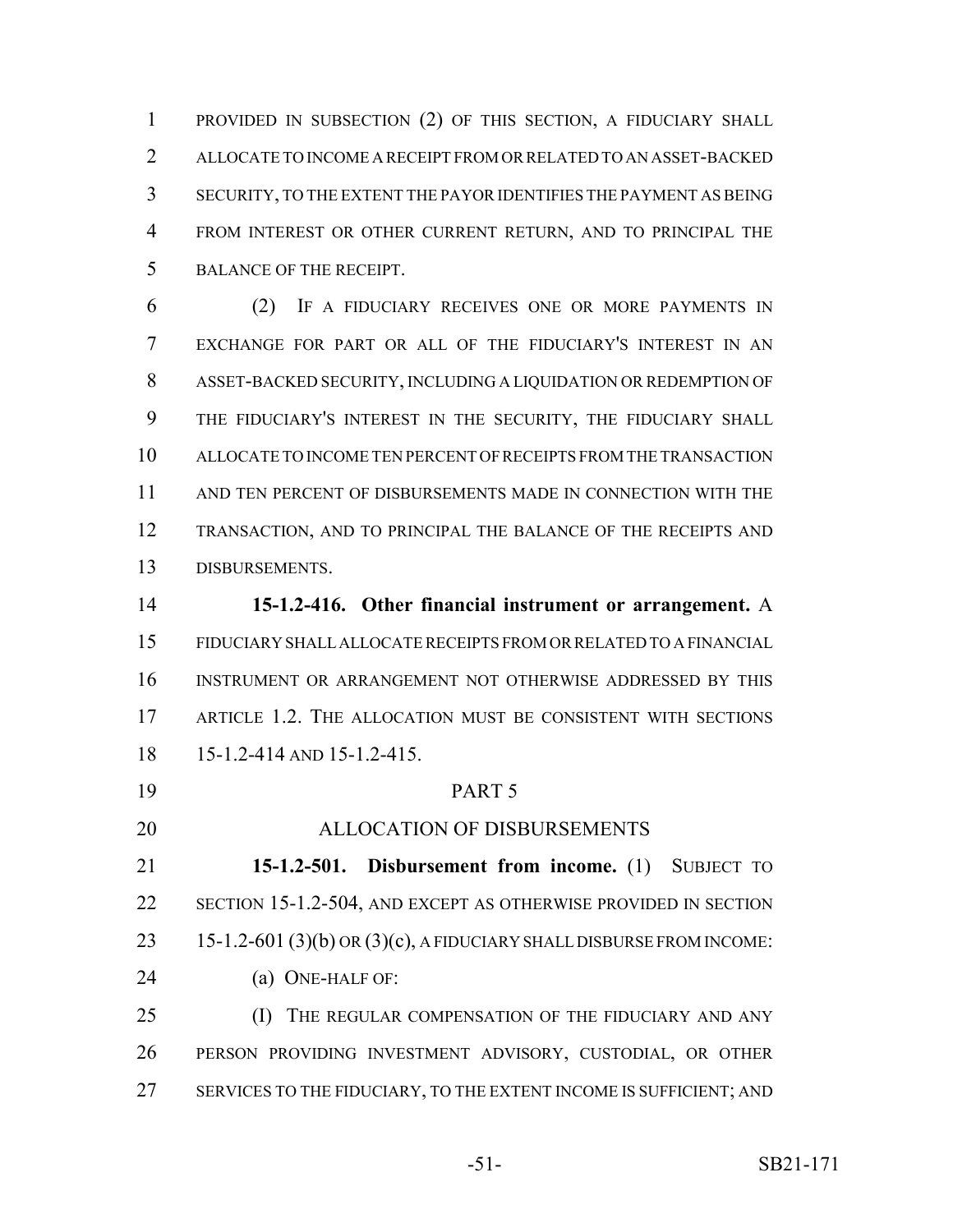(II) AN EXPENSE FOR AN ACCOUNTING, JUDICIAL OR NONJUDICIAL PROCEEDING, OR OTHER MATTER THAT INVOLVES BOTH INCOME AND SUCCESSIVE INTERESTS, TO THE EXTENT INCOME IS SUFFICIENT;

 (b) THE BALANCE OF THE DISBURSEMENTS DESCRIBED IN SUBSECTION (1)(a) OF THIS SECTION, TO THE EXTENT A FIDUCIARY THAT IS AN INDEPENDENT PERSON DETERMINES THAT MAKING THOSE DISBURSEMENTS FROM INCOME WOULD BE IN THE INTERESTS OF THE BENEFICIARIES;

 (c) ANOTHER ORDINARY EXPENSE INCURRED IN CONNECTION WITH ADMINISTRATION, MANAGEMENT, OR PRESERVATION OF PROPERTY AND DISTRIBUTION OF INCOME, INCLUDING INTEREST, AN ORDINARY REPAIR, REGULARLY RECURRING TAX ASSESSED AGAINST PRINCIPAL, AND AN EXPENSE OF AN ACCOUNTING, JUDICIAL OR NONJUDICIAL PROCEEDING, OR OTHER MATTER THAT INVOLVES PRIMARILY AN INCOME INTEREST, TO THE EXTENT INCOME IS SUFFICIENT; AND

16 (d) A PREMIUM ON INSURANCE COVERING LOSS OF A PRINCIPAL 17 ASSET OR INCOME FROM OR USE OF THE ASSET.

 **15-1.2-502. Disbursement from principal.** (1) SUBJECT TO SECTION 15-1.2-505, AND EXCEPT AS OTHERWISE PROVIDED IN SECTION 15-1.2-601 (3)(b), A FIDUCIARY SHALL DISBURSE FROM PRINCIPAL:

 (a) THE BALANCE OF THE DISBURSEMENTS DESCRIBED IN SECTION 15-1.2-501 (1)(a) AND (1)(c), AFTER APPLICATION OF SECTION 15-1.2-501 23  $(1)(b)$ ;

 (b) THE FIDUCIARY'S COMPENSATION CALCULATED ON PRINCIPAL AS A FEE FOR ACCEPTANCE, DISTRIBUTION, OR TERMINATION;

**(c)** A PAYMENT OF AN EXPENSE TO PREPARE FOR OR EXECUTE A 27 SALE OR OTHER DISPOSITION OF PROPERTY;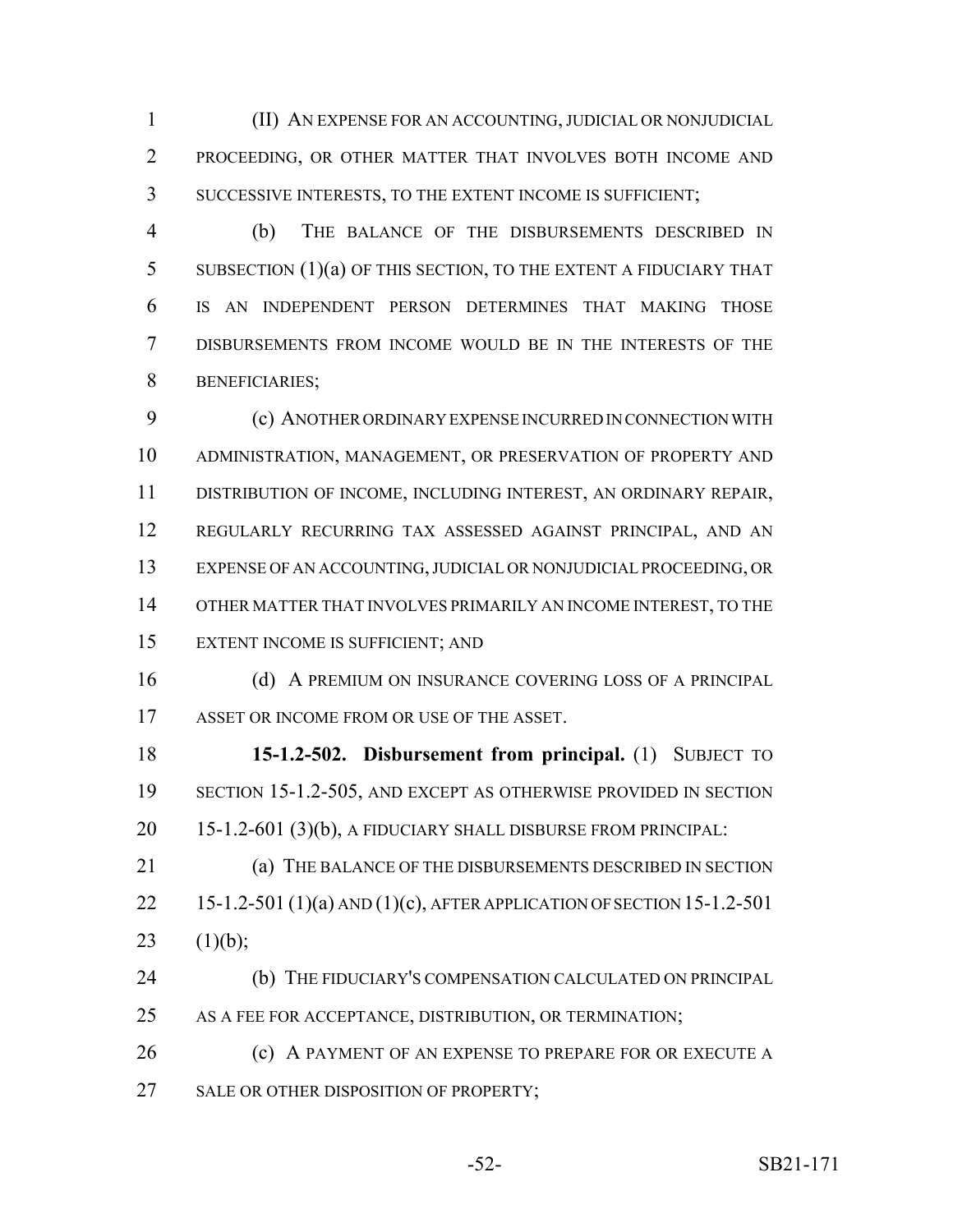1 (d) A PAYMENT ON THE PRINCIPAL OF A TRUST DEBT; (e) A PAYMENT OF AN EXPENSE OF AN ACCOUNTING, JUDICIAL OR NONJUDICIAL PROCEEDING, OR OTHER MATTER THAT INVOLVES PRIMARILY PRINCIPAL, INCLUDING A PROCEEDING TO CONSTRUE THE TERMS OF THE TRUST OR PROTECT PROPERTY; (f) A PAYMENT OF A PREMIUM FOR INSURANCE, INCLUDING TITLE INSURANCE, NOT DESCRIBED IN SECTION 15-1.2-501 (1)(d), OF WHICH THE 8 FIDUCIARY IS THE OWNER AND BENEFICIARY; (g) A PAYMENT OF AN ESTATE OR INHERITANCE TAX OR OTHER TAX IMPOSED BECAUSE OF THE DEATH OF A DECEDENT, INCLUDING PENALTIES, 11 APPORTIONED TO THE TRUST; AND (h) A PAYMENT: (I) RELATED TO ENVIRONMENTAL MATTERS, INCLUDING: (A) RECLAMATION; (B) ASSESSING ENVIRONMENTAL CONDITIONS; (C) REMEDYING AND REMOVING ENVIRONMENTAL CONTAMINATION; (D) MONITORING REMEDIAL ACTIVITIES AND THE RELEASE OF SUBSTANCES; (E) PREVENTING FUTURE RELEASES OF SUBSTANCES; (F) COLLECTING AMOUNTS FROM PERSONS LIABLE OR POTENTIALLY LIABLE FOR THE COSTS OF ACTIVITIES DESCRIBED IN 23 SUBSECTIONS  $(1)(h)(I)(A)$  THROUGH  $(1)(h)(I)(E)$  OF THIS SECTION; (G) PENALTIES IMPOSED UNDER ENVIRONMENTAL LAWS OR REGULATIONS; (H) OTHER ACTIONS TO COMPLY WITH ENVIRONMENTAL LAWS OR REGULATIONS;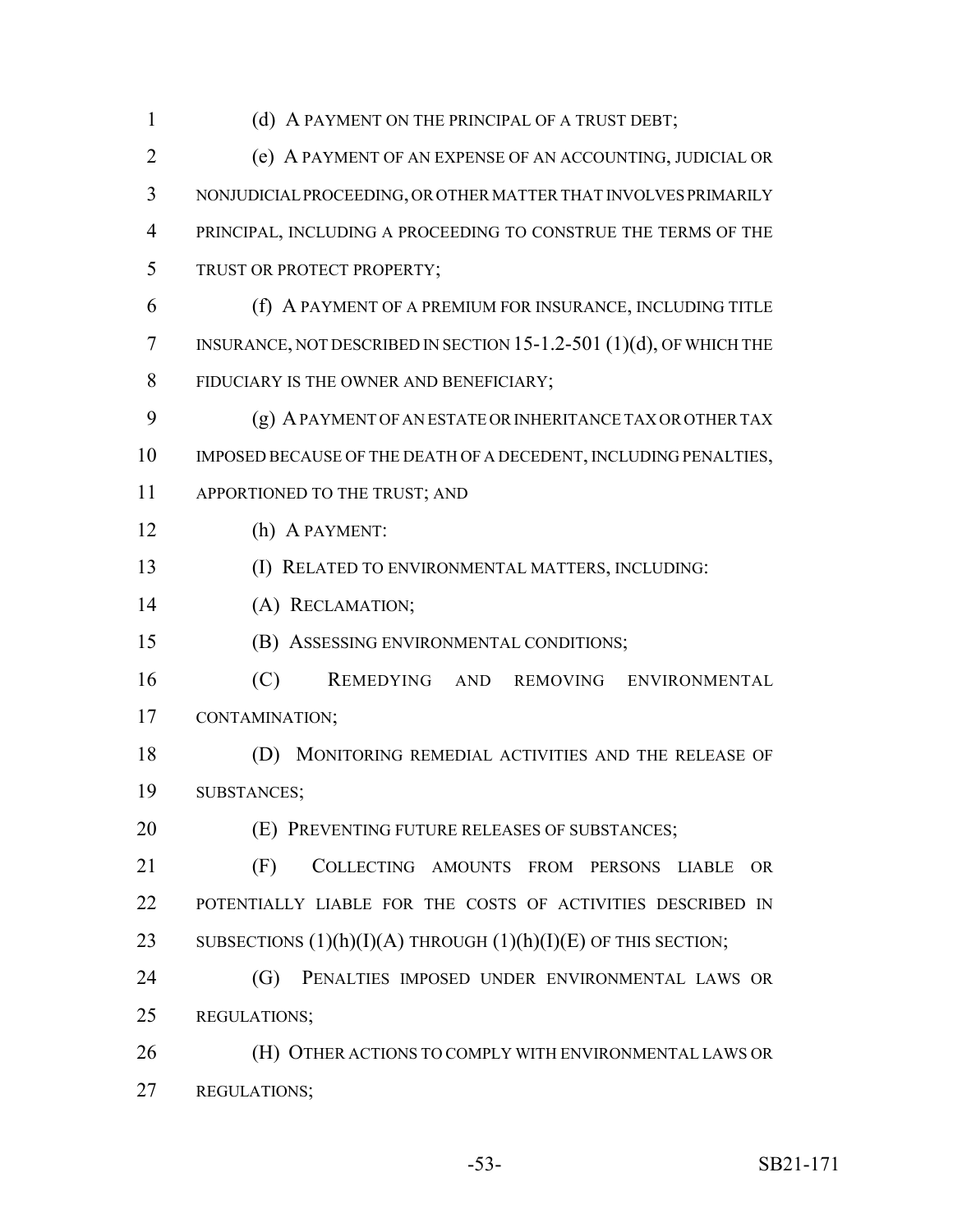(I) STATUTORY OR COMMON LAW CLAIMS BY THIRD PARTIES; AND (J) DEFENDING CLAIMS BASED ON ENVIRONMENTAL MATTERS; AND (II) FOR A PREMIUM FOR INSURANCE FOR MATTERS DESCRIBED IN 4 SUBSECTION  $(1)(h)(I)$  OF THIS SECTION.

 (2) IF A PRINCIPAL ASSET IS ENCUMBERED WITH AN OBLIGATION THAT REQUIRES INCOME FROM THE ASSET TO BE PAID DIRECTLY TO A CREDITOR, THE FIDUCIARY SHALL TRANSFER FROM PRINCIPAL TO INCOME AN AMOUNT EQUAL TO THE INCOME PAID TO THE CREDITOR IN REDUCTION OF THE PRINCIPAL BALANCE OF THE OBLIGATION.

 **15-1.2-503. Transfer from income to principal for depreciation - definition.** (1) IN THIS SECTION, "DEPRECIATION" MEANS A REDUCTION IN VALUE DUE TO WEAR, TEAR, DECAY, CORROSION, OR GRADUAL OBSOLESCENCE OF A TANGIBLE ASSET HAVING A USEFUL LIFE OF MORE THAN ONE YEAR.

 (2) A FIDUCIARY MAY TRANSFER TO PRINCIPAL A REASONABLE AMOUNT OF THE NET CASH RECEIPTS FROM A PRINCIPAL ASSET THAT IS SUBJECT TO DEPRECIATION, BUT MAY NOT TRANSFER ANY AMOUNT FOR DEPRECIATION:

 (a) OF THE PART OF REAL PROPERTY USED OR AVAILABLE FOR USE 20 BY A BENEFICIARY AS A RESIDENCE;

 (b) OF TANGIBLE PERSONAL PROPERTY HELD OR MADE AVAILABLE 22 FOR THE PERSONAL USE OR ENJOYMENT OF A BENEFICIARY; OR

 (c) UNDER THIS SECTION, TO THE EXTENT THE FIDUCIARY ACCOUNTS:

(I) UNDER SECTION 15-1.2-410 FOR THE ASSET; OR

26 (II) UNDER SECTION 15-1.2-403 FOR THE BUSINESS OR OTHER 27 ACTIVITY IN WHICH THE ASSET IS USED.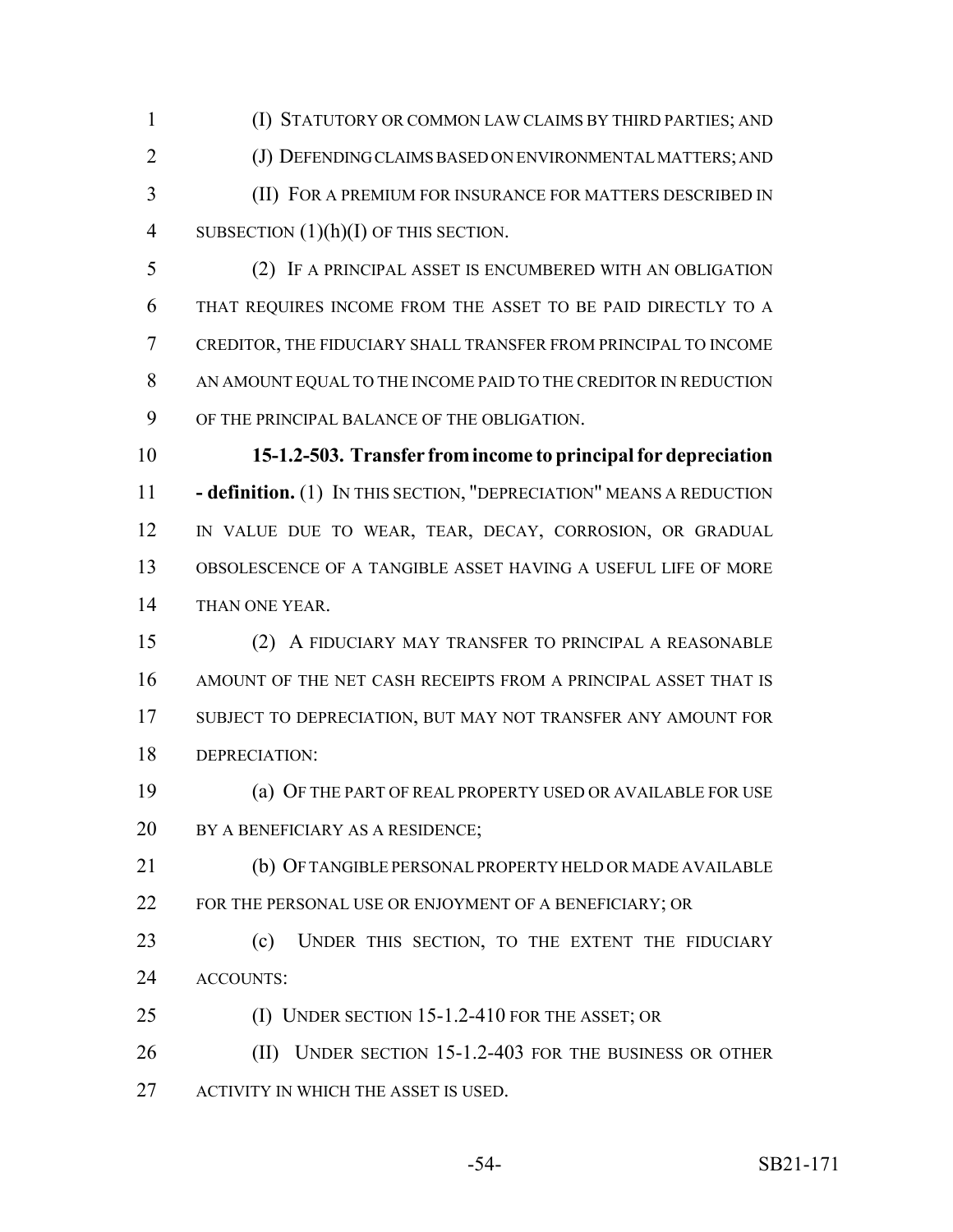(3) AN AMOUNT TRANSFERRED TO PRINCIPAL UNDER THIS SECTION NEED NOT BE SEPARATELY HELD.

 **15-1.2-504. Reimbursement of income from principal.** (1) IF A FIDUCIARY MAKES OR EXPECTS TO MAKE AN INCOME DISBURSEMENT DESCRIBED IN SUBSECTION (2) OF THIS SECTION, THE FIDUCIARY MAY TRANSFER AN APPROPRIATE AMOUNT FROM PRINCIPAL TO INCOME IN ONE OR MORE ACCOUNTING PERIODS TO REIMBURSE INCOME.

 (2) TO THE EXTENT THE FIDUCIARY HAS NOT BEEN AND DOES NOT EXPECT TO BE REIMBURSED BY A THIRD PARTY, INCOME DISBURSEMENTS 10 TO WHICH SUBSECTION (1) OF THIS SECTION APPLIES INCLUDE:

 (a) AN AMOUNT CHARGEABLE TO PRINCIPAL BUT PAID FROM 12 INCOME BECAUSE PRINCIPAL IS ILLIQUID;

 (b) A DISBURSEMENT MADE TO PREPARE PROPERTY FOR SALE, INCLUDING IMPROVEMENTS AND COMMISSIONS; AND

(c) A DISBURSEMENT DESCRIBED IN SECTION 15-1.2-502 (1).

 (3) IF AN ASSET WHOSE OWNERSHIP GIVES RISE TO AN INCOME DISBURSEMENT BECOMES SUBJECT TO A SUCCESSIVE INTEREST AFTER AN INCOME INTEREST ENDS, THE FIDUCIARY MAY CONTINUE TO MAKE TRANSFERS UNDER SUBSECTION (1) OF THIS SECTION.

 **15-1.2-505. Reimbursement of principal from income.** (1) IF A FIDUCIARY MAKES OR EXPECTS TO MAKE A PRINCIPAL DISBURSEMENT DESCRIBED IN SUBSECTION (2) OF THIS SECTION, THE FIDUCIARY MAY TRANSFER AN APPROPRIATE AMOUNT FROM INCOME TO PRINCIPAL IN ONE OR MORE ACCOUNTING PERIODS TO REIMBURSE PRINCIPAL OR PROVIDE A RESERVE FOR FUTURE PRINCIPAL DISBURSEMENTS.

26 (2) TO THE EXTENT A FIDUCIARY HAS NOT BEEN AND DOES NOT EXPECT TO BE REIMBURSED BY A THIRD PARTY, PRINCIPAL DISBURSEMENTS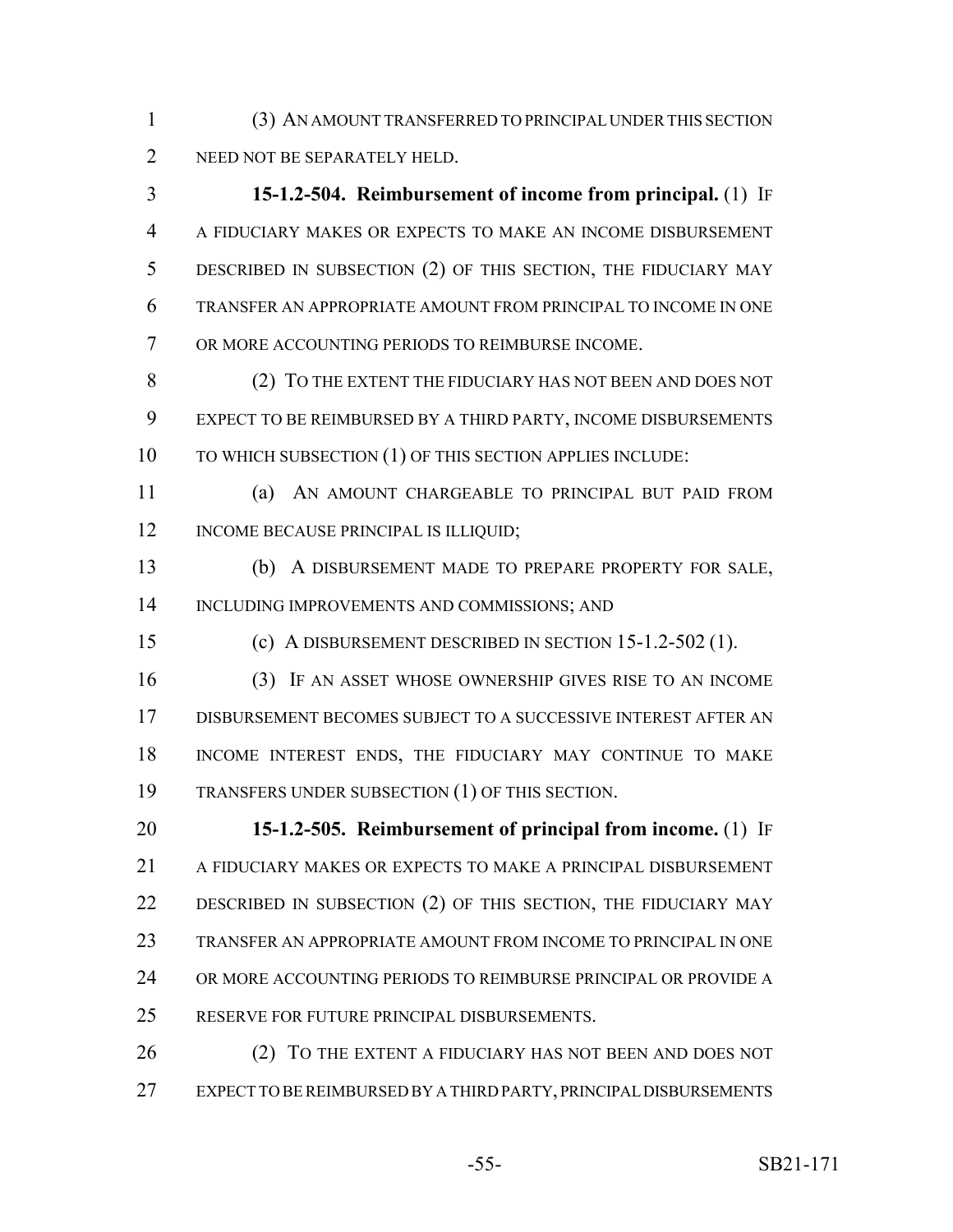TO WHICH SUBSECTION (1) OF THIS SECTION APPLIES INCLUDE:

 (a) AN AMOUNT CHARGEABLE TO INCOME BUT PAID FROM PRINCIPAL BECAUSE INCOME IS NOT SUFFICIENT;

 (b) THE COST OF AN IMPROVEMENT TO PRINCIPAL, WHETHER A CHANGE TO AN EXISTING ASSET OR THE CONSTRUCTION OF A NEW ASSET, INCLUDING A SPECIAL ASSESSMENT;

 (c) A DISBURSEMENT MADE TO PREPARE PROPERTY FOR RENTAL, INCLUDING TENANT ALLOWANCES, LEASEHOLD IMPROVEMENTS, AND COMMISSIONS;

 (d) A PERIODIC PAYMENT ON AN OBLIGATION SECURED BY A PRINCIPAL ASSET, TO THE EXTENT THE AMOUNT TRANSFERRED FROM INCOME TO PRINCIPAL FOR DEPRECIATION IS LESS THAN THE PERIODIC PAYMENT; AND

(e) A DISBURSEMENT DESCRIBED IN SECTION 15-1.2-502 (1).

 (3) IF AN ASSET WHOSE OWNERSHIP GIVES RISE TO A PRINCIPAL DISBURSEMENT BECOMES SUBJECT TO A SUCCESSIVE INTEREST AFTER AN INCOME INTEREST ENDS, THE FIDUCIARY MAY CONTINUE TO MAKE TRANSFERS UNDER SUBSECTION (1) OF THIS SECTION.

 **15-1.2-506. Income taxes.** (1) A TAX REQUIRED TO BE PAID BY A FIDUCIARY WHICH IS BASED ON RECEIPTS ALLOCATED TO INCOME MUST BE PAID FROM INCOME.

22 (2) A TAX REQUIRED TO BE PAID BY A FIDUCIARY WHICH IS BASED ON RECEIPTS ALLOCATED TO PRINCIPAL MUST BE PAID FROM PRINCIPAL, EVEN IF THE TAX IS CALLED AN INCOME TAX BY THE TAXING AUTHORITY. (3) SUBJECT TO SUBSECTION (4) OF THIS SECTION AND SECTIONS 15-1.2-504, 15-1.2-505, AND 15-1.2-507, A TAX REQUIRED TO BE PAID BY A FIDUCIARY ON A SHARE OF AN ENTITY'S TAXABLE INCOME IN AN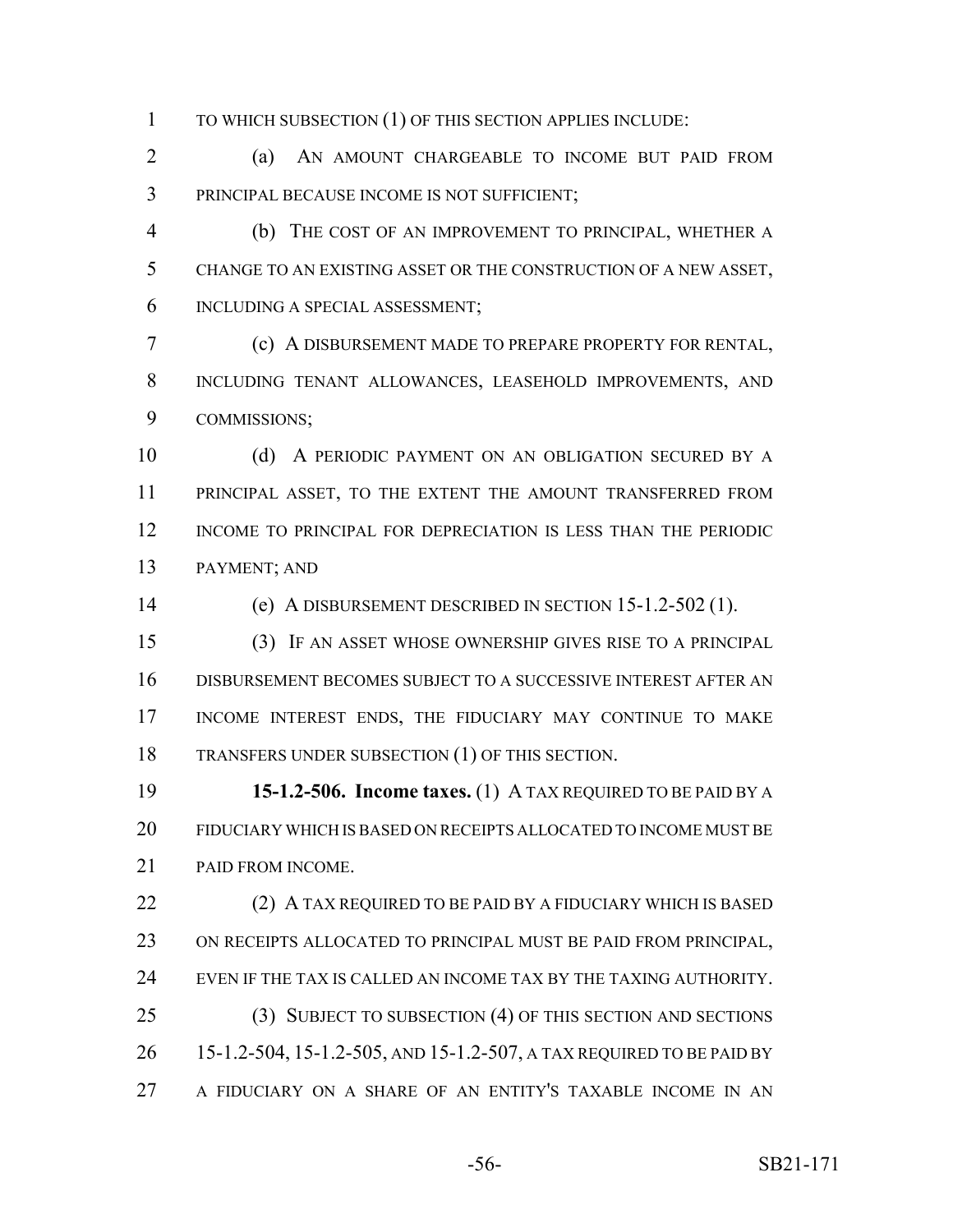ACCOUNTING PERIOD MUST BE PAID FROM:

 (a) INCOME AND PRINCIPAL PROPORTIONATELY TO THE ALLOCATION BETWEEN INCOME AND PRINCIPAL OF RECEIPTS FROM THE ENTITY IN THE PERIOD; AND

 (b) PRINCIPAL TO THE EXTENT THE TAX EXCEEDS THE RECEIPTS FROM THE ENTITY IN THE PERIOD.

 (4) AFTER APPLYING SUBSECTIONS (1) THROUGH (3) OF THIS SECTION, A FIDUCIARY SHALL ADJUST INCOME OR PRINCIPAL RECEIPTS, TO THE EXTENT THE TAXES THE FIDUCIARY PAYS ARE REDUCED BECAUSE OF A DEDUCTION FOR A PAYMENT MADE TO A BENEFICIARY.

 **15-1.2-507. Adjustment between income and principal because of taxes.** (1) A FIDUCIARY MAY MAKE AN ADJUSTMENT BETWEEN INCOME AND PRINCIPAL TO OFFSET THE SHIFTING OF ECONOMIC INTERESTS OR TAX BENEFITS BETWEEN CURRENT INCOME BENEFICIARIES AND SUCCESSOR BENEFICIARIES WHICH ARISES FROM:

 (a) AN ELECTION OR DECISION THE FIDUCIARY MAKES REGARDING 17 A TAX MATTER, OTHER THAN A DECISION TO CLAIM AN INCOME TAX 18 DEDUCTION TO WHICH SUBSECTION (2) OF THIS SECTION APPLIES;

 (b) AN INCOME TAX OR OTHER TAX IMPOSED ON THE FIDUCIARY OR A BENEFICIARY AS A RESULT OF A TRANSACTION INVOLVING THE FIDUCIARY OR A DISTRIBUTION BY THE FIDUCIARY; OR

**(c) OWNERSHIP BY THE FIDUCIARY OF AN INTEREST IN AN ENTITY**  A PART OF WHOSE TAXABLE INCOME, WHETHER OR NOT DISTRIBUTED, IS INCLUDABLE IN THE TAXABLE INCOME OF THE FIDUCIARY OR A BENEFICIARY.

26 (2) IF THE AMOUNT OF AN ESTATE TAX MARITAL OR CHARITABLE DEDUCTION IS REDUCED BECAUSE A FIDUCIARY DEDUCTS AN AMOUNT PAID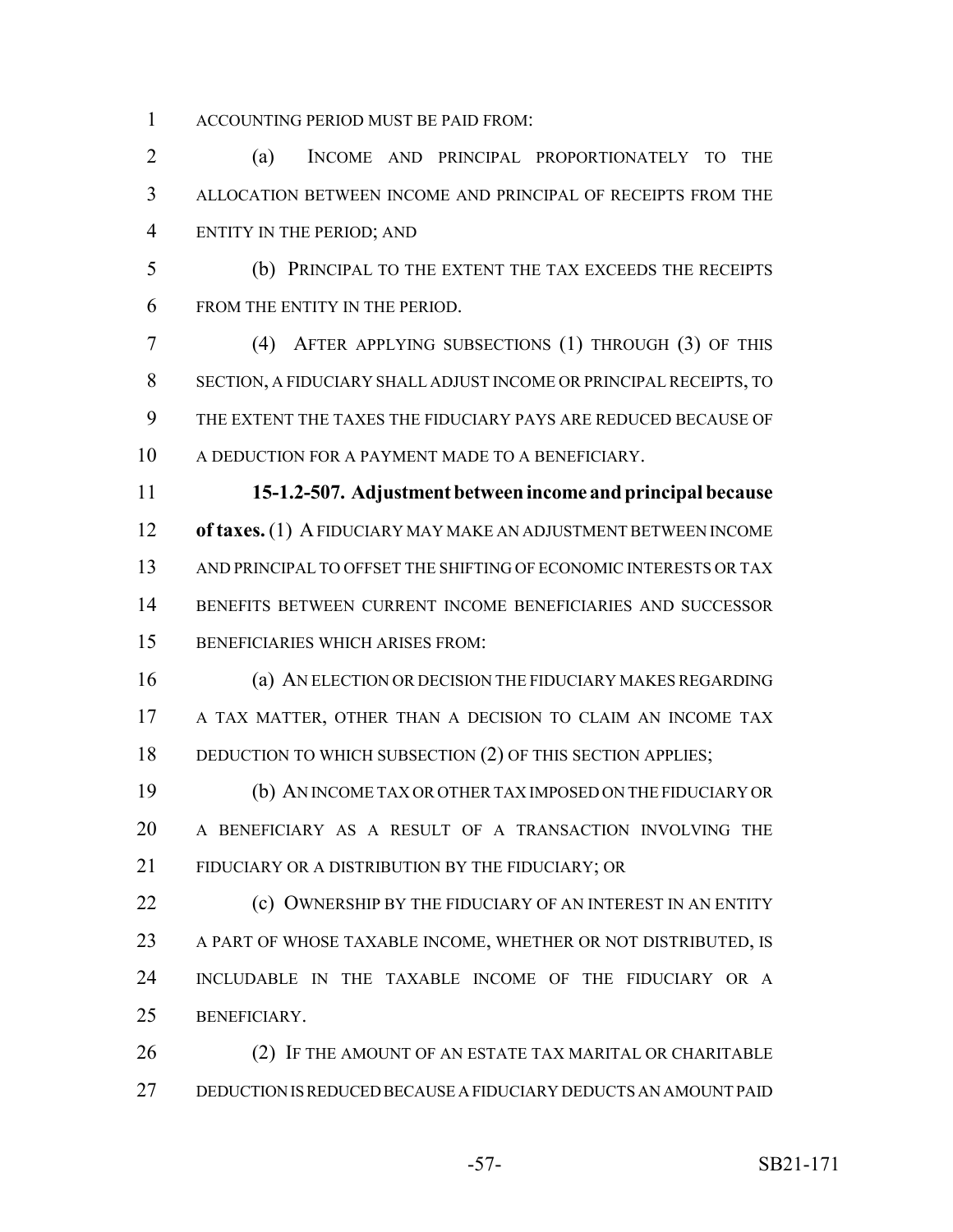FROM PRINCIPAL FOR INCOME TAX PURPOSES INSTEAD OF DEDUCTING IT FOR ESTATE TAX PURPOSES AND, AS A RESULT, ESTATE TAXES PAID FROM PRINCIPAL ARE INCREASED AND INCOME TAXES PAID BY THE FIDUCIARY OR A BENEFICIARY ARE DECREASED, THE FIDUCIARY SHALL CHARGE EACH BENEFICIARY THAT BENEFITS FROM THE DECREASE IN INCOME TAX TO REIMBURSE THE PRINCIPAL FROM WHICH THE INCREASE IN ESTATE TAX IS PAID. THE TOTAL REIMBURSEMENT MUST EQUAL THE INCREASE IN THE ESTATE TAX, TO THE EXTENT THE PRINCIPAL USED TO PAY THE INCREASE WOULD HAVE QUALIFIED FOR A MARITAL OR CHARITABLE DEDUCTION BUT FOR THE PAYMENT. THE SHARE OF THE REIMBURSEMENT FOR EACH FIDUCIARY OR BENEFICIARY WHOSE INCOME TAXES ARE REDUCED MUST BE 12 THE SAME AS ITS SHARE OF THE TOTAL DECREASE IN INCOME TAX.

 (3) A FIDUCIARY THAT CHARGES A BENEFICIARY UNDER 14 SUBSECTION (2) OF THIS SECTION MAY OFFSET THE CHARGE BY OBTAINING PAYMENT FROM THE BENEFICIARY, WITHHOLDING AN AMOUNT FROM FUTURE DISTRIBUTIONS TO THE BENEFICIARY, OR ADOPTING ANOTHER 17 METHOD OR COMBINATION OF METHODS.

| 18 | PART <sub>6</sub>                                            |
|----|--------------------------------------------------------------|
| 19 | <b>DEATH OF INDIVIDUAL OR</b>                                |
| 20 | <b>TERMINATION OF INCOME INTEREST</b>                        |
| 21 | 15-1.2-601. Determination and distribution of net income.    |
| 22 | (1) THIS SECTION APPLIES WHEN:                               |
| 23 | (a) THE DEATH OF AN INDIVIDUAL RESULTS IN THE CREATION OF AN |
| 24 | <b>ESTATE OR TRUST; OR</b>                                   |
| 25 | (b) AN INCOME INTEREST IN A TRUST TERMINATES, WHETHER THE    |
| 26 | TRUST CONTINUES OR IS DISTRIBUTED.                           |
| 27 | A FIDUCIARY OF AN ESTATE OR TRUST WITH AN INCOME<br>(2)      |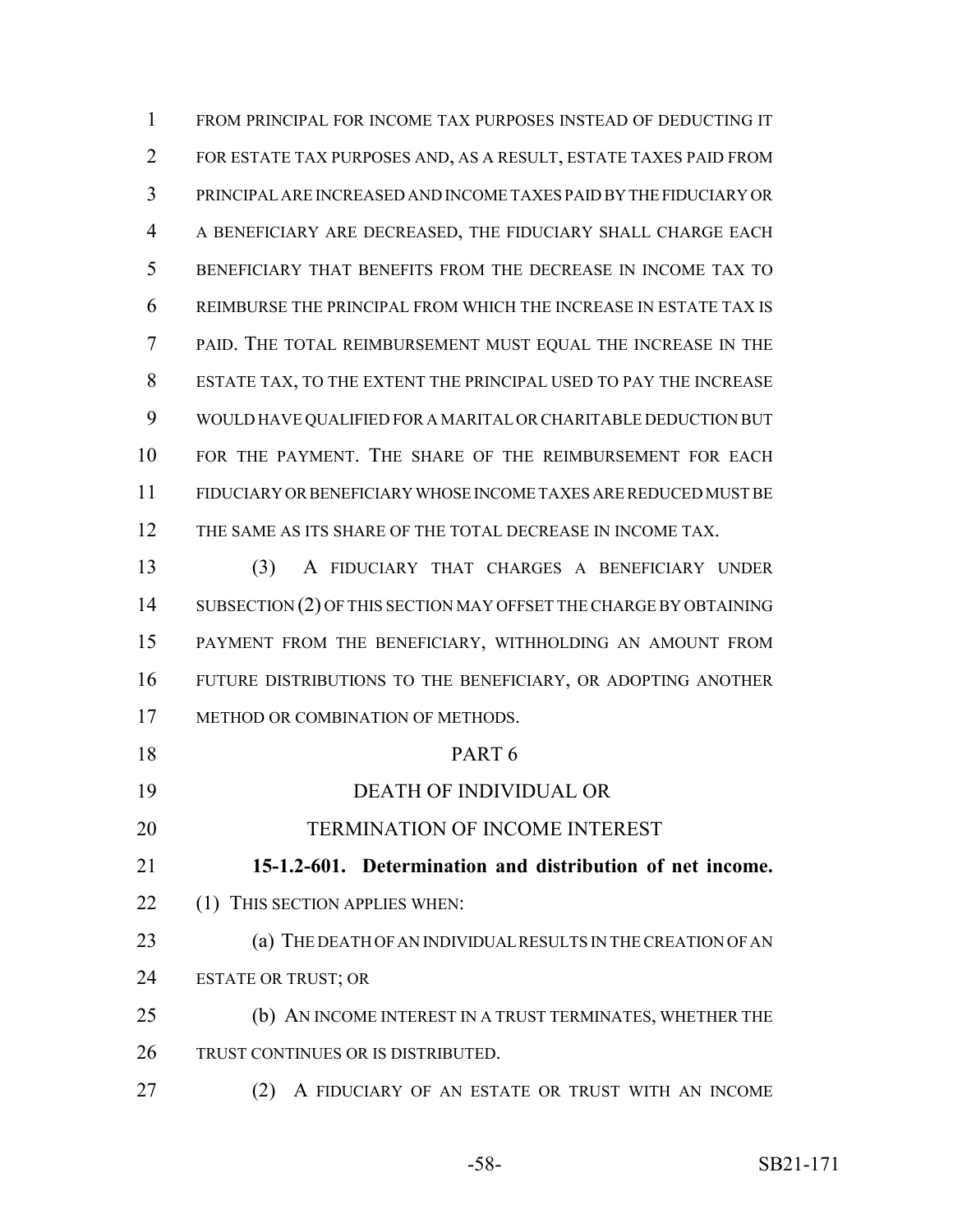1 INTEREST THAT TERMINATES SHALL DETERMINE, UNDER SUBSECTION (7) OF THIS SECTION AND PARTS 4, 5, AND 7 OF THIS ARTICLE 1.2, THE AMOUNT OF NET INCOME AND NET PRINCIPAL RECEIPTS RECEIVED FROM PROPERTY SPECIFICALLY GIVEN TO A BENEFICIARY. THE FIDUCIARY SHALL DISTRIBUTE THE NET INCOME AND NET PRINCIPAL RECEIPTS TO THE BENEFICIARY THAT IS TO RECEIVE THE SPECIFIC PROPERTY.

 (3) A FIDUCIARY SHALL DETERMINE THE INCOME AND NET INCOME OF AN ESTATE OR INCOME INTEREST IN A TRUST WHICH TERMINATES, OTHER THAN THE AMOUNT OF NET INCOME DETERMINED UNDER SUBSECTION (2) OF THIS SECTION, UNDER PARTS 4, 5, AND 7 OF THIS ARTICLE 1.2 AND BY:

 (a) INCLUDING IN NET INCOME ALL INCOME FROM PROPERTY USED 13 OR SOLD TO DISCHARGE LIABILITIES;

 (b) PAYING FROM INCOME OR PRINCIPAL, IN THE FIDUCIARY'S DISCRETION, FEES OF ATTORNEYS, ACCOUNTANTS, AND FIDUCIARIES, COURT COSTS AND OTHER EXPENSES OF ADMINISTRATION, AND INTEREST ON ESTATE AND INHERITANCE TAXES AND OTHER TAXES IMPOSED BECAUSE OF THE DECEDENT'S DEATH, BUT THE FIDUCIARY MAY PAY THE EXPENSES FROM INCOME OF PROPERTY PASSING TO A TRUST FOR WHICH THE FIDUCIARY CLAIMS A FEDERAL ESTATE TAX MARITAL OR CHARITABLE 21 DEDUCTION ONLY TO THE EXTENT:

 (I) THE PAYMENT OF THE EXPENSES FROM INCOME WILL NOT CAUSE 23 THE REDUCTION OR LOSS OF THE DEDUCTION; OR

**(II)** THE FIDUCIARY MAKES AN ADJUSTMENT UNDER SECTION 15-1.2-507 (2); AND

**(c) PAYING FROM PRINCIPAL OTHER DISBURSEMENTS MADE OR** INCURRED IN CONNECTION WITH THE SETTLEMENT OF THE ESTATE OR THE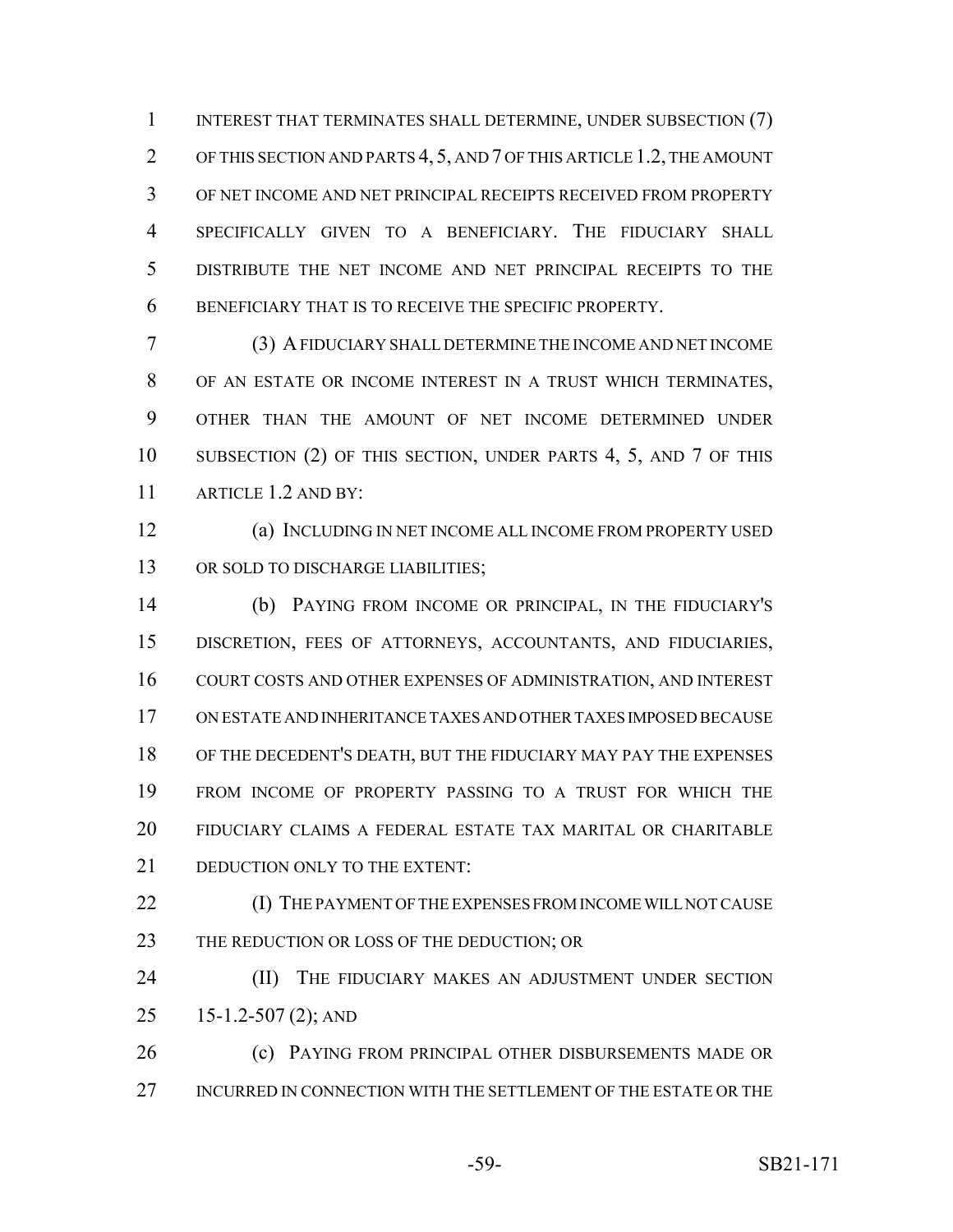WINDING UP OF AN INCOME INTEREST THAT TERMINATES, INCLUDING:

 (I) TO THE EXTENT AUTHORIZED BY THE DECEDENT'S WILL, THE TERMS OF THE TRUST, OR APPLICABLE LAW, DEBTS, FUNERAL EXPENSES, DISPOSITION OF REMAINS, FAMILY ALLOWANCES, ESTATE AND INHERITANCE TAXES, AND OTHER TAXES IMPOSED BECAUSE OF THE DECEDENT'S DEATH; AND

 (II) RELATED PENALTIES THAT ARE APPORTIONED, BY THE DECEDENT'S WILL, THE TERMS OF THE TRUST, OR APPLICABLE LAW, TO THE ESTATE OR INCOME INTEREST THAT TERMINATES.

 (4) IF A DECEDENT'S WILL, THE TERMS OF A TRUST, OR APPLICABLE LAW PROVIDES FOR THE PAYMENT OF INTEREST OR THE EQUIVALENT OF INTEREST TO A BENEFICIARY THAT RECEIVES A PECUNIARY AMOUNT OUTRIGHT, THE FIDUCIARY SHALL MAKE THE PAYMENT FROM NET INCOME 14 DETERMINED UNDER SUBSECTION (3) OF THIS SECTION OR FROM PRINCIPAL TO THE EXTENT NET INCOME IS INSUFFICIENT.

(5) RESERVED.

 (6) A FIDUCIARY SHALL DISTRIBUTE NET INCOME REMAINING AFTER PAYMENTS REQUIRED BY SUBSECTION (4) OF THIS SECTION IN THE MANNER DESCRIBED IN SECTION 15-1.2-602 TO ALL OTHER BENEFICIARIES, INCLUDING A BENEFICIARY THAT RECEIVES A PECUNIARY AMOUNT IN TRUST, EVEN IF THE BENEFICIARY HOLDS AN UNQUALIFIED POWER TO 22 WITHDRAW ASSETS FROM THE TRUST OR OTHER PRESENTLY EXERCISABLE GENERAL POWER OF APPOINTMENT OVER THE TRUST.

 (7) A FIDUCIARY MAY NOT REDUCE PRINCIPAL OR INCOME 25 RECEIPTS FROM PROPERTY DESCRIBED IN SUBSECTION (2) OF THIS SECTION BECAUSE OF A PAYMENT DESCRIBED IN SECTION 15-1.2-501 OR 15-1.2-502, TO THE EXTENT THE DECEDENT'S WILL, THE TERMS OF THE TRUST, OR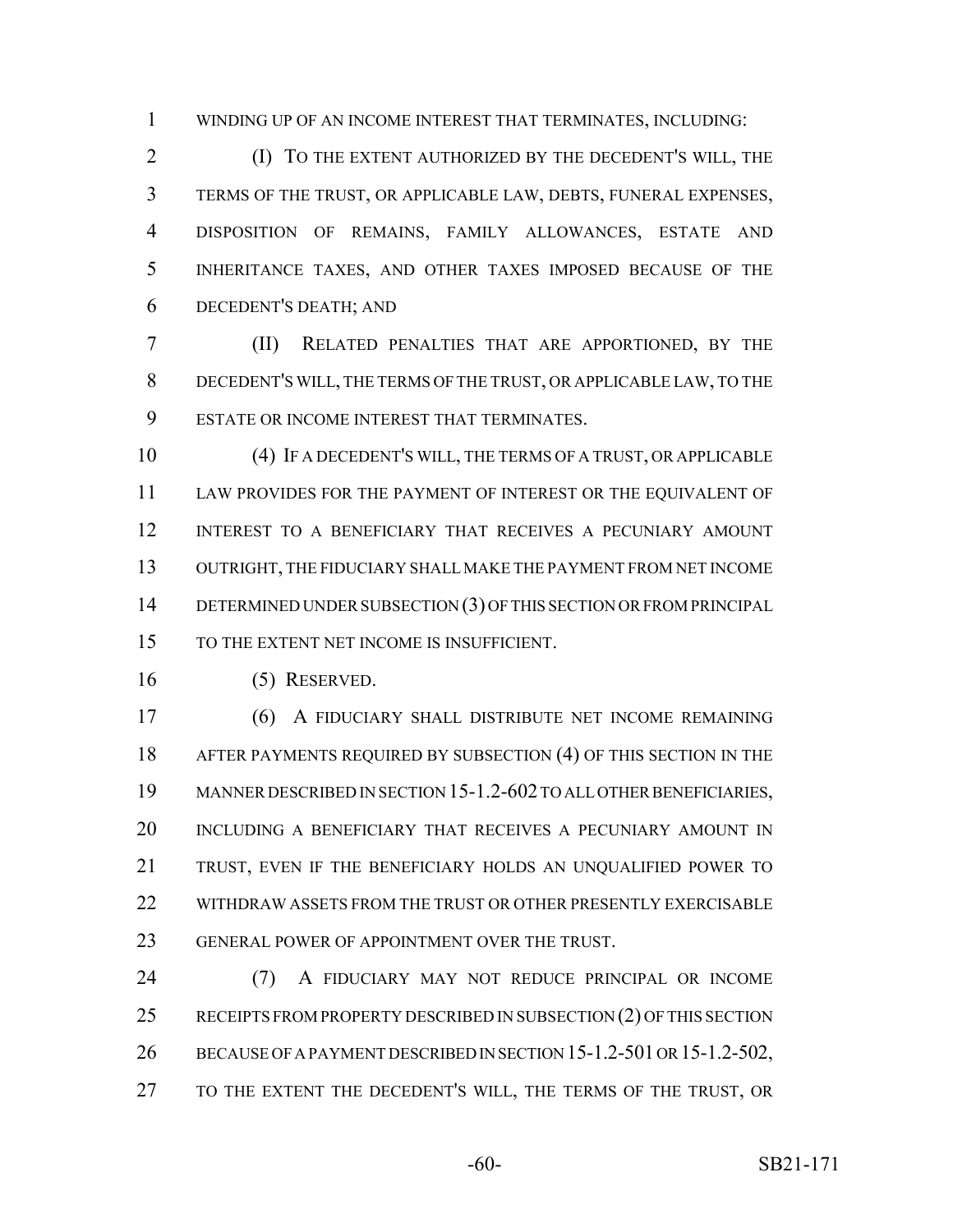APPLICABLE LAW REQUIRES THE FIDUCIARY TO MAKE THE PAYMENT FROM ASSETS OTHER THAN THE PROPERTY OR TO THE EXTENT THE FIDUCIARY RECOVERS OR EXPECTS TO RECOVER THE PAYMENT FROM A THIRD PARTY. THE NET INCOME AND PRINCIPAL RECEIPTS FROM THE PROPERTY MUST BE DETERMINED BY INCLUDING THE AMOUNT THE FIDUCIARY RECEIVES OR PAYS REGARDING THE PROPERTY, WHETHER THE AMOUNT ACCRUED OR BECAME DUE BEFORE, ON, OR AFTER THE DATE OF THE DECEDENT'S DEATH OR AN INCOME INTEREST'S TERMINATING EVENT, AND MAKING A REASONABLE PROVISION FOR AN AMOUNT THE ESTATE OR INCOME INTEREST MAY BECOME OBLIGATED TO PAY AFTER THE PROPERTY IS DISTRIBUTED.

 **15-1.2-602. Distribution to successor beneficiary.** (1) EXCEPT TO THE EXTENT PART 3 OF THIS ARTICLE 1.2 APPLIES FOR A BENEFICIARY THAT IS A TRUST, EACH BENEFICIARY DESCRIBED IN SECTION 15-1.2-601 (6) IS ENTITLED TO RECEIVE A SHARE OF THE NET INCOME EQUAL TO THE BENEFICIARY'S FRACTIONAL INTEREST IN UNDISTRIBUTED PRINCIPAL ASSETS, USING VALUES AS OF THE DISTRIBUTION DATE. IF A FIDUCIARY MAKES MORE THAN ONE DISTRIBUTION OF ASSETS TO BENEFICIARIES TO WHICH THIS SECTION APPLIES, EACH BENEFICIARY, INCLUDING A BENEFICIARY THAT DOES NOT RECEIVE PART OF THE DISTRIBUTION, IS ENTITLED, AS OF EACH DISTRIBUTION DATE, TO A SHARE OF THE NET INCOME THE FIDUCIARY RECEIVED AFTER THE DECEDENT'S DEATH, AN INCOME INTEREST'S OTHER TERMINATING EVENT, OR THE PRECEDING 24 DISTRIBUTION BY THE FIDUCIARY.

 (2) IN DETERMINING A BENEFICIARY'S SHARE OF NET INCOME 26 UNDER SUBSECTION (1) OF THIS SECTION, THE FOLLOWING RULES APPLY: (a) THE BENEFICIARY IS ENTITLED TO RECEIVE A SHARE OF THE NET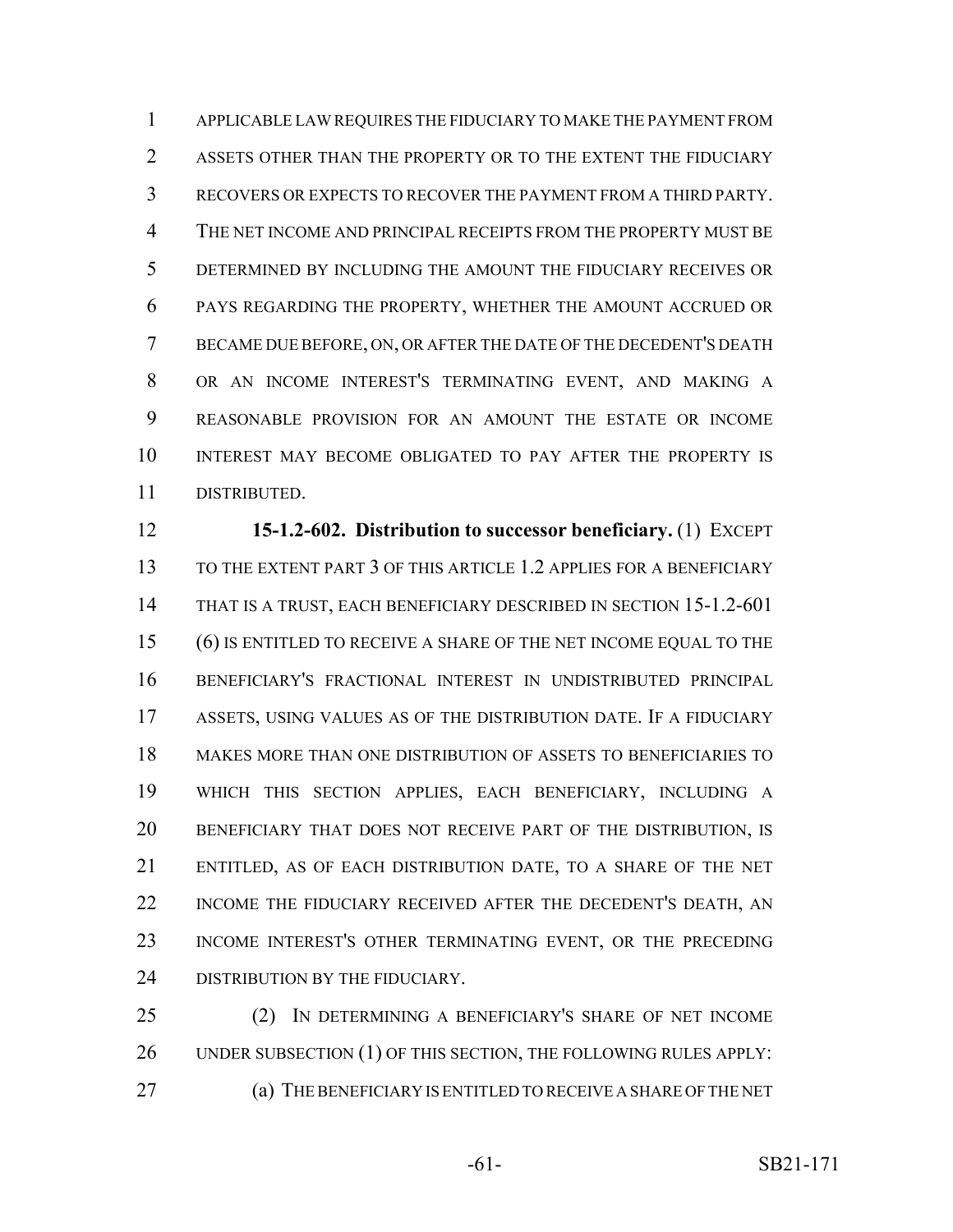1 INCOME EQUAL TO THE BENEFICIARY'S FRACTIONAL INTEREST IN THE UNDISTRIBUTED PRINCIPAL ASSETS IMMEDIATELY BEFORE THE DISTRIBUTION DATE;

 (b) THE BENEFICIARY'S FRACTIONAL INTEREST UNDER SUBSECTION (2)(a) OF THIS SECTION MUST BE CALCULATED:

 (I) ON THE AGGREGATE VALUE OF THE ASSETS AS OF THE DISTRIBUTION DATE WITHOUT REDUCING THE VALUE BY ANY UNPAID PRINCIPAL OBLIGATION; AND

(II) WITHOUT REGARD TO:

 (A) PROPERTY SPECIFICALLY GIVEN TO A BENEFICIARY UNDER THE DECEDENT'S WILL OR THE TERMS OF THE TRUST; AND

**(B) PROPERTY REQUIRED TO PAY PECUNIARY AMOUNTS NOT IN** TRUST; AND

 (c) THE DISTRIBUTION DATE UNDER SUBSECTION (2)(a) OF THIS SECTION MAY BE THE DATE AS OF WHICH THE FIDUCIARY CALCULATES THE VALUE OF THE ASSETS IF THAT DATE IS REASONABLY NEAR THE DATE ON WHICH THE ASSETS ARE DISTRIBUTED.

18 (3) TO THE EXTENT A FIDUCIARY DOES NOT DISTRIBUTE UNDER THIS SECTION ALL THE COLLECTED BUT UNDISTRIBUTED NET INCOME TO EACH BENEFICIARY AS OF A DISTRIBUTION DATE, THE FIDUCIARY SHALL MAINTAIN RECORDS SHOWING THE INTEREST OF EACH BENEFICIARY IN THE NET INCOME.

23 (4) IF THIS SECTION APPLIES TO INCOME FROM AN ASSET, A FIDUCIARY MAY APPLY THE RULES IN THIS SECTION TO NET GAIN OR LOSS REALIZED FROM THE DISPOSITION OF THE ASSET AFTER THE DECEDENT'S DEATH, AN INCOME INTEREST'S TERMINATING EVENT, OR THE PRECEDING 27 DISTRIBUTION BY THE FIDUCIARY.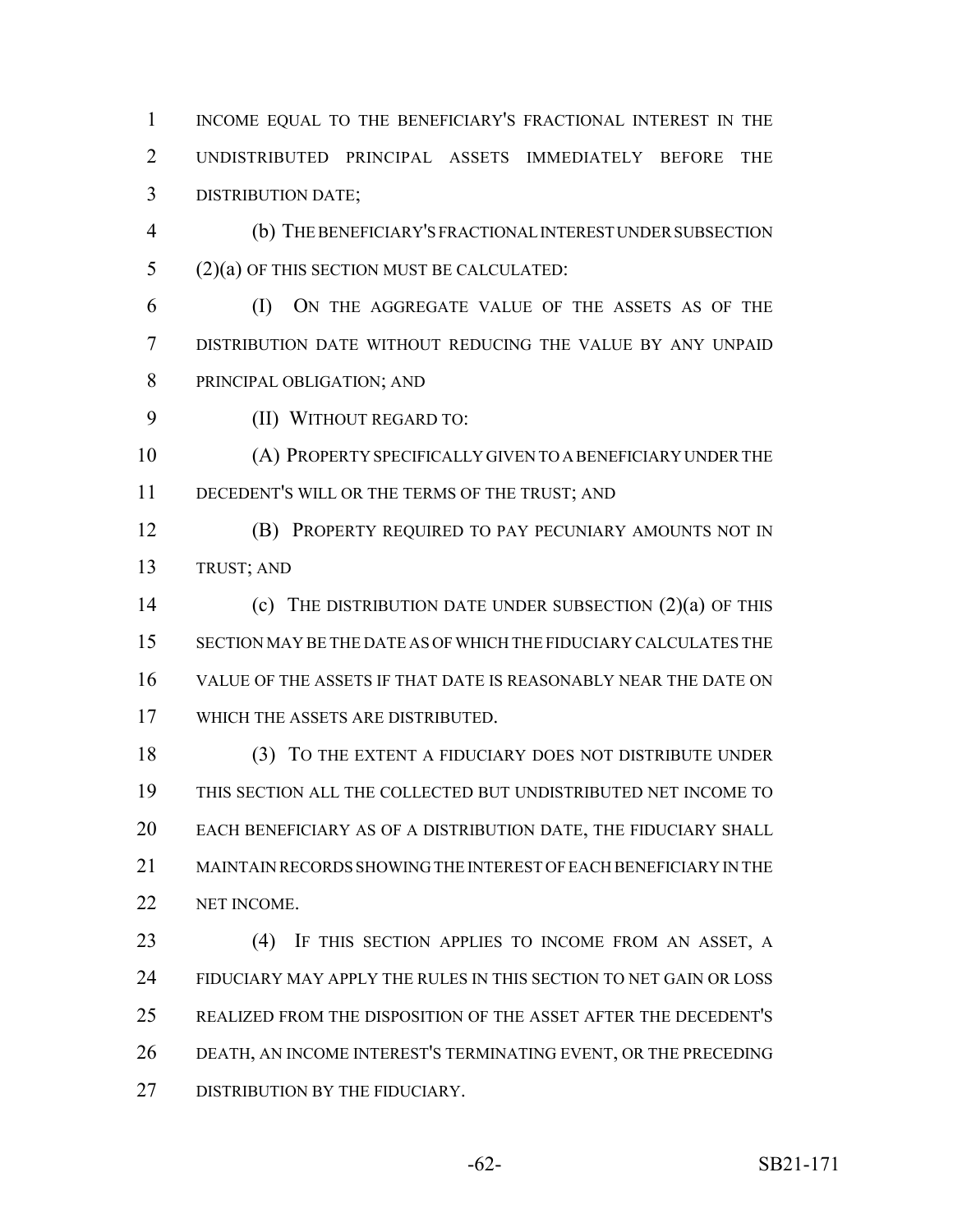| $\mathbf{1}$   | PART <sub>7</sub>                                                   |
|----------------|---------------------------------------------------------------------|
| $\overline{2}$ | APPORTIONMENT AT BEGINNING AND                                      |
| 3              | <b>END OF INCOME INTEREST</b>                                       |
| 4              | 15-1.2-701. When right to income begins and ends. (1) AN            |
| 5              | INCOME BENEFICIARY IS ENTITLED TO NET INCOME IN ACCORDANCE WITH     |
| 6              | THE TERMS OF THE TRUST FROM THE DATE AN INCOME INTEREST BEGINS.     |
| 7              | THE INCOME INTEREST BEGINS ON THE DATE SPECIFIED IN THE TERMS OF    |
| 8              | THE TRUST OR, IF NO DATE IS SPECIFIED, ON THE DATE AN ASSET BECOMES |
| 9              | <b>SUBJECT TO:</b>                                                  |
| 10             | (a) THE TRUST FOR THE CURRENT INCOME BENEFICIARY; OR                |
| 11             | (b) A SUCCESSIVE INTEREST FOR A SUCCESSOR BENEFICIARY.              |
| 12             | (2) AN ASSET BECOMES SUBJECT TO A TRUST UNDER SUBSECTION            |
| 13             | $(1)(a)$ OF THIS SECTION:                                           |
| 14             | (a) FOR AN ASSET THAT IS TRANSFERRED TO THE TRUST DURING            |
| 15             | THE SETTLOR'S LIFE, ON THE DATE THE ASSET IS TRANSFERRED;           |
| 16             | (b) FOR AN ASSET THAT BECOMES SUBJECT TO THE TRUST BECAUSE          |
| 17             | OF A DECEDENT'S DEATH, ON THE DATE OF THE DECEDENT'S DEATH, EVEN    |
| 18             | IF THERE IS AN INTERVENING PERIOD OF ADMINISTRATION OF THE          |
| 19             | DECEDENT'S ESTATE; OR                                               |
| 20             | (c) FOR AN ASSET THAT IS TRANSFERRED TO A FIDUCIARY BY A            |
| 21             | THIRD PARTY BECAUSE OF A DECEDENT'S DEATH, ON THE DATE OF THE       |
| 22             | DECEDENT'S DEATH.                                                   |
| 23             | AN ASSET BECOMES SUBJECT TO A SUCCESSIVE INTEREST<br>(3)            |
| 24             | UNDER SUBSECTION $(1)(b)$ OF THIS SECTION ON THE DAY AFTER THE      |
| 25             | PRECEDING INCOME INTEREST ENDS, AS DETERMINED UNDER SUBSECTION      |
| 26             | (4) OF THIS SECTION, EVEN IF THERE IS AN INTERVENING PERIOD OF      |
| 27             | ADMINISTRATION TO WIND UP THE PRECEDING INCOME INTEREST.            |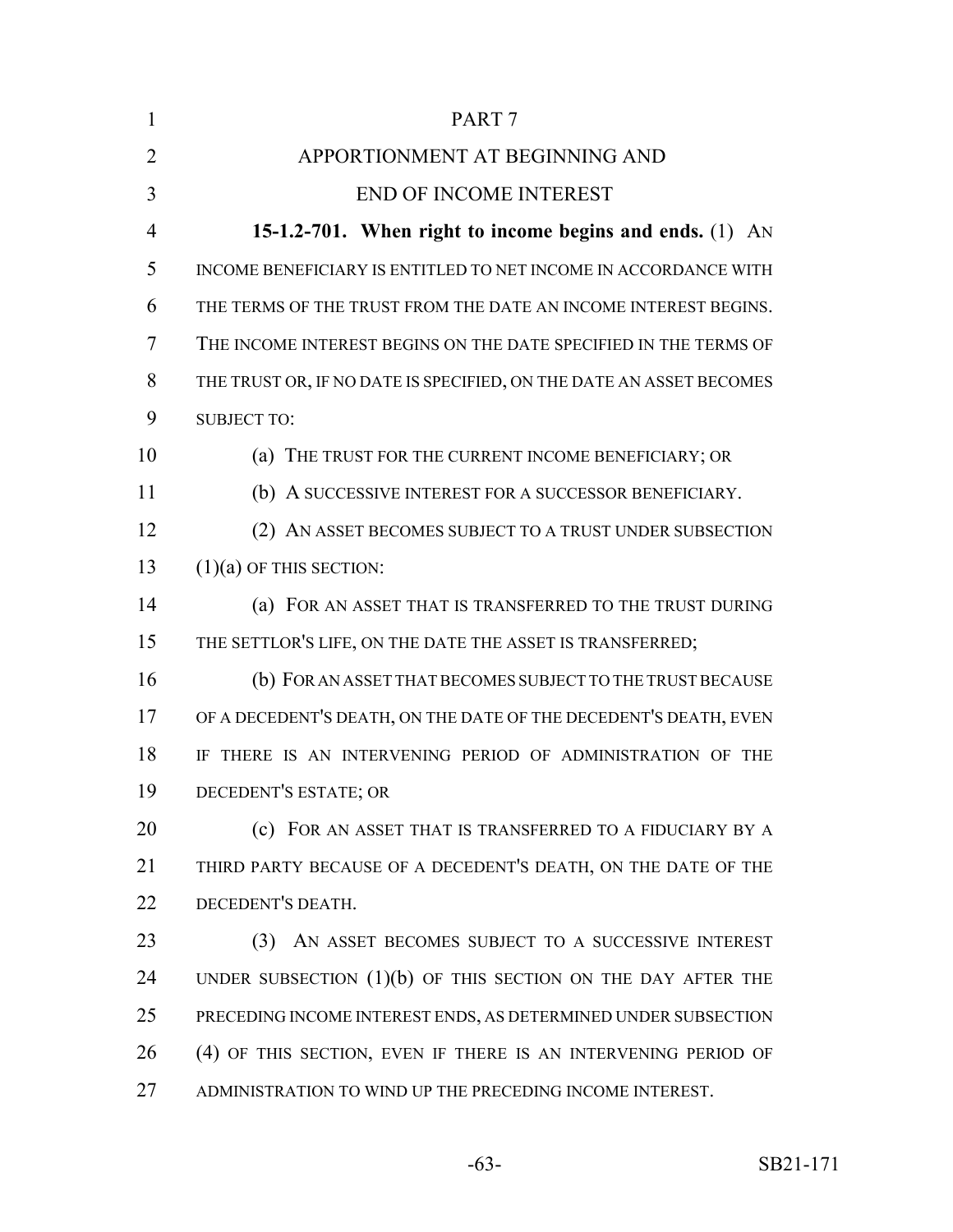(4) AN INCOME INTEREST ENDS ON THE DAY BEFORE AN INCOME BENEFICIARY DIES OR ANOTHER TERMINATING EVENT OCCURS OR ON THE LAST DAY OF A PERIOD DURING WHICH THERE IS NO BENEFICIARY TO WHICH A FIDUCIARY MAY OR MUST DISTRIBUTE INCOME.

 **15-1.2-702. Apportionment of receipts and disbursements when decedent dies or income interest begins.** (1) A FIDUCIARY SHALL ALLOCATE AN INCOME RECEIPT OR DISBURSEMENT, OTHER THAN A RECEIPT TO WHICH SECTION 15-1.2-601 (2) APPLIES, TO PRINCIPAL IF ITS DUE DATE OCCURS BEFORE THE DATE ON WHICH:

(a) FOR AN ESTATE, THE DECEDENT DIED; OR

 (b) FOR A TRUST OR SUCCESSIVE INTEREST, AN INCOME INTEREST BEGINS.

 (2) IF THE DUE DATE OF A PERIODIC INCOME RECEIPT OR DISBURSEMENT OCCURS ON OR AFTER THE DATE ON WHICH A DECEDENT DIED OR AN INCOME INTEREST BEGINS, A FIDUCIARY SHALL ALLOCATE THE 16 RECEIPT OR DISBURSEMENT TO INCOME.

 (3) IF AN INCOME RECEIPT OR DISBURSEMENT IS NOT PERIODIC OR HAS NO DUE DATE, A FIDUCIARY SHALL TREAT THE RECEIPT OR DISBURSEMENT UNDER THIS SECTION AS ACCRUING FROM DAY TO DAY. THE FIDUCIARY SHALL ALLOCATE TO PRINCIPAL THE PORTION OF THE RECEIPT OR DISBURSEMENT ACCRUING BEFORE THE DATE ON WHICH A 22 DECEDENT DIED OR AN INCOME INTEREST BEGINS, AND TO INCOME THE BALANCE.

 (4) A RECEIPT OR DISBURSEMENT IS PERIODIC UNDER SUBSECTIONS (2) AND (3) OF THIS SECTION IF:

**(a) THE RECEIPT OR DISBURSEMENT MUST BE PAID AT REGULAR** INTERVALS UNDER AN OBLIGATION TO MAKE PAYMENTS; OR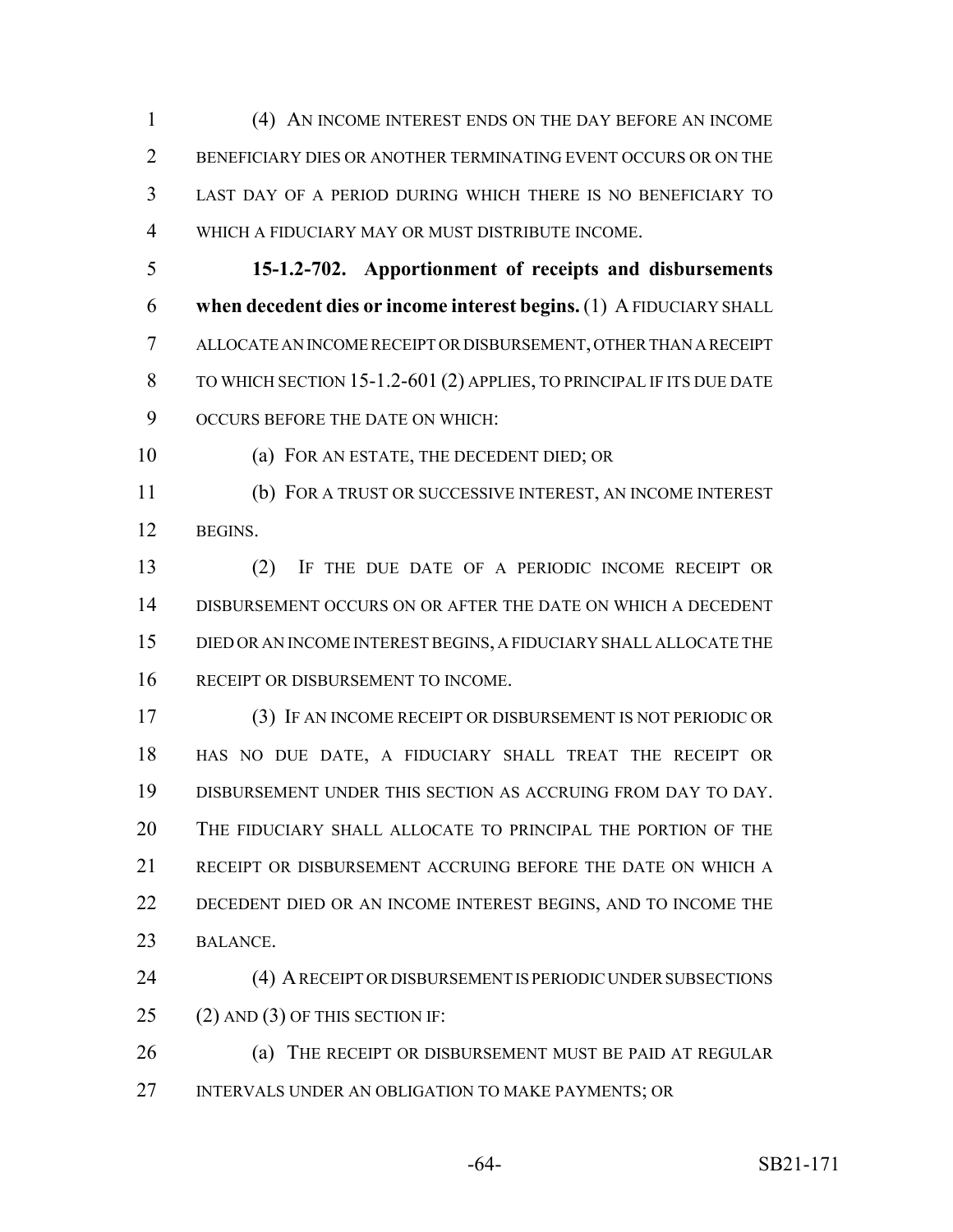(b) THE PAYOR CUSTOMARILY MAKES PAYMENTS AT REGULAR INTERVALS.

 (5) AN ITEM OF INCOME OR OBLIGATION IS DUE UNDER THIS SECTION ON THE DATE THE PAYOR IS REQUIRED TO MAKE A PAYMENT. IF A PAYMENT DATE IS NOT STATED, THERE IS NO DUE DATE.

 (6) DISTRIBUTIONS TO SHAREHOLDERS OR OTHER OWNERS FROM AN ENTITY TO WHICH SECTION 15-1.2-401 APPLIES ARE DUE:

8 (a) ON THE DATE FIXED BY OR ON BEHALF OF THE ENTITY FOR DETERMINING THE PERSONS ENTITLED TO RECEIVE THE DISTRIBUTION;

 (b) IF NO DATE IS FIXED, ON THE DATE OF THE DECISION BY OR ON 11 BEHALF OF THE ENTITY TO MAKE THE DISTRIBUTION; OR

 (c) IF NO DATE IS FIXED AND THE FIDUCIARY DOES NOT KNOW THE DATE OF THE DECISION BY OR ON BEHALF OF THE ENTITY TO MAKE THE DISTRIBUTION, ON THE DATE THE FIDUCIARY LEARNS OF THE DECISION.

 **15-1.2-703. Apportionment when income interest ends - definition.** (1) IN THIS SECTION, "UNDISTRIBUTED INCOME" MEANS NET INCOME RECEIVED ON OR BEFORE THE DATE ON WHICH AN INCOME INTEREST ENDS. THE TERM DOES NOT INCLUDE AN ITEM OF INCOME OR EXPENSE WHICH IS DUE OR ACCRUED OR NET INCOME THAT HAS BEEN ADDED OR IS REQUIRED TO BE ADDED TO PRINCIPAL UNDER THE TERMS OF 21 THE TRUST.

22 (2) EXCEPT AS OTHERWISE PROVIDED IN SUBSECTION (3) OF THIS SECTION, WHEN A MANDATORY INCOME INTEREST OF A BENEFICIARY ENDS, THE FIDUCIARY SHALL PAY THE BENEFICIARY'S SHARE OF THE UNDISTRIBUTED INCOME THAT IS NOT DISPOSED OF UNDER THE TERMS OF THE TRUST TO THE BENEFICIARY OR, IF THE BENEFICIARY DOES NOT SURVIVE THE DATE THE INTEREST ENDS, TO THE BENEFICIARY'S ESTATE.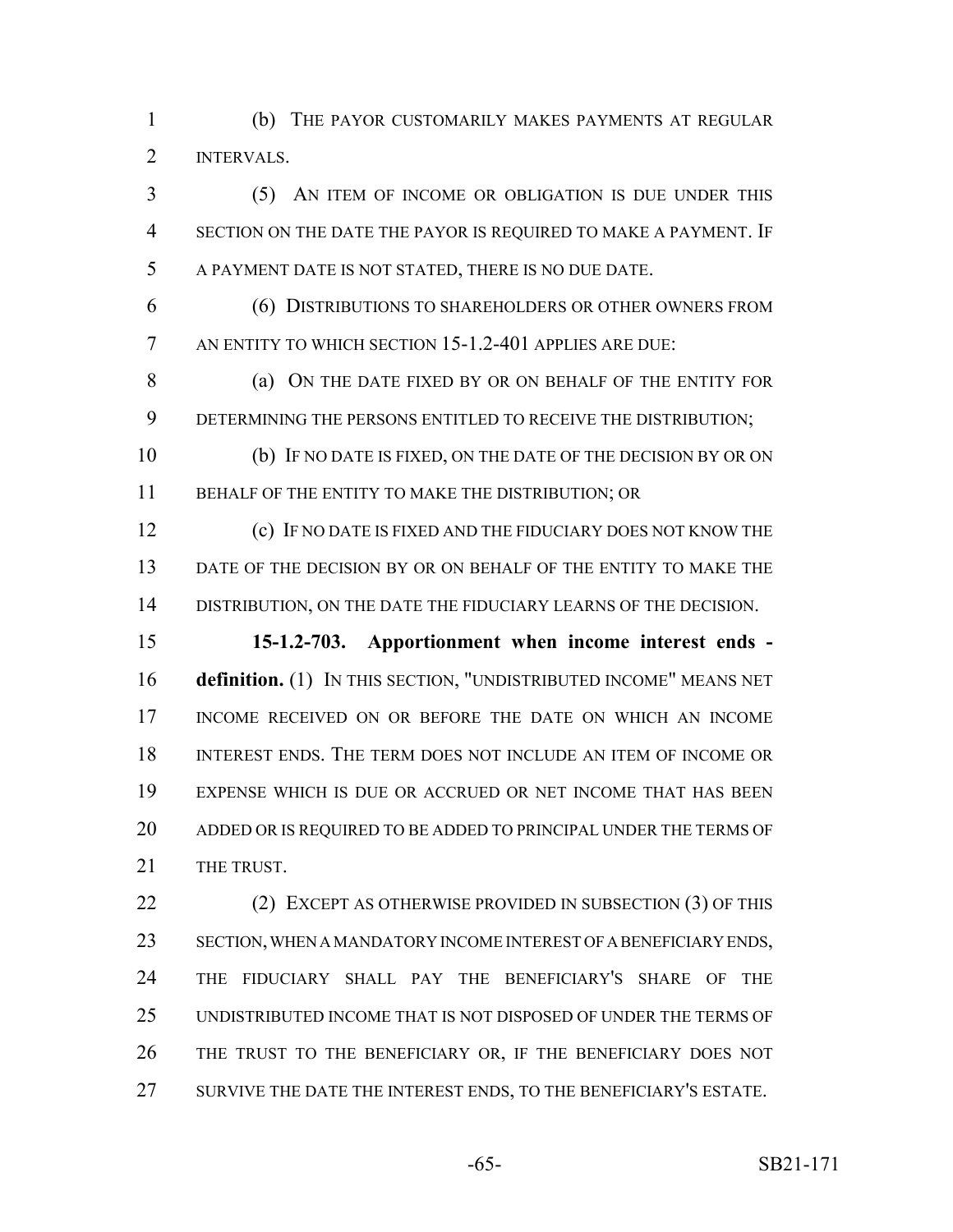(3) IF A BENEFICIARY HAS AN UNQUALIFIED POWER TO WITHDRAW 2 MORE THAN FIVE PERCENT OF THE VALUE OF A TRUST IMMEDIATELY BEFORE AN INCOME INTEREST ENDS: (a) THE FIDUCIARY SHALL ALLOCATE TO PRINCIPAL THE UNDISTRIBUTED INCOME FROM THE PORTION OF THE TRUST WHICH MAY BE WITHDRAWN; AND (b) SUBSECTION (2) OF THIS SECTION APPLIES ONLY TO THE BALANCE OF THE UNDISTRIBUTED INCOME. (4) WHEN A FIDUCIARY'S OBLIGATION TO PAY A FIXED ANNUITY OR A FIXED FRACTION OF THE VALUE OF ASSETS ENDS, THE FIDUCIARY SHALL PRORATE THE FINAL PAYMENT AS REQUIRED TO PRESERVE AN INCOME TAX, GIFT TAX, ESTATE TAX, OR OTHER TAX BENEFIT. PART 8 MISCELLANEOUS PROVISIONS **15-1.2-801. Uniformity of application and construction.** IN APPLYING AND CONSTRUING THIS UNIFORM ACT, CONSIDERATION MUST BE GIVEN TO THE NEED TO PROMOTE UNIFORMITY OF THE LAW WITH RESPECT TO ITS SUBJECT MATTER AMONG STATES THAT ENACT IT. **15-1.2-802. Relation to electronic signatures in global and national commerce act.** THIS ARTICLE 1.2 MODIFIES, LIMITS, OR 21 SUPERSEDES THE FEDERAL "ELECTRONIC SIGNATURES IN GLOBAL AND 22 NATIONAL COMMERCE ACT", 15 U.S.C. SEC. 7001 ET SEQ., BUT DOES NOT 23 MODIFY, LIMIT, OR SUPERSEDE SECTION 101 (c) OF THAT ACT, 15 U.S.C. 24 SEC. 7001 (c), OR AUTHORIZE ELECTRONIC DELIVERY OF ANY OF THE 25 NOTICES DESCRIBED IN SECTION 103 (b) OF THAT ACT, 15 U.S.C. SEC. 7003 (b).

**15-1.2-803. Application to trust or estate.** (1) EXCEPT AS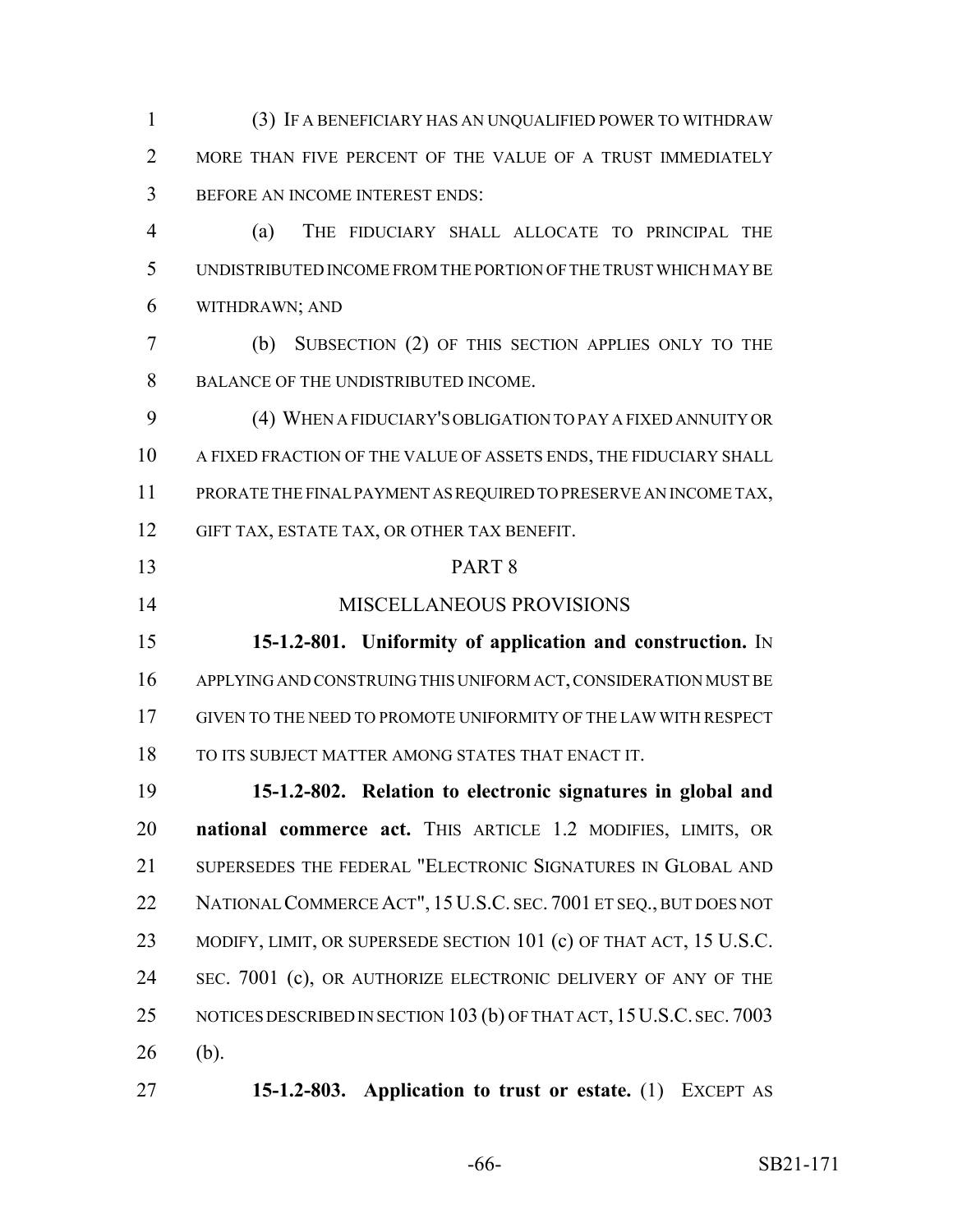PROVIDED IN THE TERMS OF THE TRUST AND SUBSECTION (2) OF THIS SECTION, THIS ARTICLE 1.2 SHALL TAKE EFFECT ON JANUARY 1, 2022.

 (2) (a) THIS ARTICLE 1.2 SHALL NOT APPLY TO A TRUST ESTABLISHED UNDER A WILL OR TRUST AGREEMENT EXISTING AND IRREVOCABLE ON JULY 1, 2001, IF A TRUSTEE OF THE TRUST HAS ELECTED TO APPLY THE "UNIFORM PRINCIPAL AND INCOME ACT" OF THIS STATE THAT WAS IN EFFECT ON JUNE 30, 2001.

 (b) THIS ARTICLE 1.2 SHALL NOT APPLY TO A TRUST EXISTING ON JULY 1, 2001, IN WHICH NO TRUSTEE HAD THE AUTHORITY TO ACT UNDER SECTION 15-1-404 OF THE "UNIFORM PRINCIPAL AND INCOME ACT", 11 SUBPARTS 1 TO 6 OF PART 4 OF ARTICLE 1 OF THIS TITLE 15, AS IT EXISTED 12 ON OR AFTER JULY 1, 2001, UNLESS A TRUSTEE OF THE TRUST ELECTED TO APPLY THE "UNIFORM PRINCIPAL AND INCOME ACT" AS IT EXISTED ON OR AFTER JULY 1, 2001.

 **15-1.2-804. Severability.** IF ANY PROVISION OF THIS ARTICLE 1.2 16 OR ITS APPLICATION TO ANY PERSON OR CIRCUMSTANCE IS HELD INVALID, THE INVALIDITY DOES NOT AFFECT OTHER PROVISIONS OR APPLICATIONS OF THIS ARTICLE 1.2 WHICH CAN BE GIVEN EFFECT WITHOUT THE INVALID PROVISION OR APPLICATION, AND TO THIS END THE PROVISIONS OF THIS ARTICLE 1.2 ARE SEVERABLE.

 **SECTION 2.** In Colorado Revised Statutes, **repeal** part 4 of article 1 of title 15.

 **SECTION 3.** In Colorado Revised Statutes, 6-24-106, **amend** 24 (8)(a)(II) and (8)(b)(III) as follows:

 **6-24-106. Endowment care fund.** (8) (a) The cemetery authority 26 of an endowment care cemetery may choose the distribution as income of either of the following from the endowment care fund: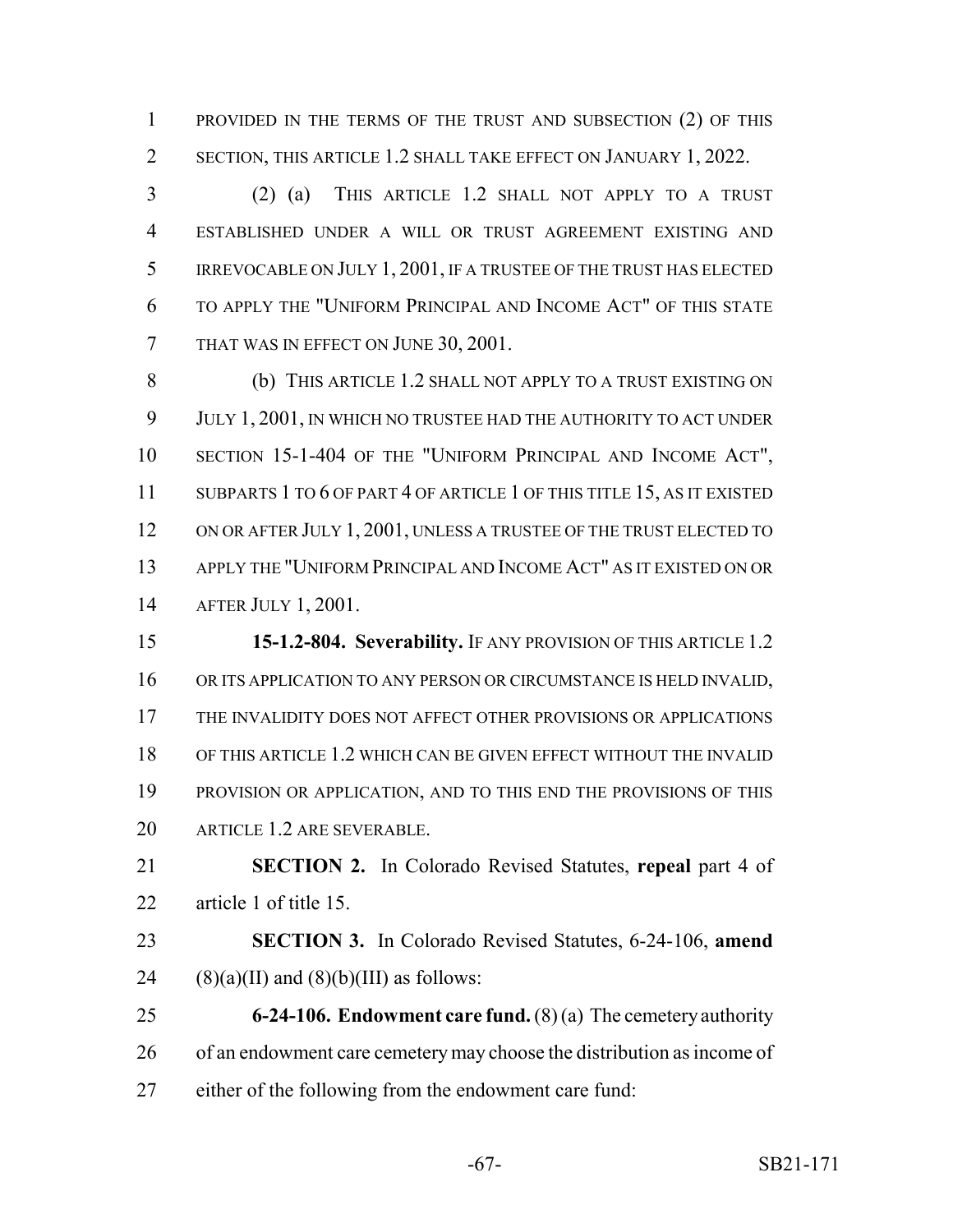1 (II) An amount set and administered in accordance with section 2 15-1-404.5 PART 3 OF ARTICLE 1.2 OF TITLE 15 for unitrust elections.

 (b) (III) The fiduciary is subject to section 15-1-404.5 PART 3 OF ARTICLE 1.2 OF TITLE 15 when administering an endowment care fund for which the unitrust election has been made; except that, in the event of a 6 conflict between this section and section -1-404.5 PART 3 OF ARTICLE 7 1.2 OF TITLE 15, this section controls.

 **SECTION 4.** In Colorado Revised Statutes, 15-5-1301, **amend** 9  $(2)(a)(I)$  as follows:

 **15-5-1301. Life insurance policy owned by a trustee - definition.** (2) (a) This section does not relieve a trustee of liability with respect to any life insurance policy purchased from an affiliated company, or with respect to which the trustee or any affiliated company of the trustee receives any commission, unless either:

 (I) The trustee has given written notice of such intended purchase 16 to all qualified beneficiaries of the trust as defined in section 15-1-402 (10.5) SECTION 15-5-103 (16), or to their legal representatives, and either receives written consent to such purchase from qualified beneficiaries or does not receive from a qualified beneficiary a response to written notice by the trustee within thirty days after the mailing of such notice to the qualified beneficiary or legal representative at his or her last known address; or

 **SECTION 5. Act subject to petition - effective date.** This act takes effect January 1, 2022; except that, if a referendum petition is filed 25 pursuant to section 1 (3) of article V of the state constitution against this act or an item, section, or part of this act within the ninety-day period after final adjournment of the general assembly, then the act, item,